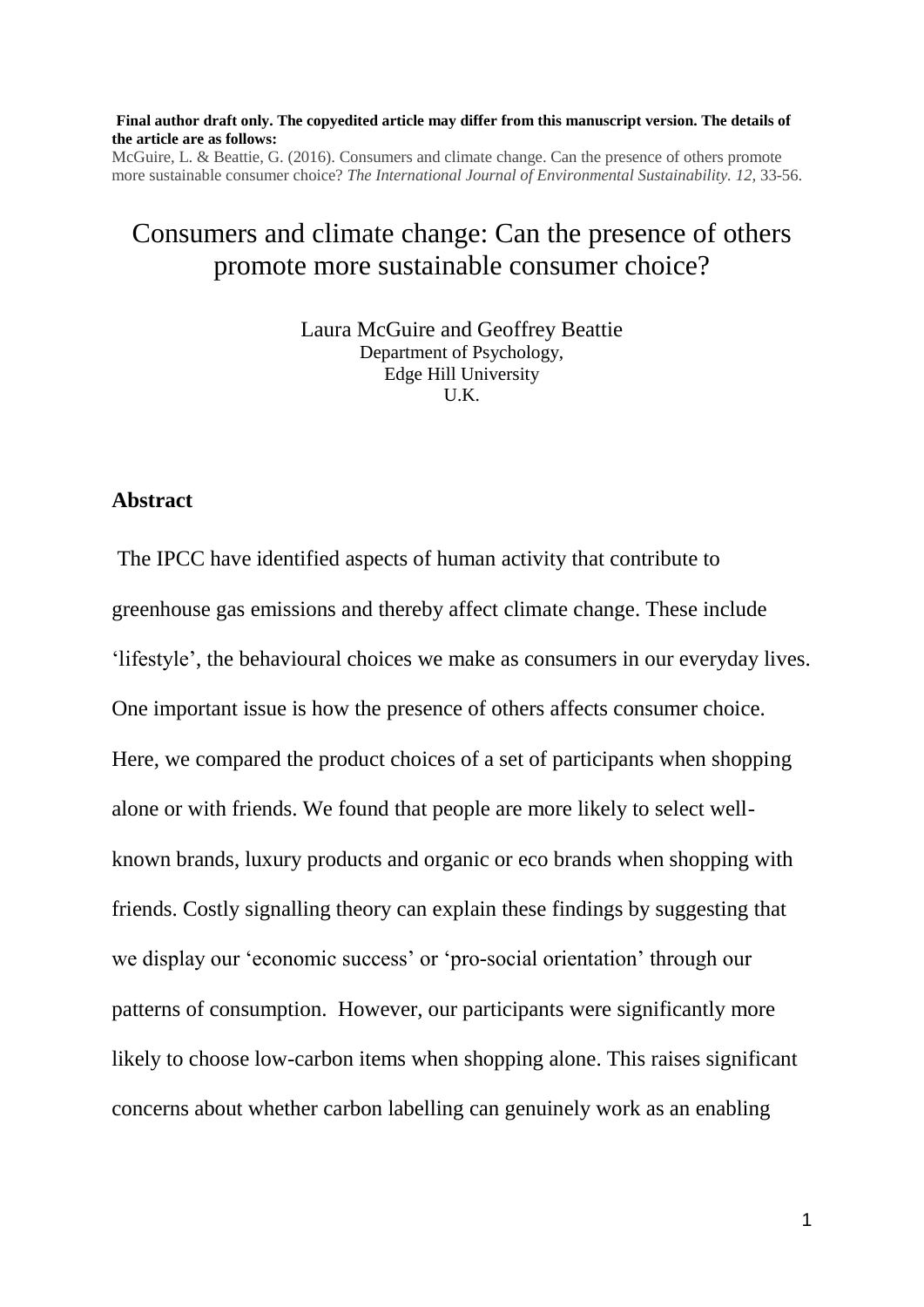factor. We suggest how we might raise the social and communicational value of carbon labels.

**Key words:** consumer choice, climate change, carbon labelling, costly signalling theory.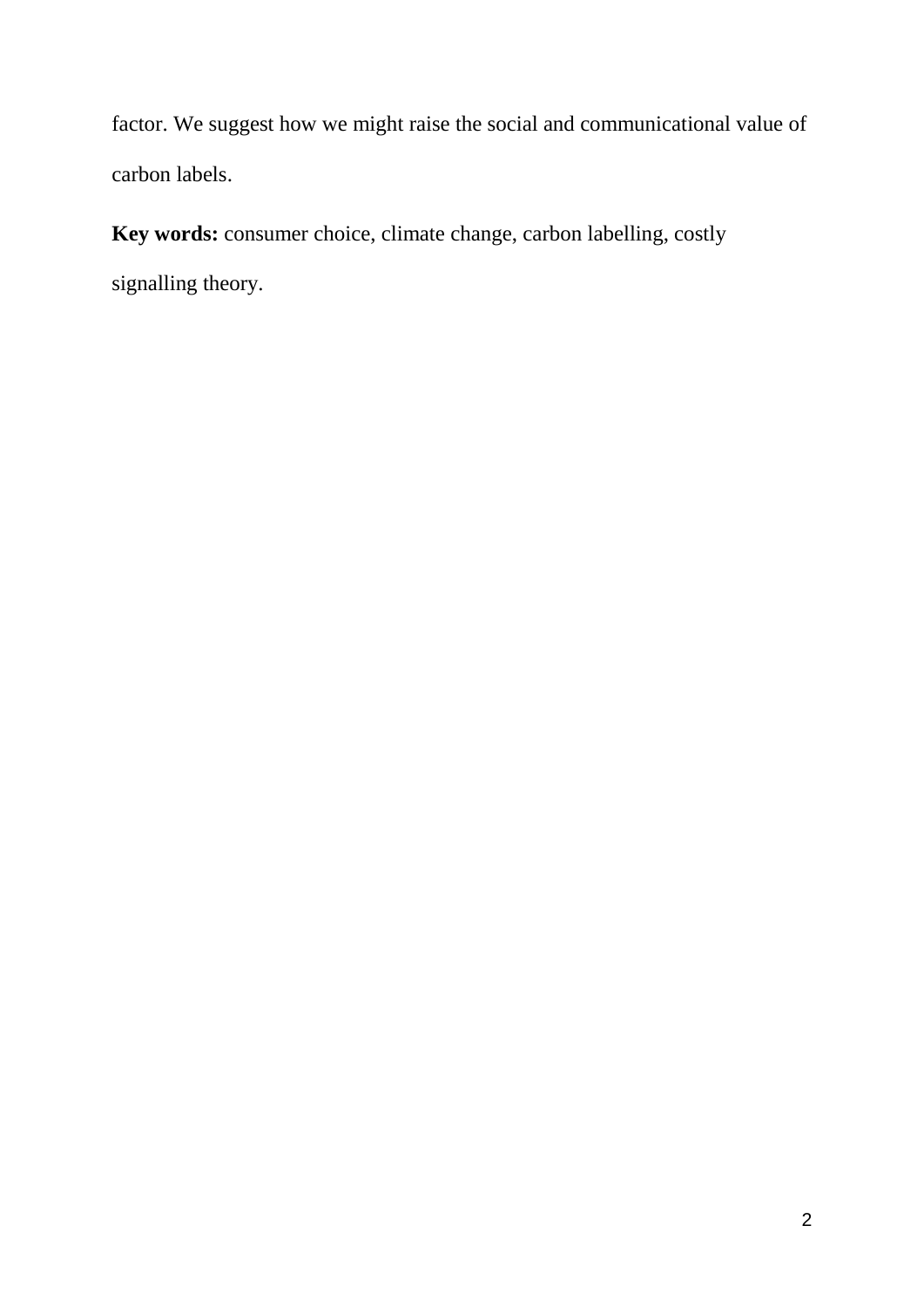## **Introduction**

The evidence for climate change is now unambiguous and there is a striking scientific consensus on this issue (IPCC 2013; 2014). In addition, according to the Intergovernmental Panel on Climate Change (IPCC), the role of human activity in causing climate change is also 'clear and growing' (according to the foreword to the IPCC Synthesis report, p.v). The Synthesis Report (SYR) says that 'the IPCC is now 95 percent certain that humans are the main cause of current global warming' (IPCC 2015, p.v). However, these extremely pessimistic conclusions are then followed by one much more optimistic assertion, namely that 'the SYR highlights that we have the means to limit climate change and its risks, with many solutions that allow for continued economic and human development' (IPCC 2015, p.v). A search for the means to limit climate change must be a number one global priority.

The IPCC identifies a number of aspects of human activity that contribute to greenhouse gas emissions (GHG), and thereby affect climate change. These include such things as population size, economic activity, energy use, land use patterns, technology, and climate change policy. However, they also include another major factor that they identify as 'lifestyle' where 'lifestyle' reflects aspects of the behavioural choices that we make in our everyday lives that have an effect on GHG. Of course, the reason that 'lifestyle' could be particularly important in this context is that it is something that could potentially change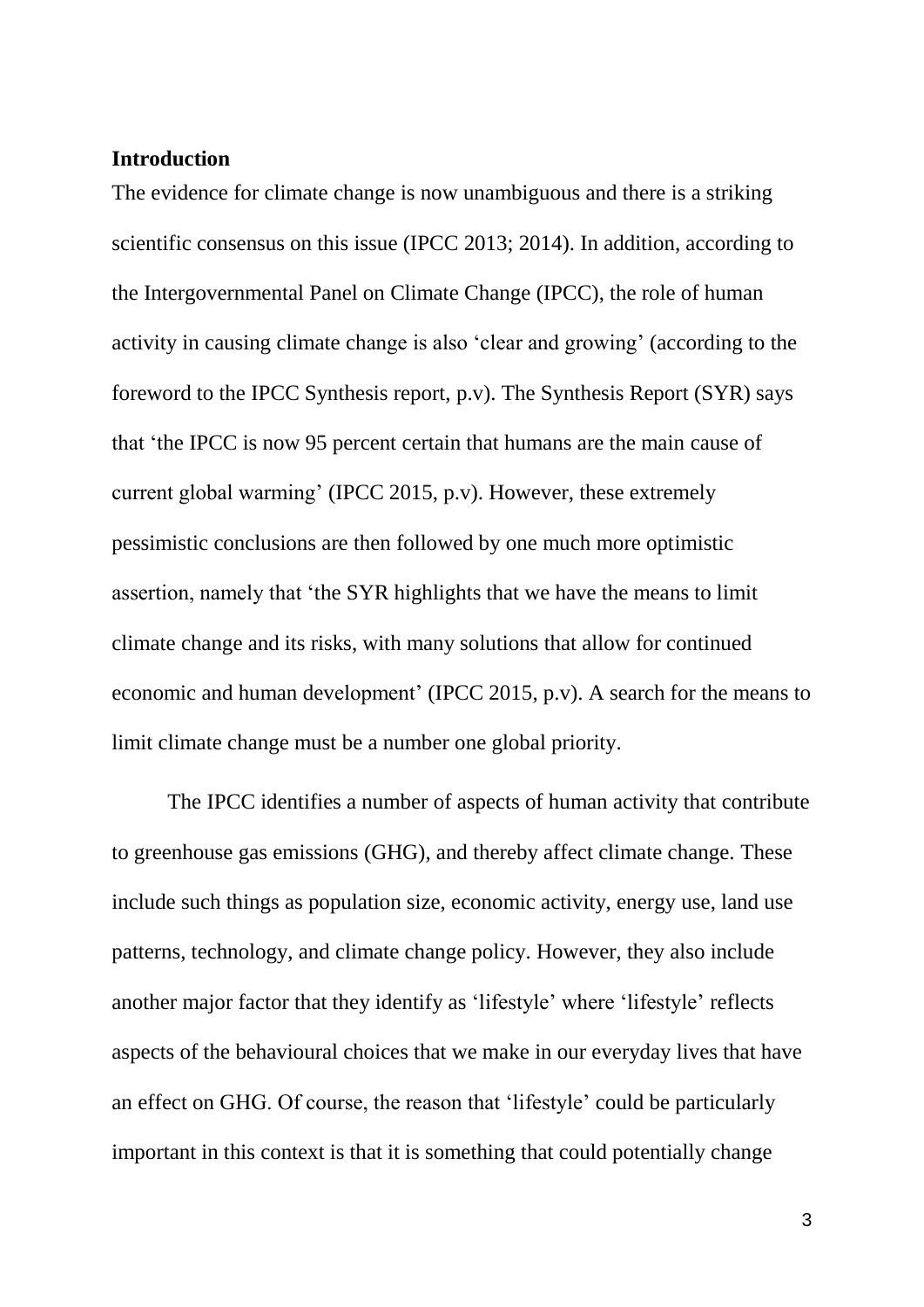(and potentially change faster and more dramatically than many of the other factors like 'population size' or 'land use patterns'). Indeed, 'lifestyle' is identified as one of the common enabling factors that underpin adaptation and mitigation responses, according to the IPCC. Clearly, we need a much better understanding of the variables that influence lifestyle choices, and particularly those choices with a direct bearing on GHG, if we are to prevent further changes in our climate. This is the focus of the present study. We empirically investigate one very simple but extremely important question: How does the presence of others, while we are shopping, influence our choices of more sustainable products? The IPCC highlights a number of policy instruments for changing behaviour, including the labelling of fuel or other products and the clear identification of vehicle efficiency. However, when products are labelled (either in terms of their environmental consequences for example, 'eco'/'organic' etc. or in terms of their carbon footprint) how does the presence of others affect whether they are selected or not? This important question has not yet been answered in terms of systematic empirical research.

There are two broad hypotheses that one might develop to predict the likely effects. One hypothesis is that the presence of others should lead consumers to focus more on the environmental labels (either organic/eco or carbon label) because of the growing awareness about climate change among the public and their belief that climate change is 'real' (Leiserowitz 2006). The public also say in numerous surveys that they are prepared to adapt their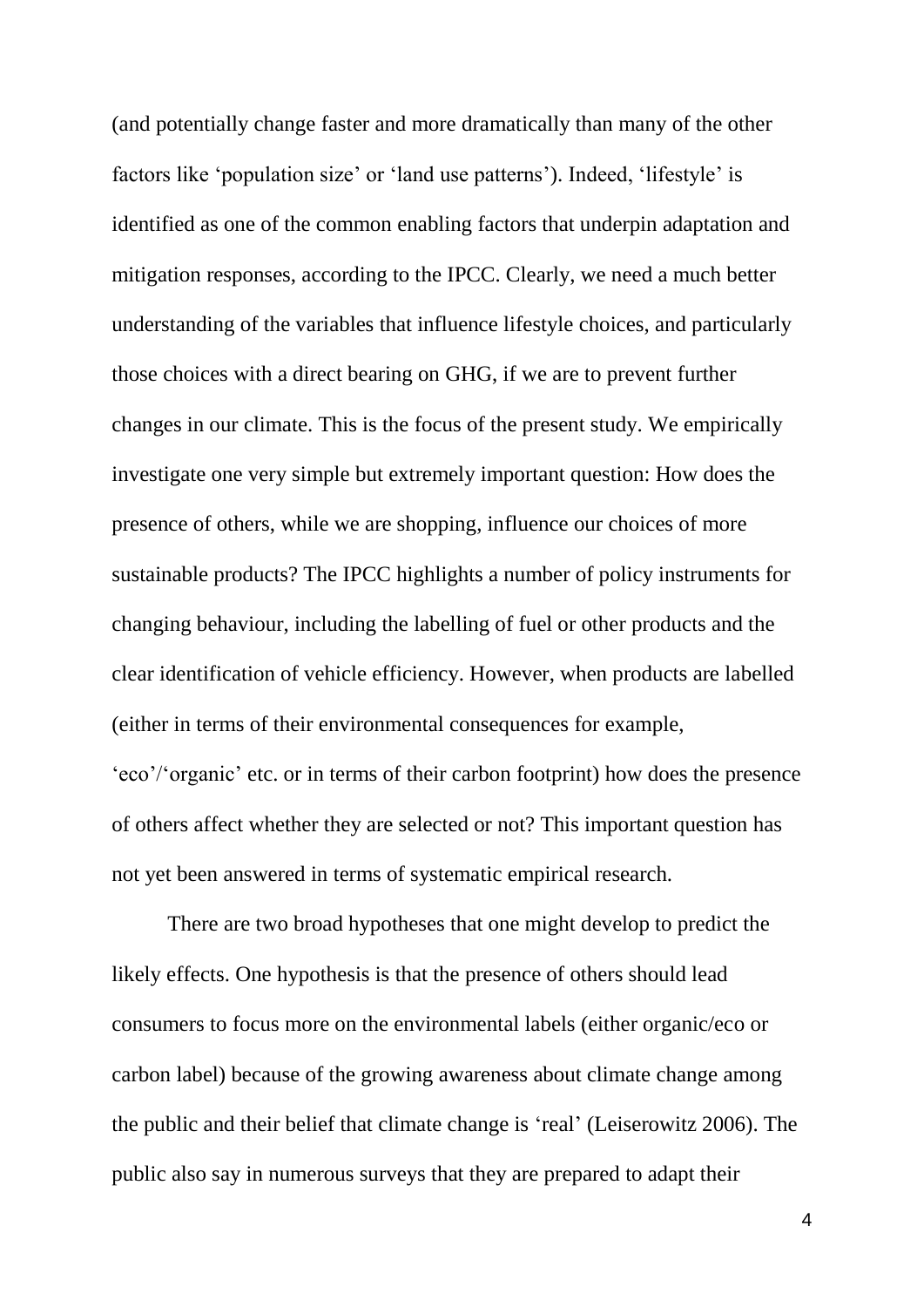behaviour to help reduce climate change (Downing and Ballantyne 2007; Park et al. 2012) and that they want more information about the associated environmental impacts of their purchases (Berry, Crossley and Jewel 2008; but see also Beattie 2010; Beattie and Sale 2009; 2011). Selecting environmentally friendly options or low-carbon products, while in the presence of others, allows people to present their very public concerns about the environment and climate change, and indeed potentially elevate their social status in the group through this public display of environmental awareness (Griskevicius, Tybur and Van den Bergh 2010). The second broad hypothesis is that there are more pressing concerns when shopping than the environmental features of the products. Such things as brand reputation, price, and the value for money of the products are likely to be more significant variables in guiding consumer choice. The environmental features of such products could well be significantly less important than any of these other features. Furthermore, features like 'brand reputation' and 'value for money' are also highly likely to be influenced by the presence of others as consumers wish to display that they can afford luxury items or branded goods, or that they are keen to get value for money from their purchases. Both of these broad hypotheses now need to be elaborated and shown not just to be plausible but highly credible in the light of both theory and the existing empirical evidence.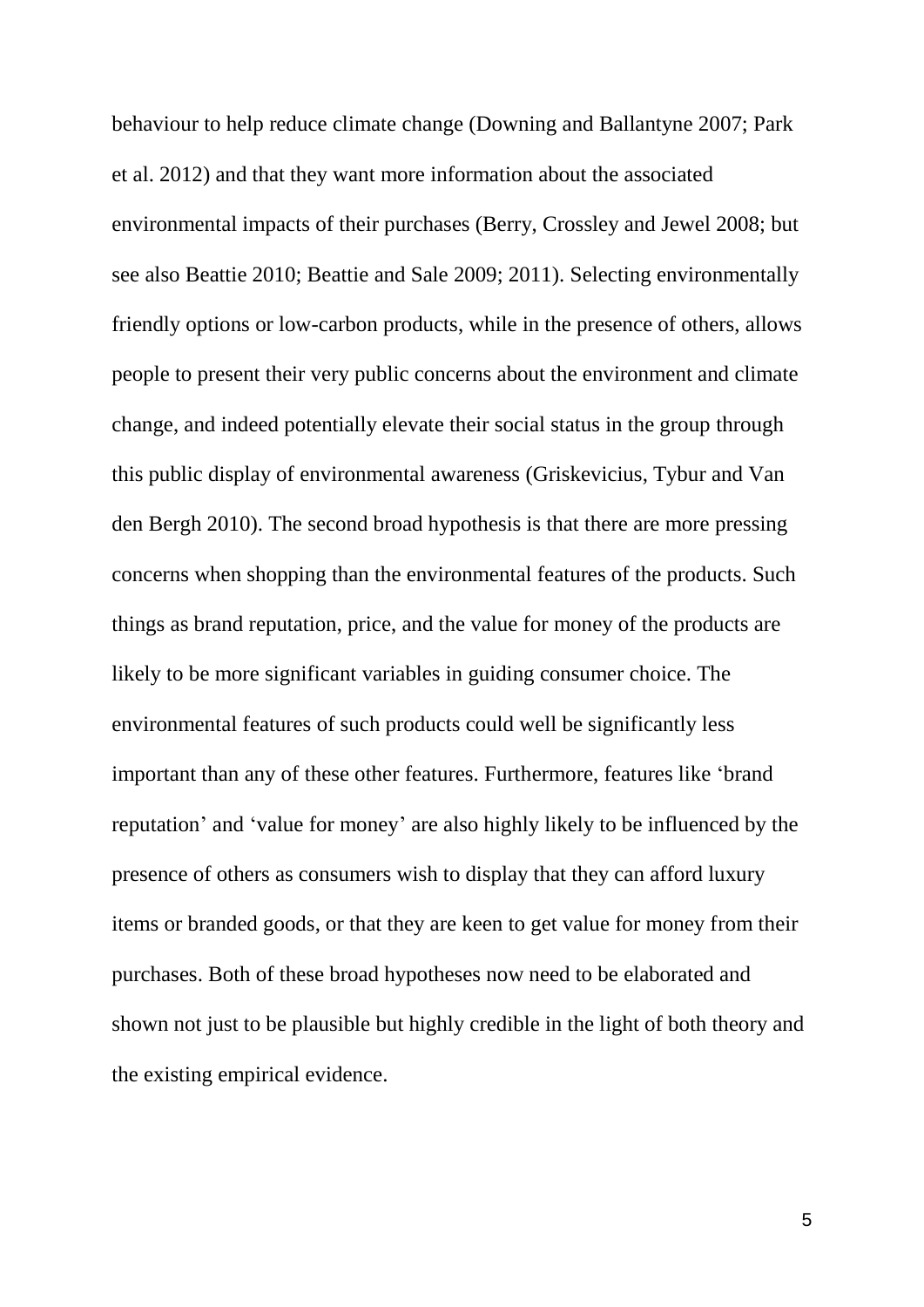## **Social status and consumer choice**

The starting assumption for both hypotheses is the observation reported in a number of academic disciplines that consumer choice and social status are connected (see Hopkins and Kornienko 2004; Han, Nunes and Dreze 2013; Kim and Jang 2014). Indeed, the public display of status through purchased goods has been defined as 'conspicuous consumption.' The economist Thorstein Veblen first coined the term 'conspicuous consumption' in 1899 in his classic book 'The Theory of the Leisure Class', where he used it to define 'the advertisement of one's income and wealth through lavish spending on visible items' (Heffetz 2011, p.1101). Here consumption is understood as a communicational act, which occurs in a social context and which interlocutors can interpret. Implicit in this theory is that shopping with others may well influence consumer choice.

There are many different theoretical perspectives on conspicuous consumption, including one that derives from evolutionary biology, namely 'costly signalling theory.' The basic premise behind this theory is that certain animals (including humans) use conspicuous display as a form of communication that signals inclusiveness fitness. However, these displays must come at a cost, in that they need to take a considerable amount of 'effort, risk, economic resources and time' to work in this respect (see Griskevicius et al.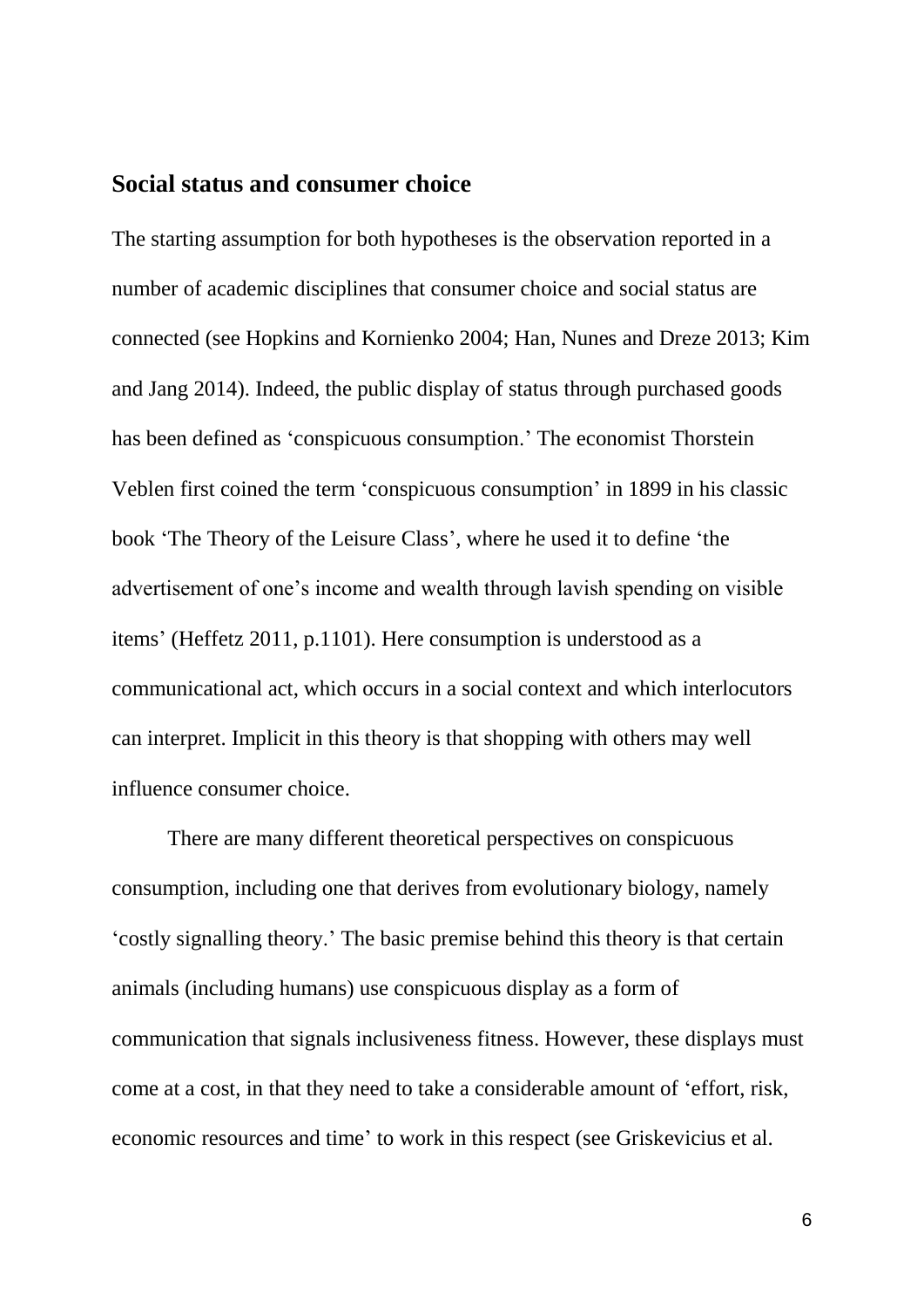2007). Take, for example, the peacock, displaying its tail to attract attention during courtship in order to signal the quality of its genetic makeup by the sheer elegance and spread of its feathers. This is obviously a costly signal in that this elaborate signal makes the peacock more vulnerable to predators.

For an action to qualify as 'costly signalling' it needs to meet the following four criteria. Firstly, it 'must be costly to the signaller in terms of economic resources, time, energy, risk or some other significant domain...Second, it must be easily observable by others. Third, the display must ultimately increase the odds that the signaller will gain some fitness advantage through the display, such as increased ability to attract desirable mates. Finally, the signal must be an indicator to potential mates of some important trait or characteristic, such as access to resources, pro-social orientation, courage, health, or intelligence' (Griskevicius et al. 2007, p. 86).

Expensive or luxury purchases (Veblen 1899) obviously meet these criteria (and commercial advertising, of course, is based upon this fundamental idea). The ostentatious purchase of luxury goods (the adverts tell us) will lead us to attract more friends and sexual partners through our ability to signal that we have access to the appropriate financial resources (Black and Morton 2015). The question is whether the purchase of more environmentally friendly or more sustainable products could potentially follow similar principles. Some environmentally friendly products are more expensive (Ling 2013; Rödiger and Hamm 2015), so purchase of these products is a rather straightforward (but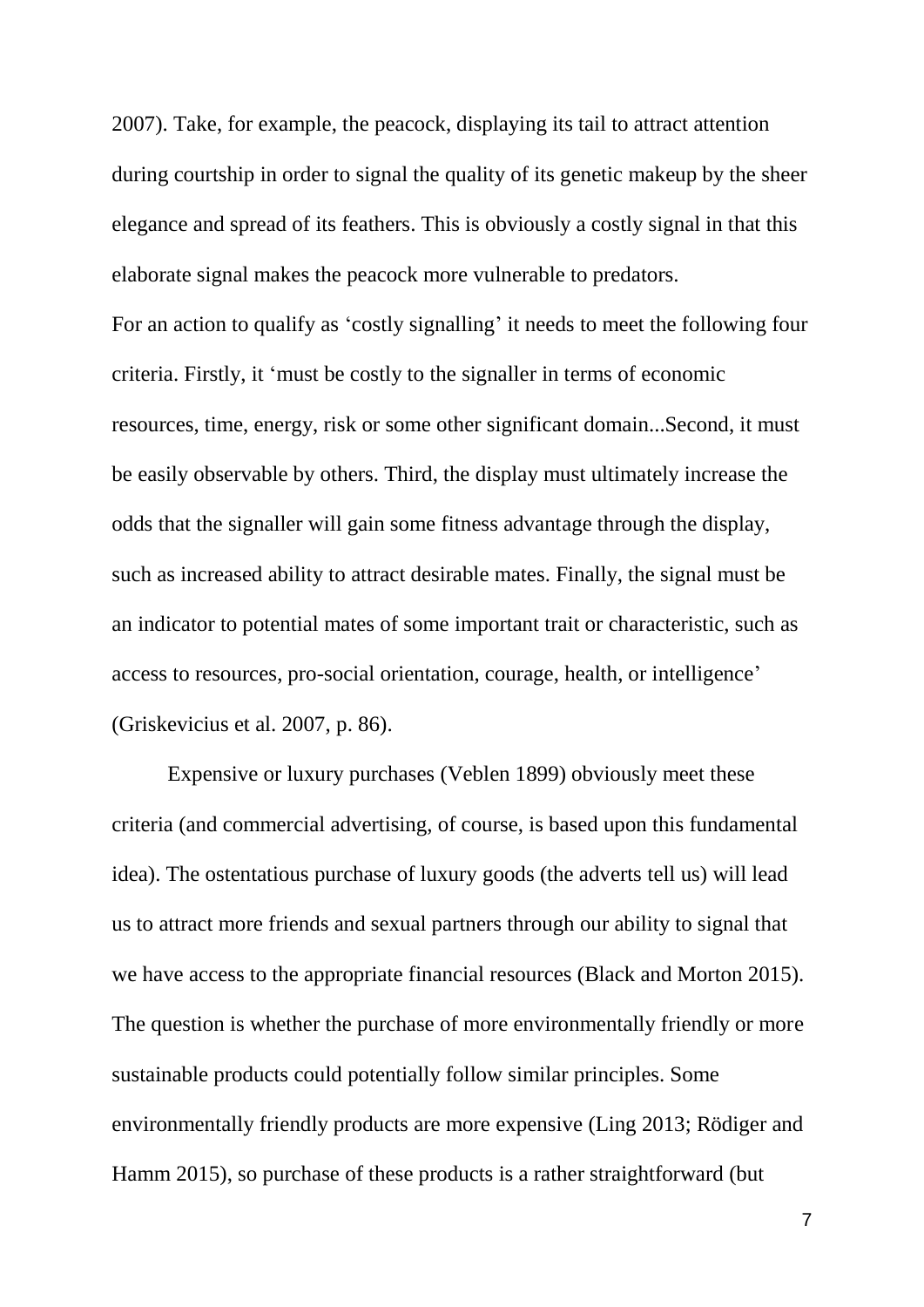important) way in which inclusive fitness can be signalled (more access to financial resources). However, what happens if the environmentally friendly or low-carbon products are not more expensive? Can they still signal inclusive fitness as defined by costly signalling theory? After all, they can still be configured to meet the four criteria (from Griskevicius et al. 2007, p. 86). Firstly, they are costly to the signaller in that the consumer choosing the products needs to have spent the time in learning about and understanding environmental issues or carbon footprint (and to have spent the time in situ interpreting the label on the product itself). Secondly, the selection of the environmentally friendly or low-carbon products is potentially observable by others (because of the presence of labels on the products). Thirdly, caring about our environment/planet could perhaps make you more desirable to others, and, fourthly, the behaviour in question could be an indicator to possible mates of an important trait or characteristic, namely pro-social orientation.

Griskevicius, Tybur, and Van den Bergh (2010, p. 392) suggested that there are indeed links between pro-environmental consumer choice and elevated status and 'that activating status motives can lead people to shy away from luxury and instead choose self-sacrifice.' They argued that people are indeed willing to act pro-environmentally because it enhances their social status. Griskevicius, Tybur, and Van den Bergh (2010) used the example of the Toyota Prius (a 'green' hybrid car that costs more than a conventional equivalent) and compared it with the Honda Civic (a cheaper but highly efficient equivalent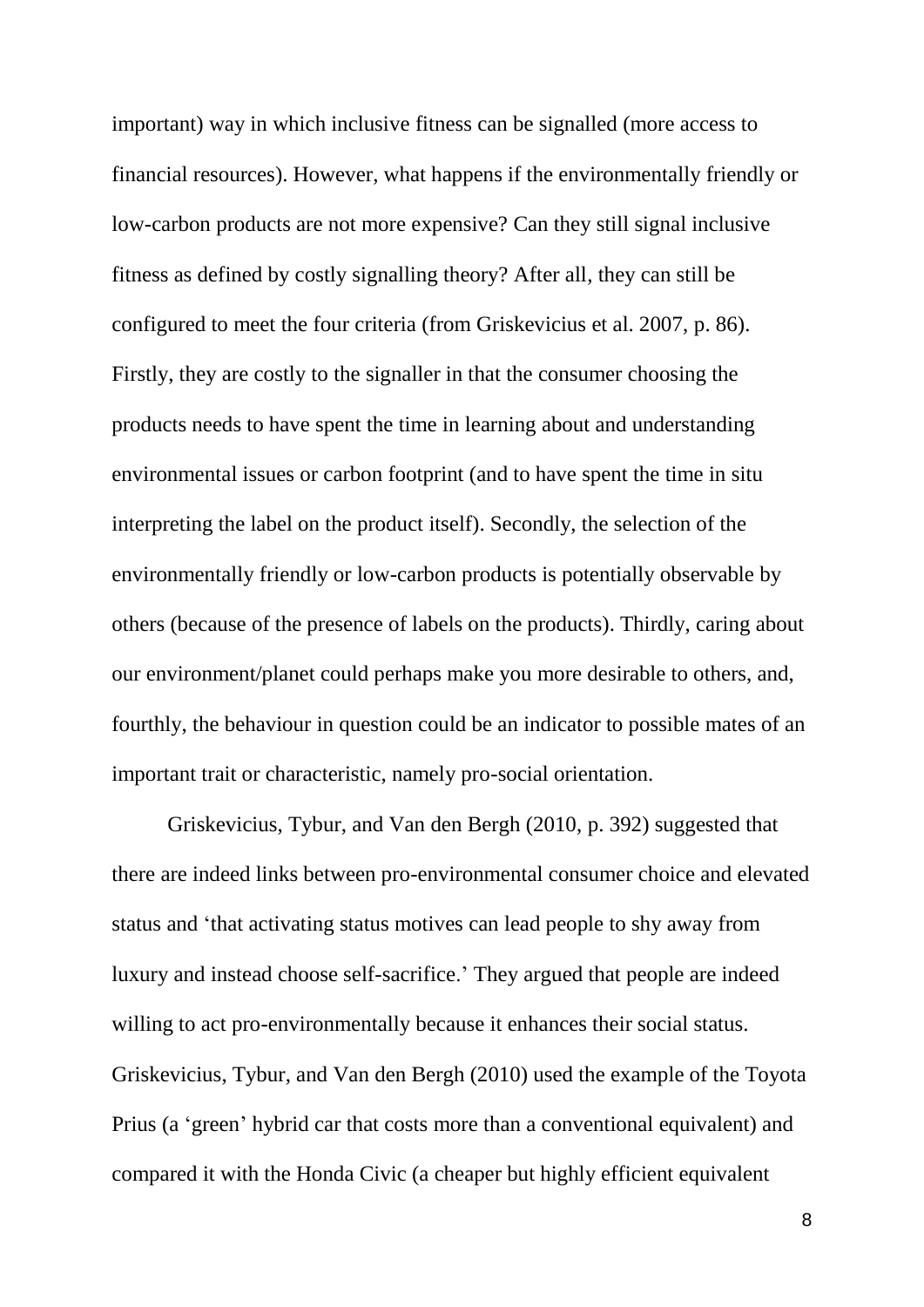standard car). In a survey conducted in 2007 among customers who had purchased the Toyota Prius, advertised as 'the planet's favourite hybrid,' over half of the people in the survey said that the main reason for buying the Prius was that it 'makes a statement about me.' Only a quarter of the customers bought the car because it actually had lower emissions (Maynard 2007). One owner openly admitted 'I want people to know that I care for the environment.' In other words, the main reason for buying a Prius may be social identity, and elevating social status through consumer choice.

Griskevicius, Tybur and Van den Bergh (2010) then empirically investigated the connection between pro-environmental behaviour and elevated status. Participants in their study were given a 'motivational prime' in the form of a short story that was aimed to prime high status motivation. The short story required them to imagine that they were 'graduating from college, looking for a job, and deciding to go work for a large company because it offers the greatest chance of moving up' (2010, p. 395). The story went on to describe the upmarket place of work with its 'upscale lobby and nice furniture.' As the readers came to the end of the story, they 'learn that they will have an opportunity to receive a desirable promotion. The story ends as the reader ponders moving up in status relative to his or her same-sex peers' (2010, p.395). In a control condition, participants were also asked to read a story of a similar length that was not designed to prime social status. Instead, the participants 'read about losing a ticket to an upcoming concert and searching through the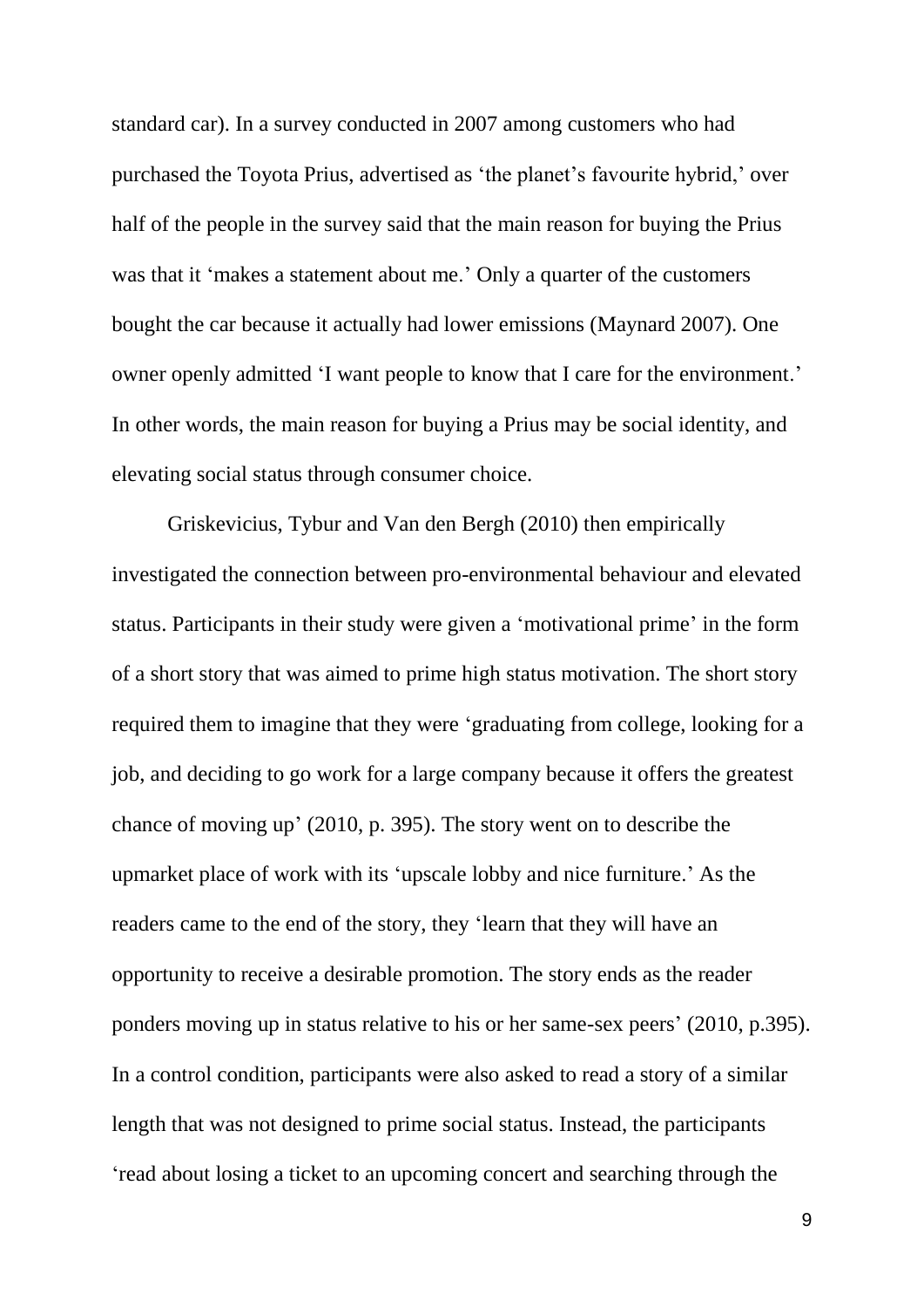house. After the person finds the ticket, he or she heads off to the concert with a same-sex peer' (2010, p.395). There was also a second control condition where participants did not read a story, but simply had to make their product choices. After the various manipulations, participants had to imagine that they were out shopping for three different products: a car, a household cleaner, and a dishwasher. For each product, there was a luxury option and an environmentally friendly option. Both options were similar in price, made by the same manufacturer and had three key features describing the product. So for example, in the case of the dishwasher, the luxury option was describes as follows: 'Subzero ED40 Elite Dishwasher (\$1,100). Comes in choice of stainless steel or white exterior with black chrome trim. Features a revolutionary heated drying system that eliminates water spots. Has powerful water sprays but produces no sound' (2010, 404). The pro-environmental version was described as: 'Sub-zero Eco-trend Dishwasher (\$1,100). Has a standard 40-minute running cycle. Uses a recirculating water system to save water. Is made with recycled components' (2010, p.404). Participants saw the products on a computer screen in random order and were asked: 'If you were out shopping for a car/dishwasher/household cleaner, which of these two products would you buy?'

The study revealed that in the control condition, participants were more likely to choose the luxury options than the pro-environmental options, whereas, in the experimental group, where participants had been primed with the status motivation story, they were more likely to choose the pro-environmental option.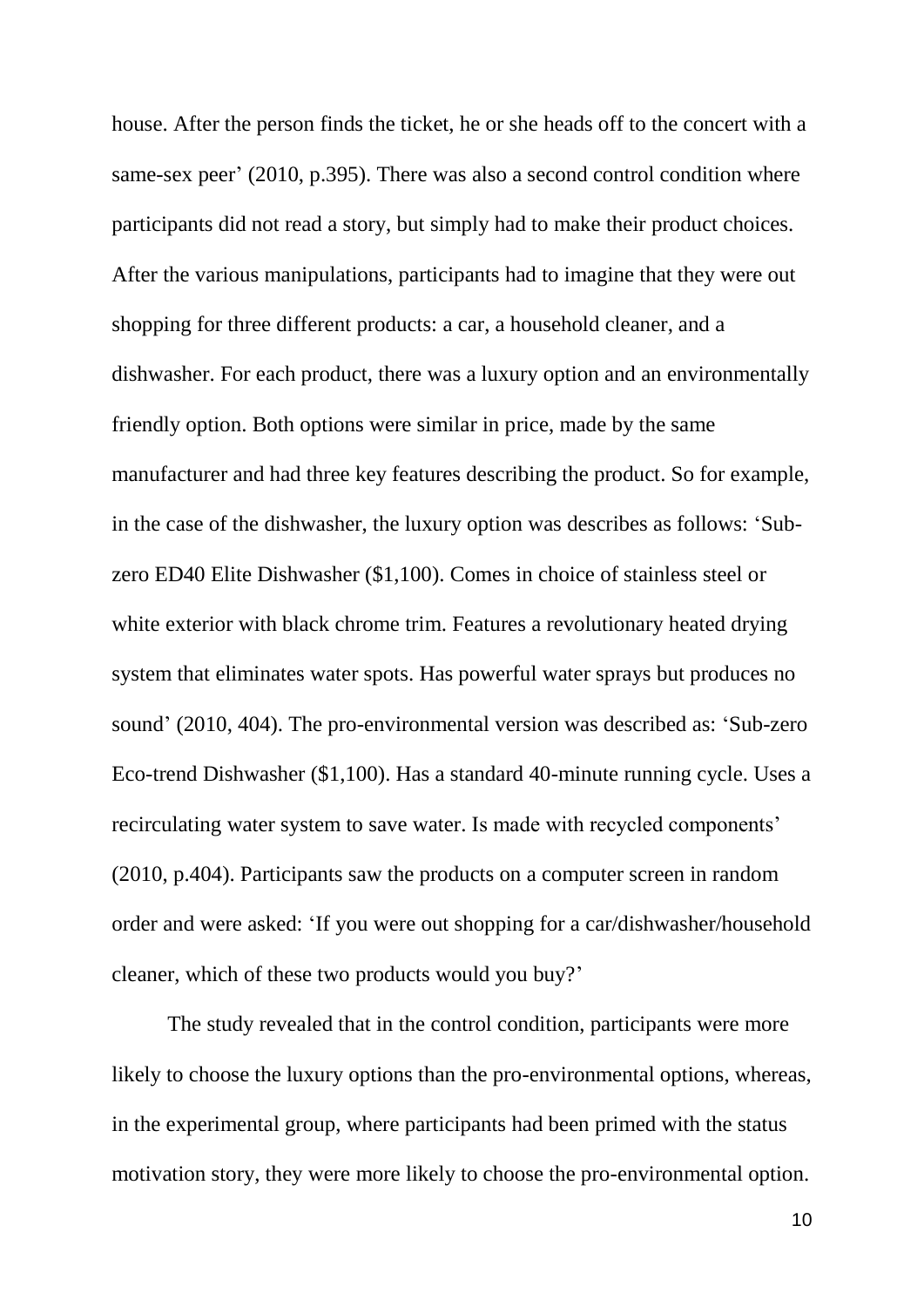The authors concluded that 'activating status motives led people to increase the likelihood of choosing pro-environmental green products over more luxurious non-green products' (2010, p.396).

This study tells us that pro-environmental consumer choice can relate to status and that it is possible to prime this form of behaviour. Griskevicius, Tybur and Van den Bergh (2010) then considered the effects of social context on this, by investigating the choice of 'luxurious non-green products' and 'green products' in a private setting (shopping online) versus a public setting (shopping in a supermarket). Participants again read the same story designed to prime status motivation, with a control group reading a story unrelated to status motivation. For the private setting condition, participants were told to 'imagine that you are shopping online by yourself at home' and in the public setting, participants were told to 'imagine that you are out shopping at a store.' Participants then had to 'indicate their preferences between three green versus three non-green products.' The items were a backpack, some batteries, and a table lamp. Again, each product had a 'green' and a 'non-green' alternative that were similar in price and manufactured by the same company. The results revealed that when participants in the priming condition had to imagine that they were shopping in public, they showed an increased preference for green products compared to the control condition. However, when shopping in the private condition, participants in the priming condition actually showed a decrease in the preference for green products. The authors conclude that 'when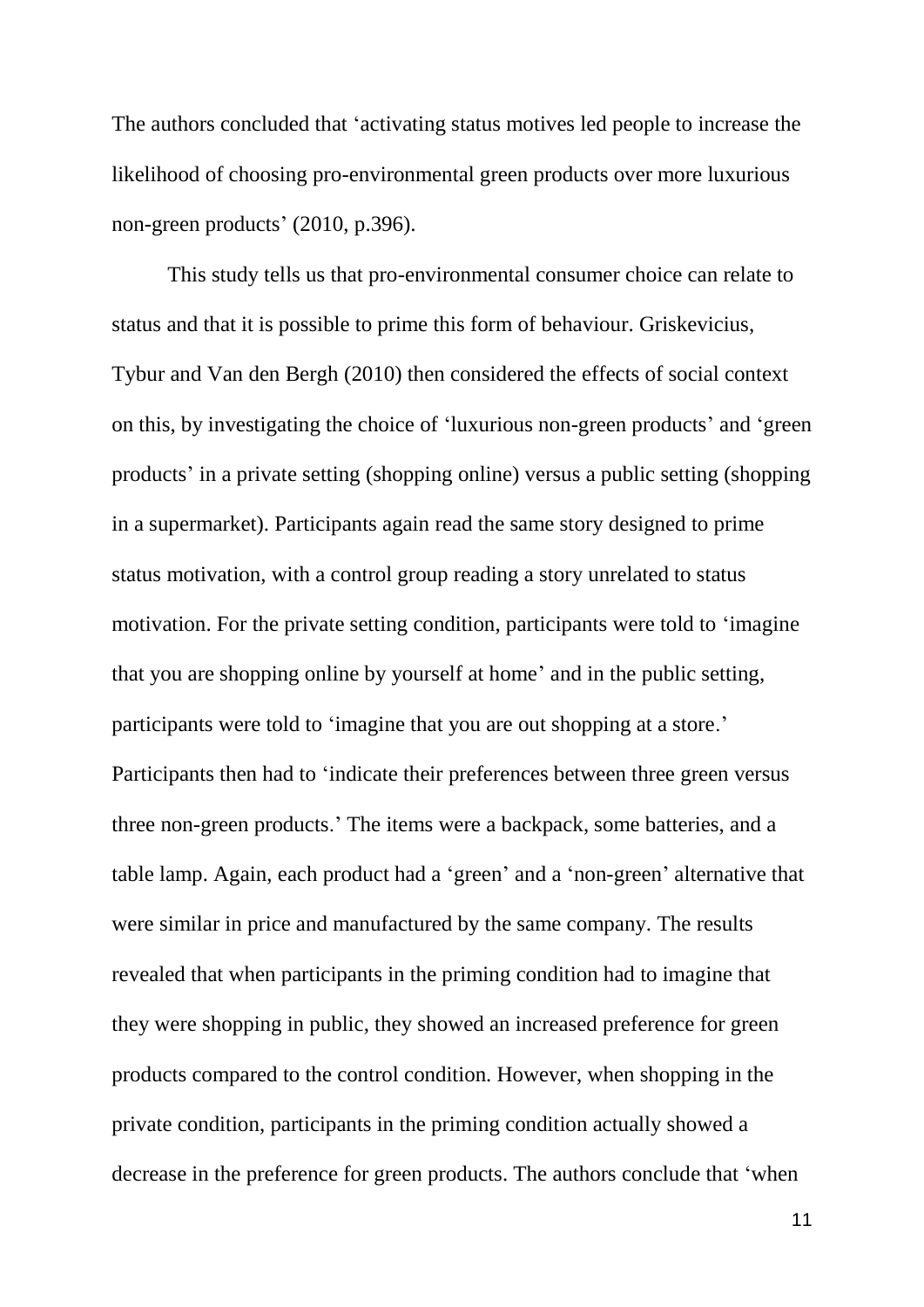purchases are being made in private - when reputational costs were not salient activating status motives appears to somewhat increase the attractiveness of luxurious (non-green) products… status motives increased attractiveness of proenvironmental products specifically when people were shopping in public. When people were shopping in private, however, status motives increased desire for luxurious, self-indulgent non-green products' (2010, p.397). In other words, when people were aware that their choices could be observed by others, and had the possibility of influencing other peoples' perception of them, they were more likely to choose pro-environmental products.

In the next study of this series, Griskevicius, Tybur and Van den Bergh (2010) investigated what happens to behavioural choice when the green and non-green items are priced differently. They found that the experimental participants were more likely to choose green products when they were more expensive than the non-green products. However, when the non-green products were more expensive, and, in addition, status motivation was activated, the green items were selected less often than their more expensive non-green counterparts. In other words, price is more effective than environmental features in signalling status.

The research by Griskevicius and his colleagues suggests that costly signalling theory may well underpin pro-environmental behavioural choice, particularly in the presence of others. However, at the same time, the results of their final study highlights the plausibility of the second broad hypothesis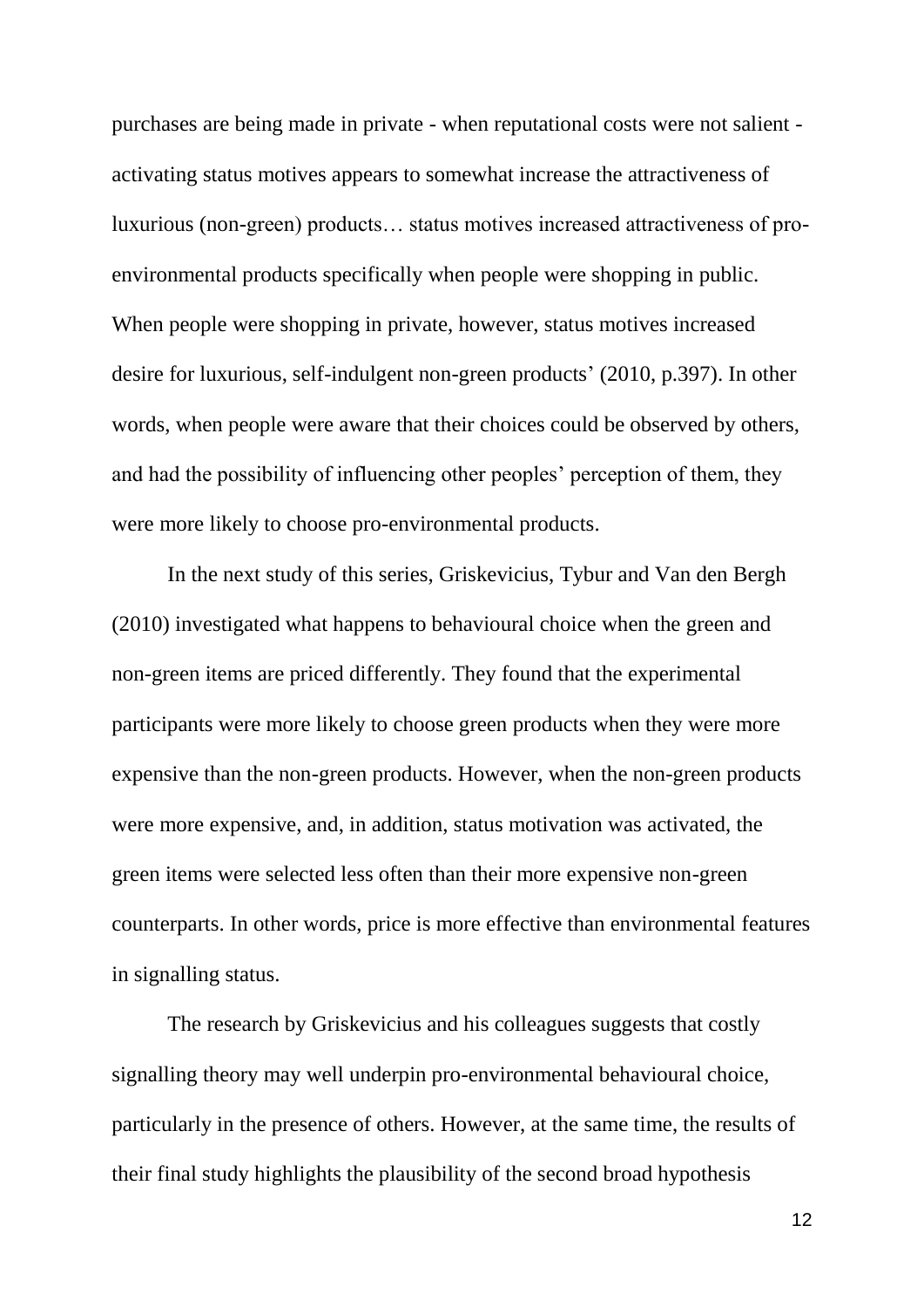outlined earlier. Environmental features may drive more sustainable choices in the presence of others (because of the relationship between apparent pro-social behaviour and status), but other features like cost may be equally or more important (because of the relationship between resource and status). In other words, both broad hypotheses are plausible in the light of the existing empirical evidence.

When we consider environmental choice at a more specific level (for example, organic/eco versus carbon footprint), there are a number of other important considerations. Some environmental labels, like 'organic,' have been around for a considerable time and are well recognized. Organic farming began in the early part of the 20th century (Padel 2001), pioneered by Sir Albert Howard, who encouraged 'natural farming techniques.' However, it was not until 1940 that the label 'organic' was applied to this form of natural farming when Lord Northbourne (1940) coined the term in his book 'Look to the Land'. The early 1990s saw an increase in the popularity of organic products, which coincided with the encouragement of organic farming by the European Union. Since then the popularity of organic food has risen and its total sales in the last decade have quadrupled globally (Czarnezki 2011). In 2002, the official label was introduced in the US by the Department of Agriculture (Heckman 2006) and is now used in over eighty countries worldwide (USDA 2015). As well as carrying an organic label certifying that the particular item has been farmed without the use of chemicals, organic food is usually packaged in such a way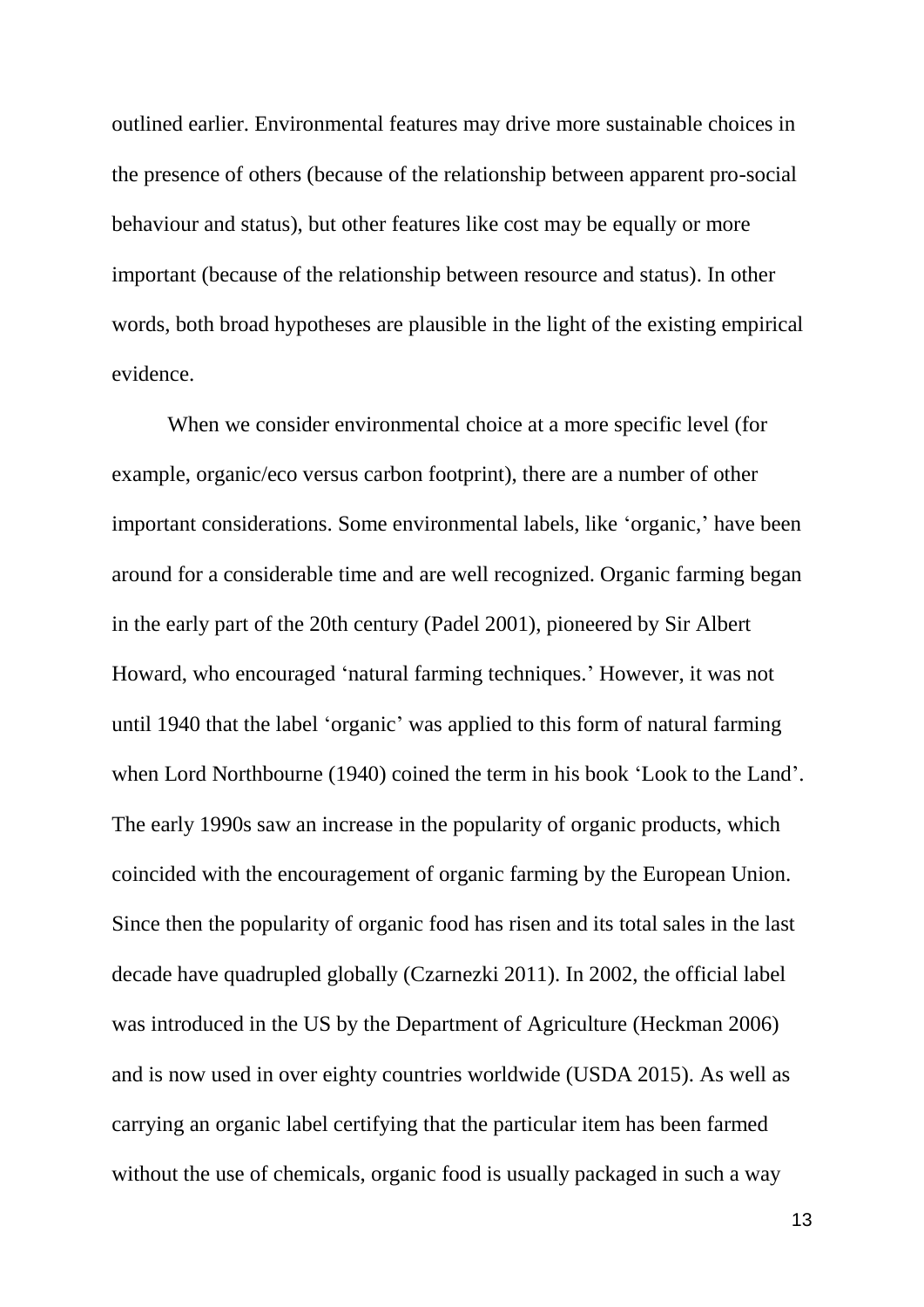that the design will 'carry graphic design work characteristic of organic produce for effective advertising' (ITC 2012, p.4). Typically, the word 'organic' is displayed in large lettering on the front of the packaging so it is obvious to the consumer that the product is indeed organic.

Similar to organic products, the packaging of 'eco' products, or products that are 'ecologically friendly' are usually designed with large lettering and graphics that make it obvious to the consumer that the particular item is better for the environment describing the item as 'eco' or 'ecologically friendly.' Eco products have less impact on the environment than their standard equivalent. Although products labelled as 'eco' do have to meet certain standards, they are not regulated by the government so the standards are likely to be less stringent than they are for organic labelling (Loureiro, McCluskey and Mittelhammer 2001).

We might select 'organic' or 'eco' labels more often when shopping with friends because the labels are culturally familiar and thus will have high signalling value. Other environmental labels, however, may have much less of an impact. For example, Gadema and Oglethorpe (2011) asked 428 participants to rank order the attributes displayed on packaging that they felt would benefit them most when shopping. The three most important attributes were information about quality and taste, nutritional information and price. The three least important attributes were information about food miles, information about the carbon footprint of the product, and the attractiveness of the packaging.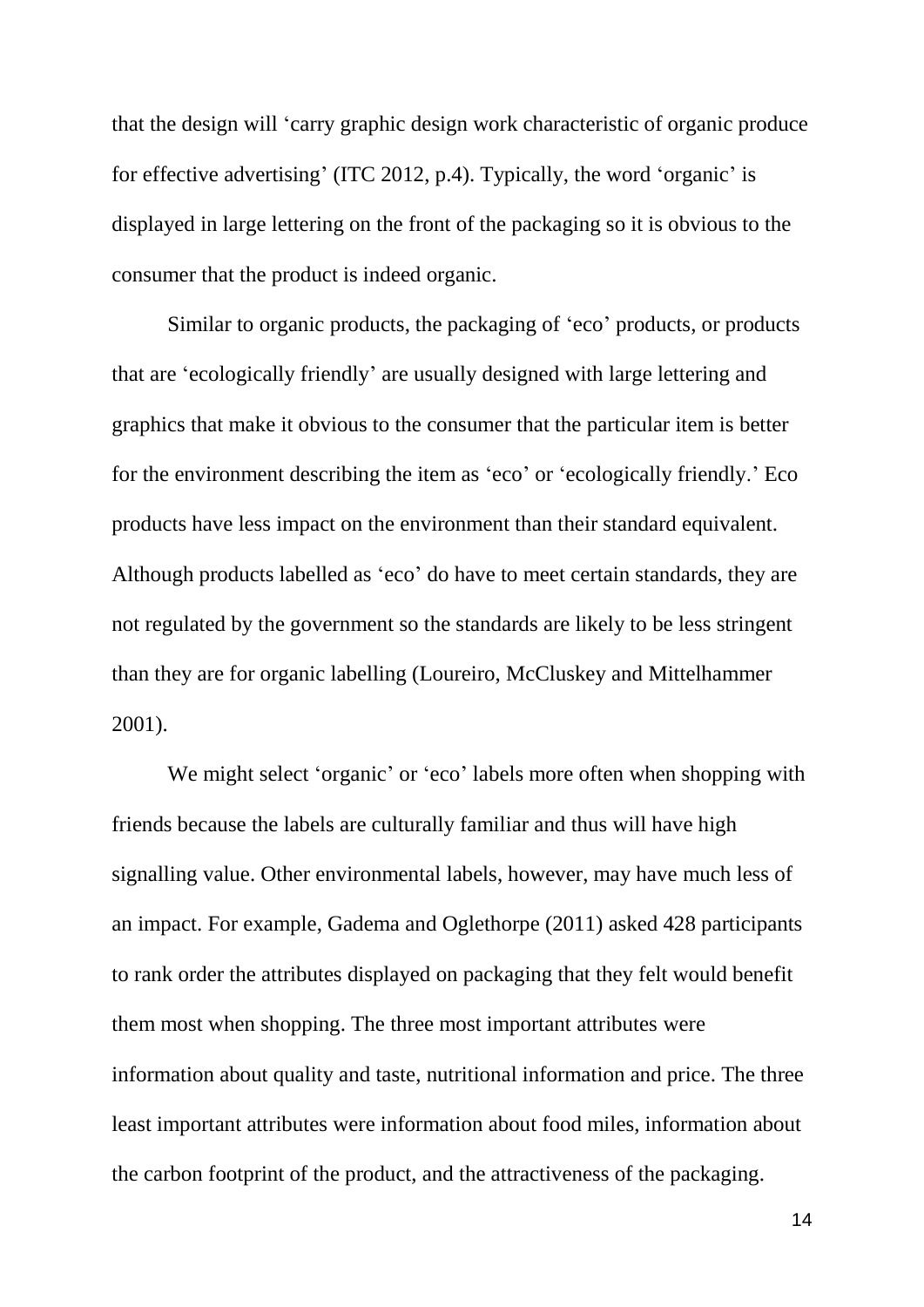Obviously, information about food miles and carbon footprint are critical if individuals are going to prioritise more sustainable forms of shopping, but they appear not to be seen as important.

Moreover, Upham, Dendler and Bleda (2011) showed that there was little understanding of the concept of the carbon label. They found that, although all of their participants in the focus groups were aware of carbon footprint labels, the vast majority of their participants were confused about the carbon emission measurement included on the label. Participants showed their lack of understanding of the contents of the carbon footprint labels with comments such as 'when you see stuff like 12 kg and 55 kg, how much is that, what does that actually mean? I can't quantify it in any way' and 'I've no idea what 260 g of carbon looks like…I have no idea what the impact of 260 g is like' (Upham, Dendler and Bleda 2011, p.352). Upham, Dendler and Bleda (2011, p.348) concluded that 'The public found it very difficult to make sense of labelled emissions values without additional information.'

Beattie, McGuire and Sale (2011) investigated visual attention to carbon labels on actual products in an eye-tracking study, where they analyzed individual gaze fixations at images of various products (a light bulb, orange juice, and detergent) presented on a computer screen. Each product had a carbon label clearly displayed on the front or back. The study revealed that the carbon label was the focus of the first fixation in only 7% of overall cases. This suggests that the carbon label was not of immediate concern to most of the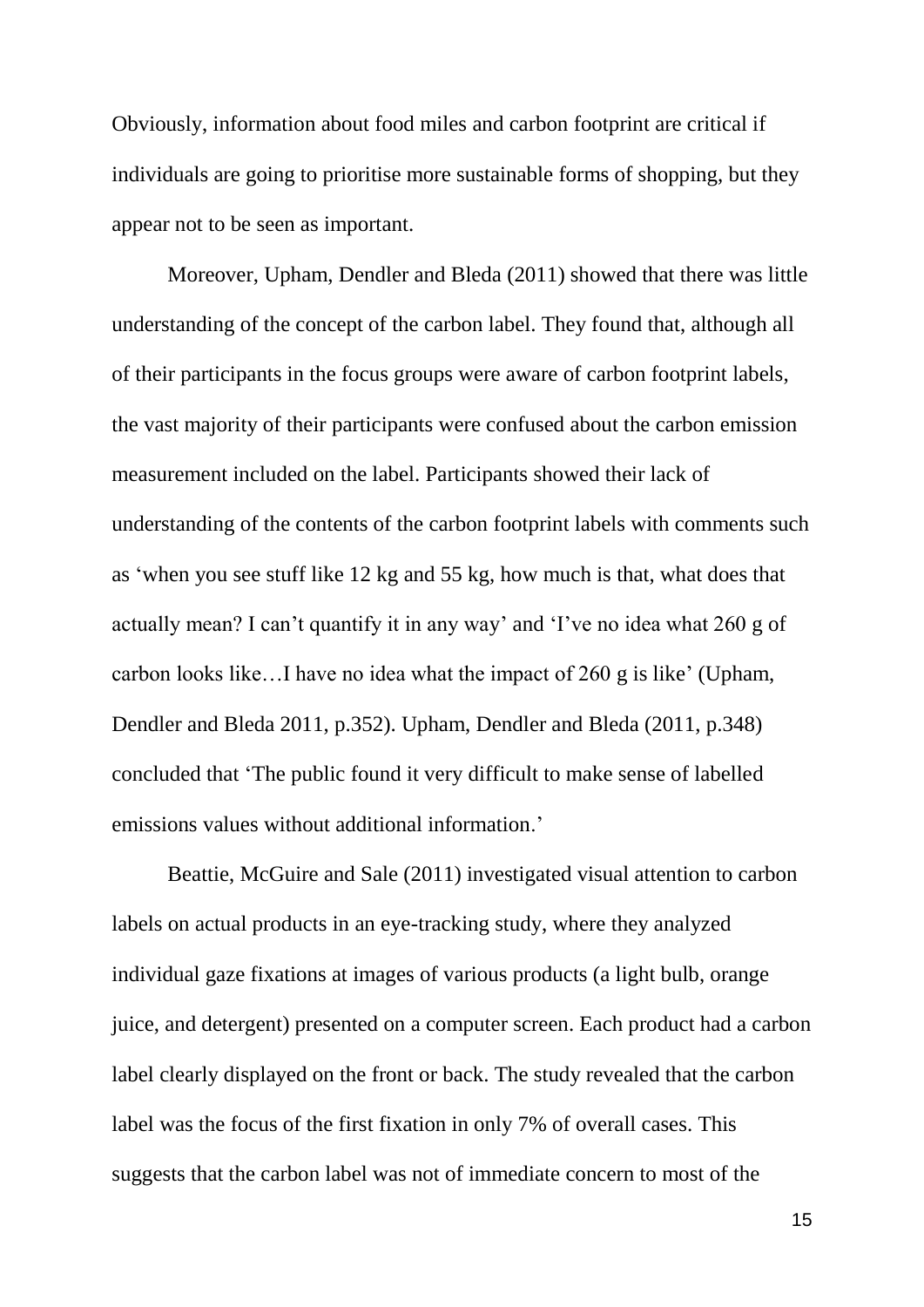experimental participants. It also found that the participants showed little visual attention to the carbon label in the first five seconds of viewing (roughly the time taken to make a selection in a supermarket, see Louw and Kimber 2007; Young 2004). For example, only 5.2 frames of the forty-millisecond gaze were directed to the carbon label in the case of the detergent product, which is only 4% of the total five-second period (see also Beattie 2012; Beattie and McGuire 2015).

Thus, there is empirical evidence that organic or eco products may have labels that are familiar to people, and generally understood (Loureiro, McCluskey and Mittelhammer 2001), and therefore could potentially signal social status in the way that luxury or branded items do (albeit on an added dimension). However, the social signalling value of carbon footprint information is likely to be currently much less potent because the concept appears to be poorly understood (Upham, Dendler and Bleda 2011) and because it elicits only limited visual attention (see Beattie 2010; Beattie, McGuire and Sale 2011; Beattie 2012; Beattie and McGuire 2015).

Our experimental hypotheses are, thus, as follows:

H1: Participants will be more likely to choose both well-known brands and luxury brands when shopping with friends than when shopping alone in comparison to value brands.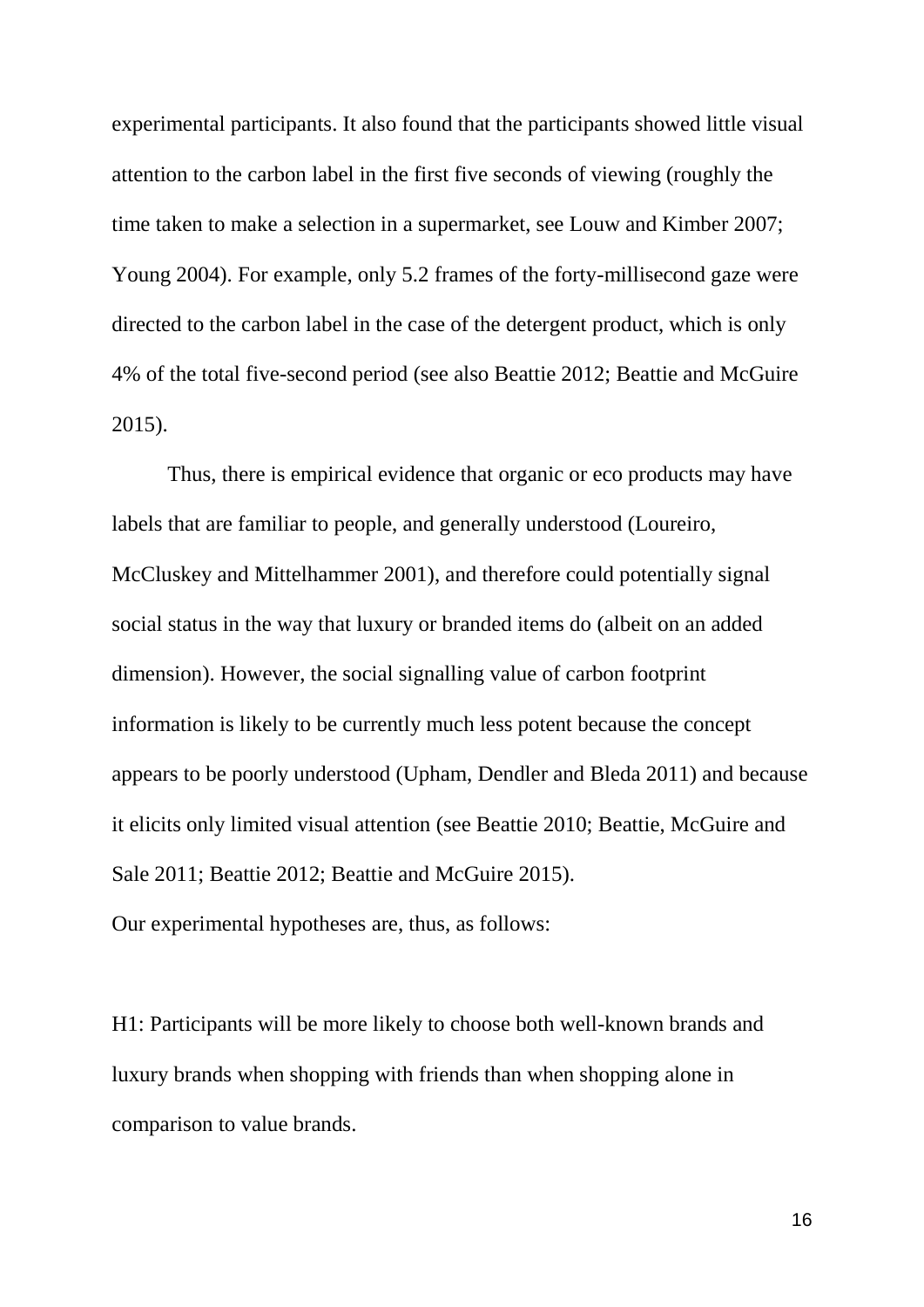H2: Given that organic/eco products are widely recognised and, in addition, signal pro-social status and increased resource, participants will be more likely to choose them when shopping with friends compared to value brands.

H3: Organic/eco brands should behave in a similar fashion to well-known brands and luxury brands given their associative links with social status. We, therefore, predict that there should be no difference in the choice of organic/eco brands versus popular/luxury brands when shopping with friends compared to shopping alone.

H4: The choice of high/low-carbon footprint products will not be affected by whether a consumer is shopping alone or with friends. This is because most participants could reasonably doubt that their friends will recognize and understand the carbon label and therefore its choice will have little value in signalling social status.

## **Method**

#### **Participants**

We recruited fifty participants to take part in this experiment (nineteen male and thirty-one female). They were required to make ten product choices under two conditions (resulting in 1000 product selections to be analysed). The mean age of participants was 27.7 ranging from eighteen to sixty-seven. Participants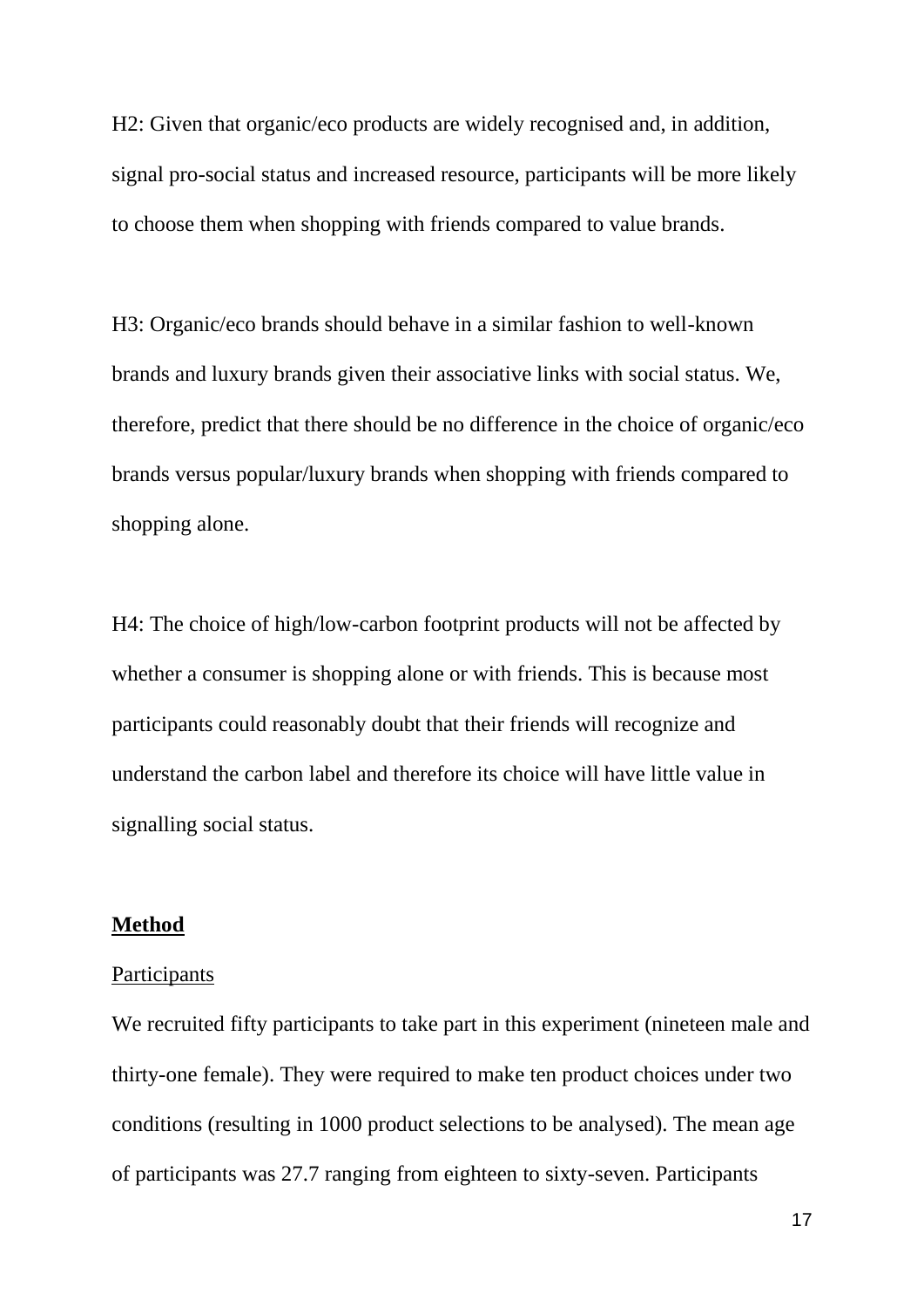included staff and students from Edge Hill University (n= 34), and members of the public (n=16), recruited using opportunity sampling. Each participant received £5.00 for taking part in the experiment. Edge Hill University Research Ethics Committee (UREC) granted ethical approval for this research. Participants were informed about the test procedure, told that they could withdraw at any point during the experiment, and told that their data could be removed and destroyed at any point up to three weeks after they had taken part in the experiment (no participant asked for their data to be removed and destroyed).

#### Stimuli

Ten products were selected for this study (see also Beattie and McGuire, forthcoming). These were everyday products, which would be central to any family weekly shop. The products chosen were breakfast cereal (bran flakes), bread, cheese, coffee, fabric conditioner, ice cream, orange juice, soup, toilet roll, and washing up liquid. These products have a variety of information labels on the front of the products. The number of these informational labels varies from product to product, and depends to a certain extent on the price and brand of the product, with the more expensive products having either more information labels or more of their surface area covered by image, logo, or icon. For example, the Sharpham Park Morning Multi Flakes (as sold in the UK) is an expensive brand of cereal (a 'luxury' brand in our jargon). It retails at £2.99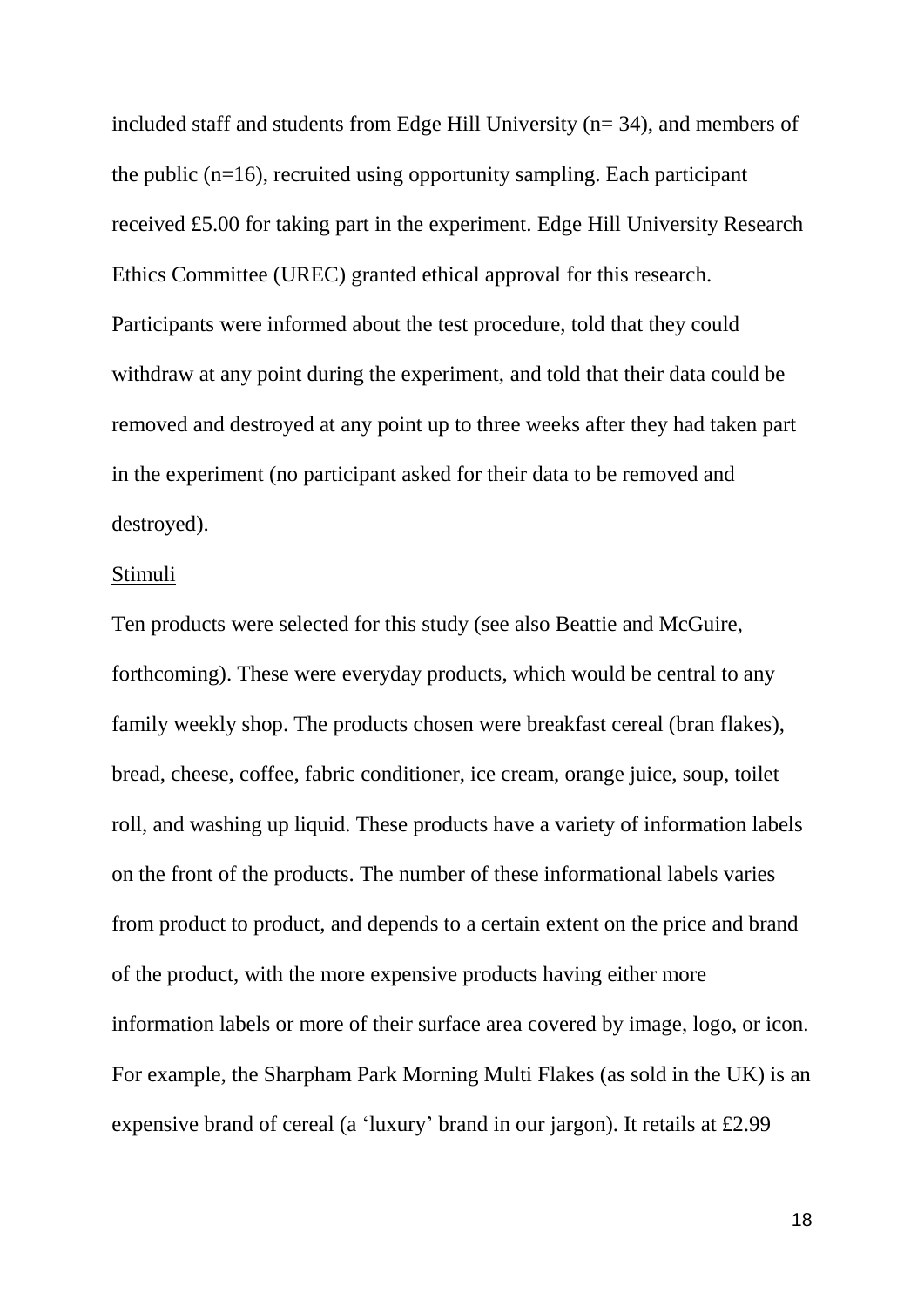(compared with £1.38 for a supermarket's own brand, in other words, more than double the price). It contains the following information:

- 1. Name of product ('Morning Multi Flakes').
- 2. Image of product.
- 3. Name of brand ('Sharpham Park').
- 4. Source of product ('British Grown Grains').
- 5. Health relevant information ('naturally high in fibre').
- 6. Product description ('Deliciously crispy, light multigrain rice flakes').
- 7. More product description ('No wheat grains').
- 8. Nutritional information.
- 9. Size/weight of product ('375 grams').



*Figure 1: Sharpham Park Morning Multi Flakes.*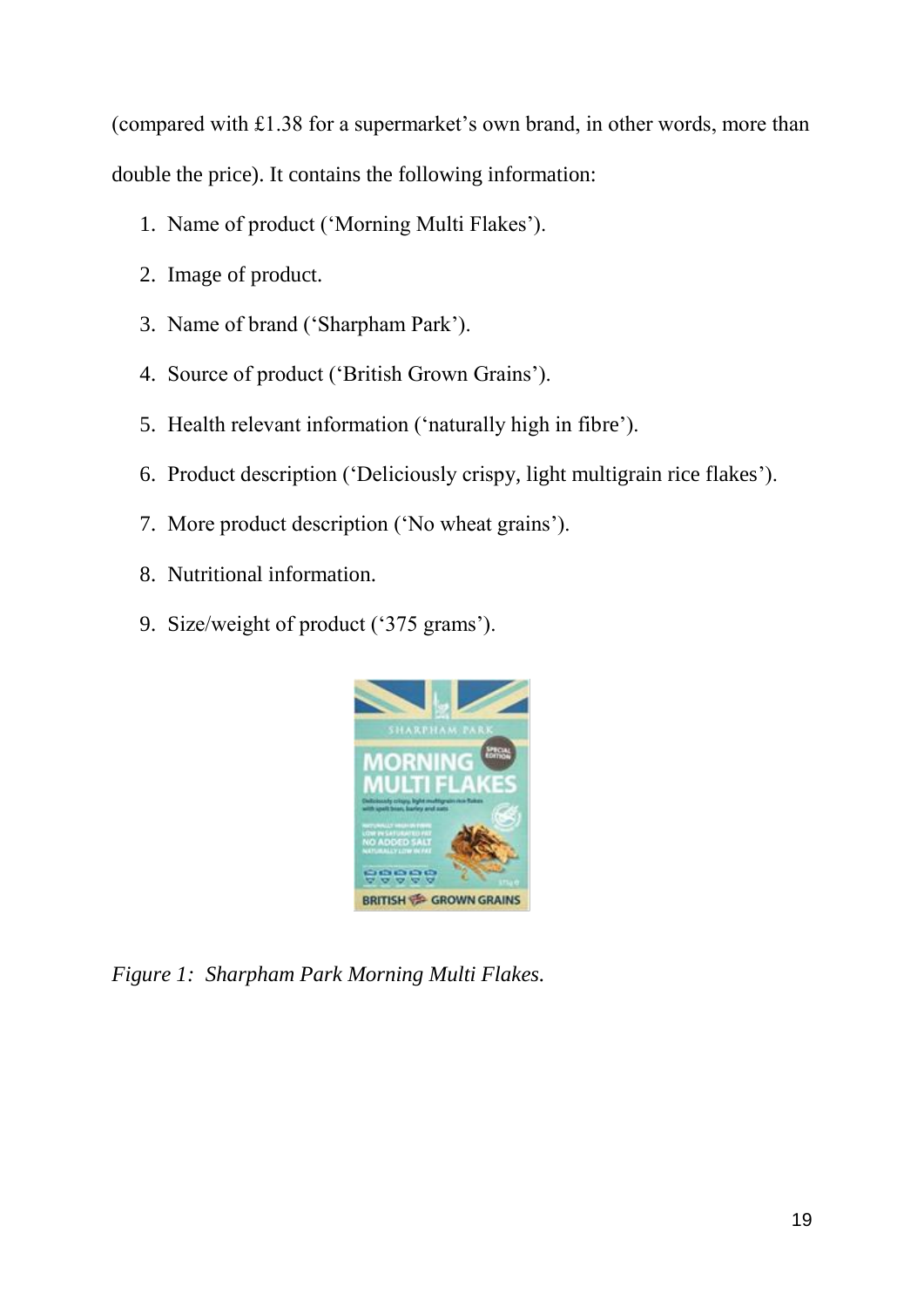On the other hand, the cheapest (bran flakes) breakfast cereal – the Asda 'chosen by you' brand (retailing at £1.38) contained the following information:

- 1. Name of product ('Bran Flakes')
- 2. Image of product
- 3. Name of brand ('Asda Chosen by you')
- 4. Health relevant information ('Bran enriched wheat flakes, fortified with vitamins….').



*Figure 2: Asda 'chosen by you' Bran Flakes.*

In the case of the washing up liquid, 'Town Talk Polish Co ltd' is a luxury brand that retails in the UK at £4.15, which compares with 80p for the supermarket's own brand. It contained the following information, which covered a significant surface area of the product:

- 1. Name of product ('Washing up liquid')
- 2. Name of brand ('Town Talk 1895 Polish Co ltd')
- 3. Image of a man with a top hat doing the dishes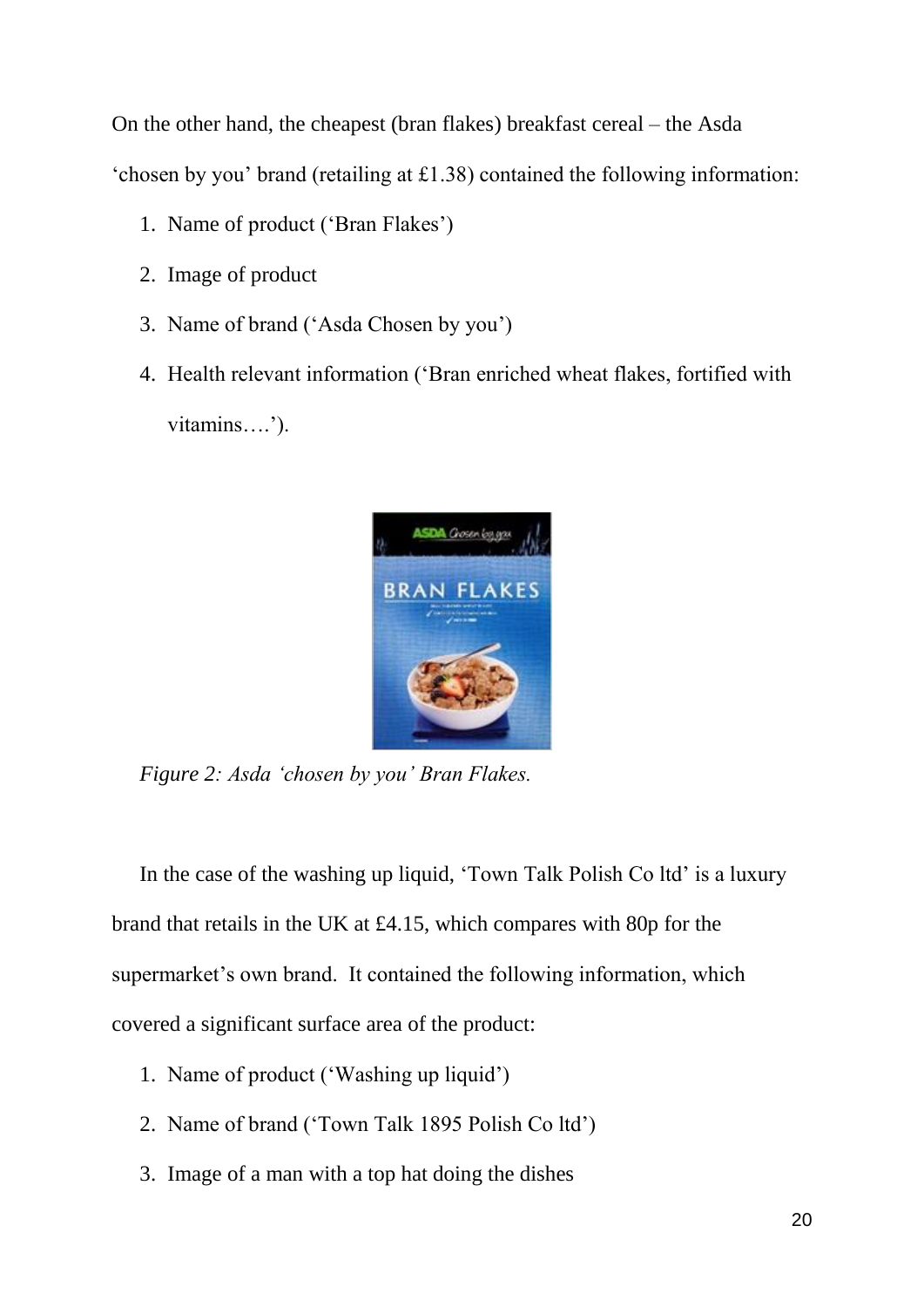- 4. Product description (' Superior')
- 5. Scent of product ('basil and lime')



*Figure 3: Town Talk Polish Co ltd washing up liquid.*

The cheapest washing up liquid used in this study, the 'Tesco' own brand contained the following information:

- 1. Product description ('Original')
- 2. Name of brand ('Tesco')
- 3. Name of product ('Washing up liquid')
- 4. Image of a white casserole dish surrounded by bubbles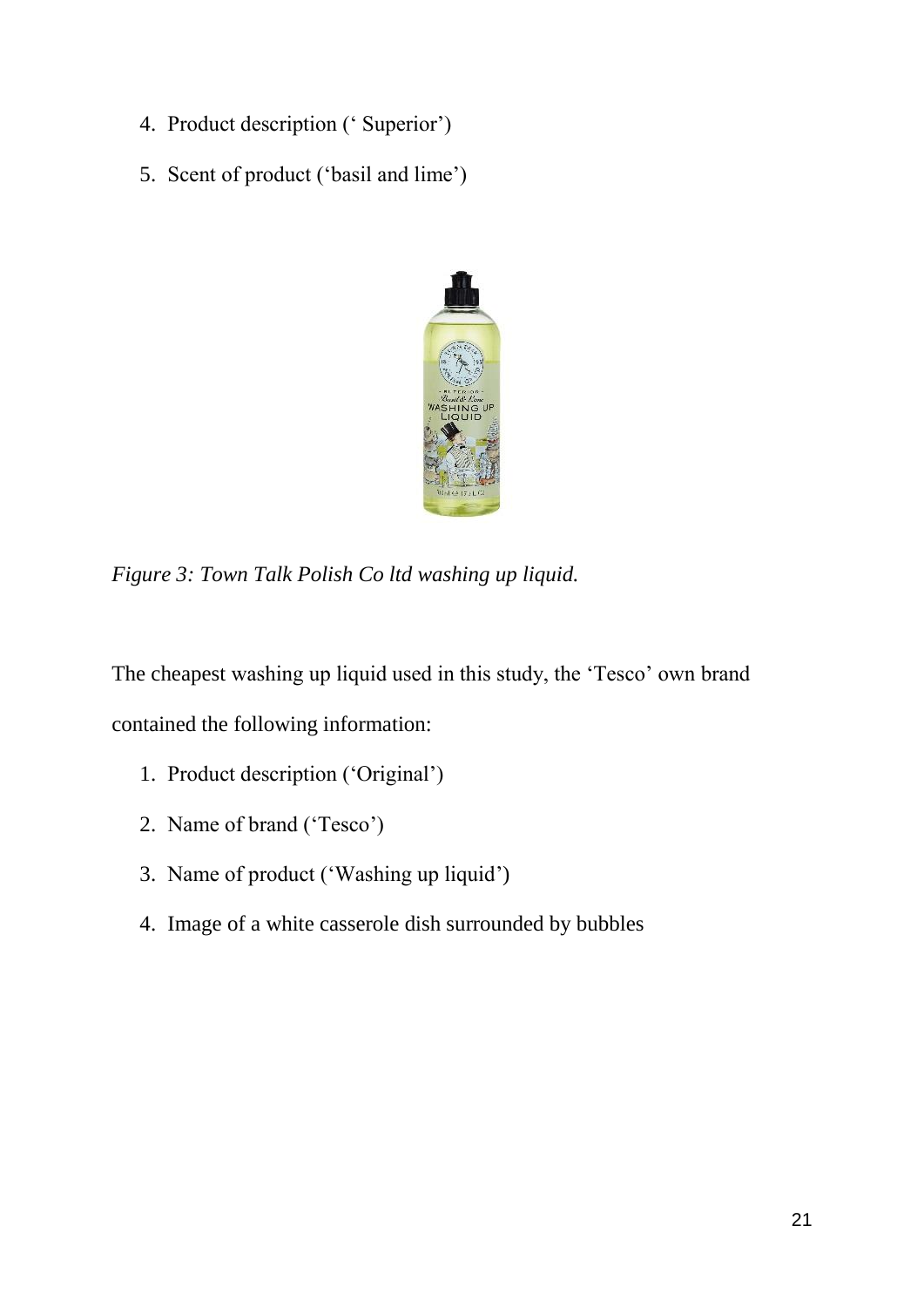

*Figure 4: Tesco's own brand washing up liquid.*

For each product we selected four variations - luxury (the most expensive), well-known brand (brands like Heinz, Kellogg's, Hovis etc.), value (the cheapest alternative, invariably the supermarket's own brand), and organic/eco (identified as either 'organic' or 'eco' on the product itself). So, for example, in the case of the bread, the luxury brand selected was Burgen, the well-known brand was Hovis, the value brand selected was Tesco, and the organic/eco brand was Cranks (see Figure 5).

|              | Luxury          | Well-known brand | Value                          | Organic/eco         |
|--------------|-----------------|------------------|--------------------------------|---------------------|
| <b>Bread</b> | $\frac{1}{2}$   | HOVIS            | Everyday Value                 | maber organiz preso |
|              | SOYA & LINSEED  | Wholemeal        | wholesal hast<br>modium sliced | 200                 |
|              | <b>MPROFILM</b> | MEDIUM           | <b>BASI</b>                    | <b>DED FARM</b>     |

*Figure 5: An example of the images selected for bread.*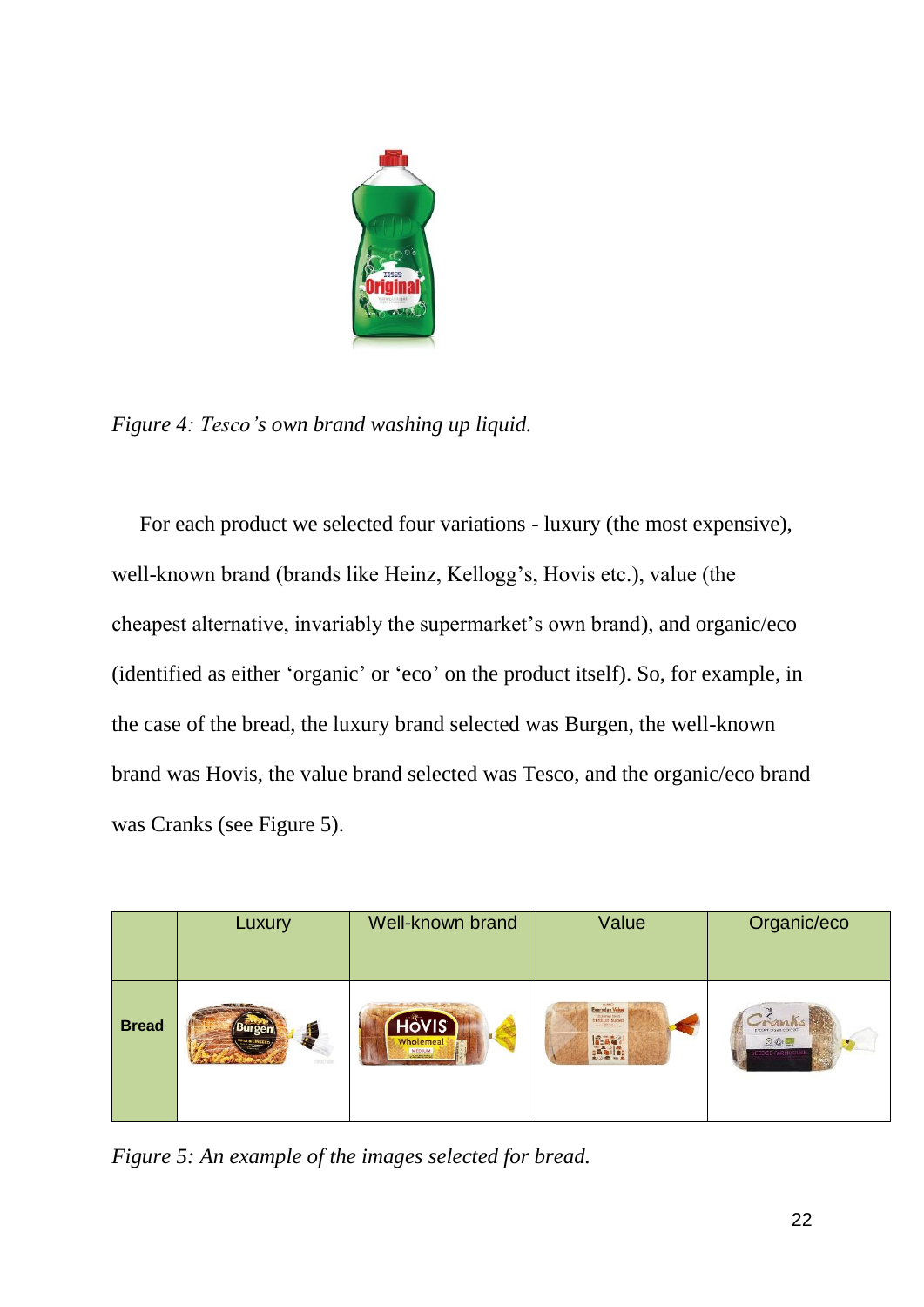The price of each product was then superimposed onto the image of the product; price was always represented in white numbers on a black circular background. The positioning of the price sticker was always in the same location across the four individual products in that set (but did vary from set to set). So for example, in the case of cheese, the price sticker was superimposed on the bottom left-hand corner of the product. When it came to bread, in each case the sticker was superimposed on the top right-hand corner. The prices superimposed on the images of the products were always the actual prices. The luxury brands were always the highest in price, then organic/eco, then the wellknown brands followed by the value brands. All of the original details on the product remained the same and were not altered in any way, rather information was merely added to them.

As well as the addition of price information, the carbon footprint value for each item was superimposed onto the front of each product. Our intention was to manipulate carbon footprint information in order to test experimentally its effects on consumer choice. The question was whether carbon footprint information could influence consumer decision making. This is a very important theoretical and practical issue for many businesses concerned about climate change. A core consideration was to vary carbon footprint in a systematic way by beginning with the actual carbon footprint of the product (derived from a variety of sources from both government and commercial databases) and then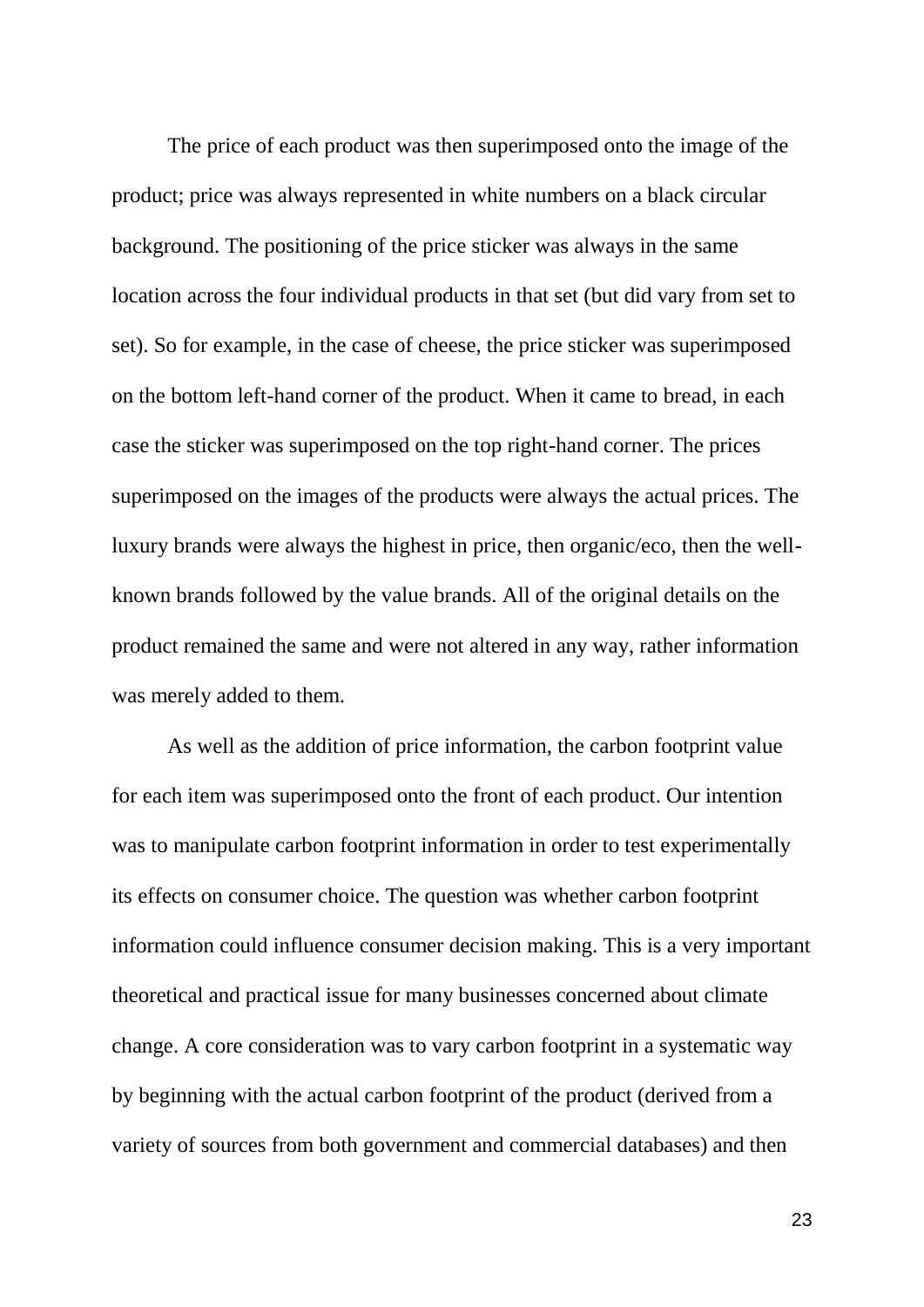recalculating three additional values using this as the baseline in order to generate two high and two low-carbon footprint values. For example, in the case of soup, we started with 186 grams  $CO<sub>2</sub>$  for a standard can of generic soup. This was represented with a '186g' on a black footprint and assigned arbitrarily to the value version of the product. This figure was then halved to generate a lower carbon footprint value (93g  $CO<sub>2</sub>$ ). This was represented with a '93g' on a green carbon footprint and assigned arbitrarily to the well-known brand version of the soup. Then we subtracted 10% from this value to generate the lowest carbon footprint value. We represented this with '84g,' also on a green background. Finally, 10% was added to the starting value which generated the highest carbon footprint value (here represented by '205g' on a black background). This was arbitrarily assigned to the organic/eco brand of the soup. In the case of the other products the high and low values were assigned arbitrarily to the different versions of the products (luxury, well-known brand, value and organic/eco). The only constraint was that each of the ten products had to have an equal number of high and low-carbon footprint labels attached (five of each in the final tally). The images of the various products complete with the added carbon footprints and price stickers were then placed on a white background and laminated, creating a series of flash cards. There were forty flash cards in total.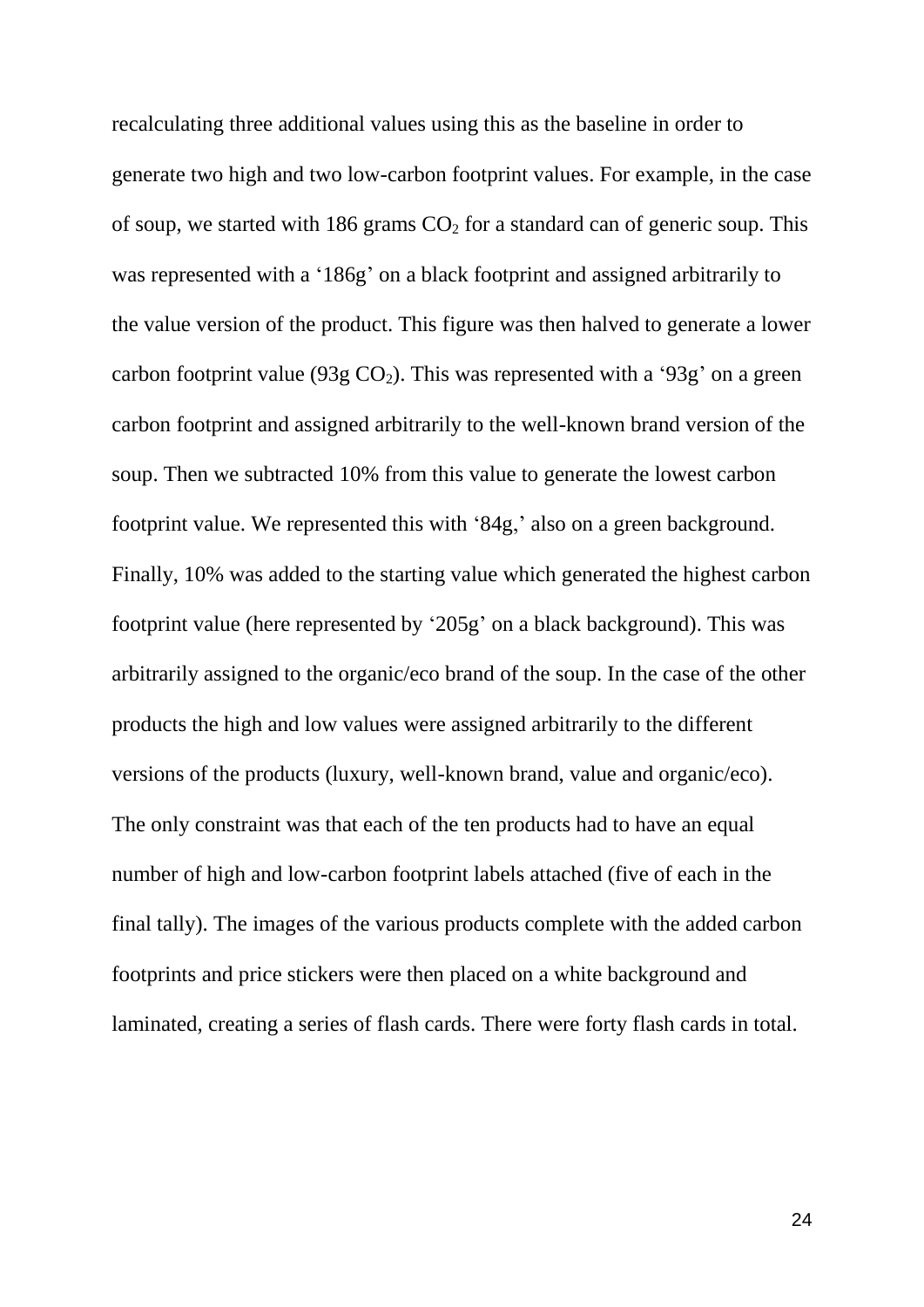

*Figure 6: An example of the 'Heinz Classic Cream of Tomato Soup' with a price sticker at the bottom right corner and a low carbon footprint in the top left corner.*

It is important to emphasise that these stimuli were very different to those used by Beattie and McGuire (2015). In this previous study the products had only rudimentary information and did not really approximate the richness of real, heavily branded and marketed consumer products. Here, we have a very different scenario in that we have used images of *real* products where the items have much more detailed information to compete with carbon footprint, which is much more typical of items found in the supermarket. The question is, in this study, would carbon footprint information impact significantly on the actual choice of products in competition with these other features like luxury, wellknown, value, and organic/eco?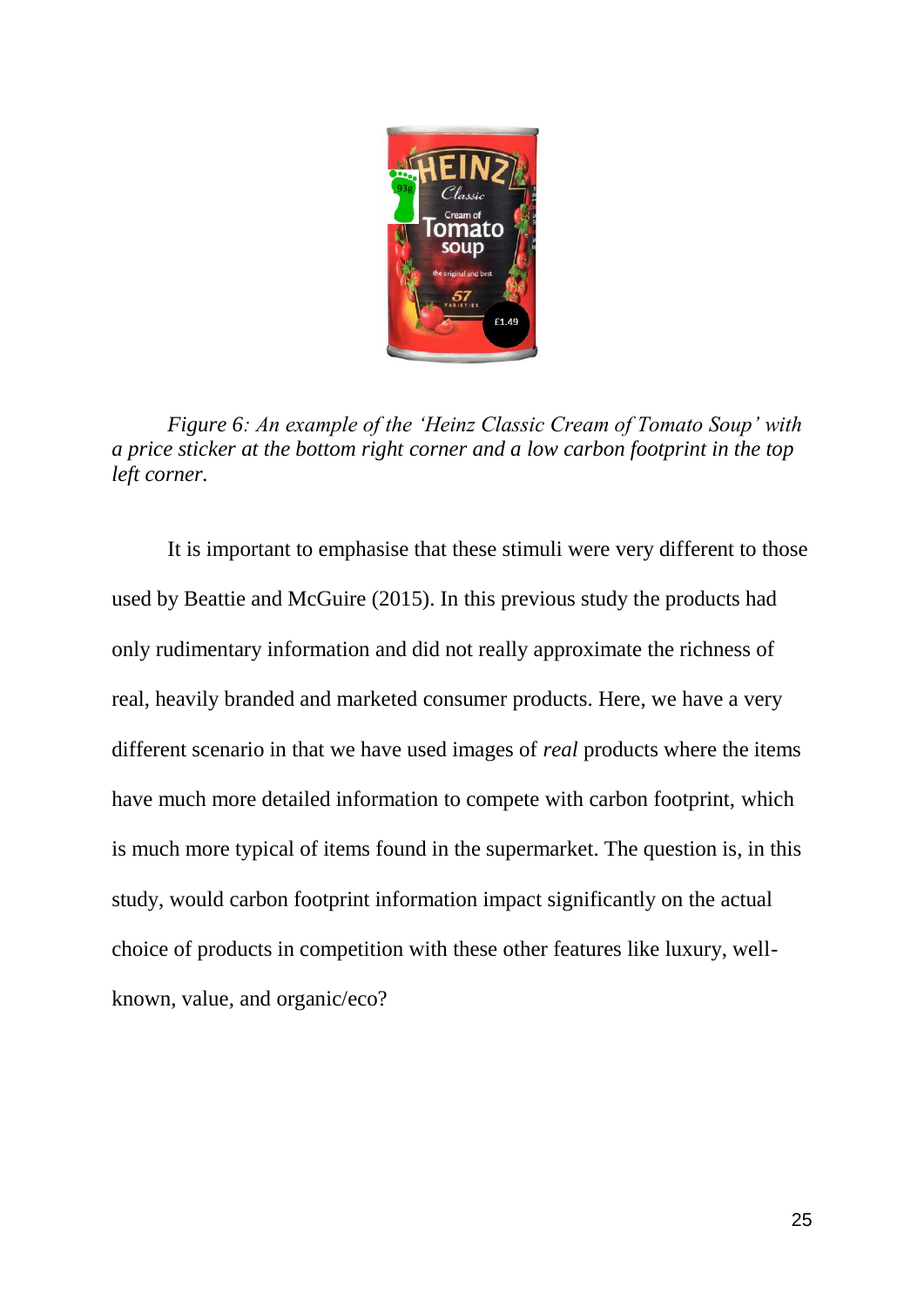#### **Shopping task**

Forty flash cards were laid out on a table. There were ten different products (bran flakes, bread, cheese, coffee, fabric conditioner, ice cream, orange juice, soup, toilet roll, and washing up liquid) with four different brand variations of each (luxury brand, well-known brand, value brand, and organic/eco brand). The four different brands for each product were laid out in a row. The particular order within the row was changed for each new participant. Each participant was asked to select a choice of items under a number of shopping conditions that included shopping alone ('imagine yourself shopping alone in a supermarket') and shopping with friends ('imagine yourself shopping in a supermarket you are shopping with friends'). There was no time pressure. We randomised each condition between participants to control for possible order effects. Participants had to select ten products in total. Once they had chosen their first product, we asked them to select the next and so on. The order in which they had to choose the products was randomised across both conditions. Each participant was asked to complete the shopping task for all products under one condition before moving on to the next condition.

#### **Results**

#### **(1) Consumer choice whilst shopping alone: descriptive statistics.**

The first analysis focused on the relationship between brand and consumer choice while shopping alone (see Figure 7). It was immediately apparent that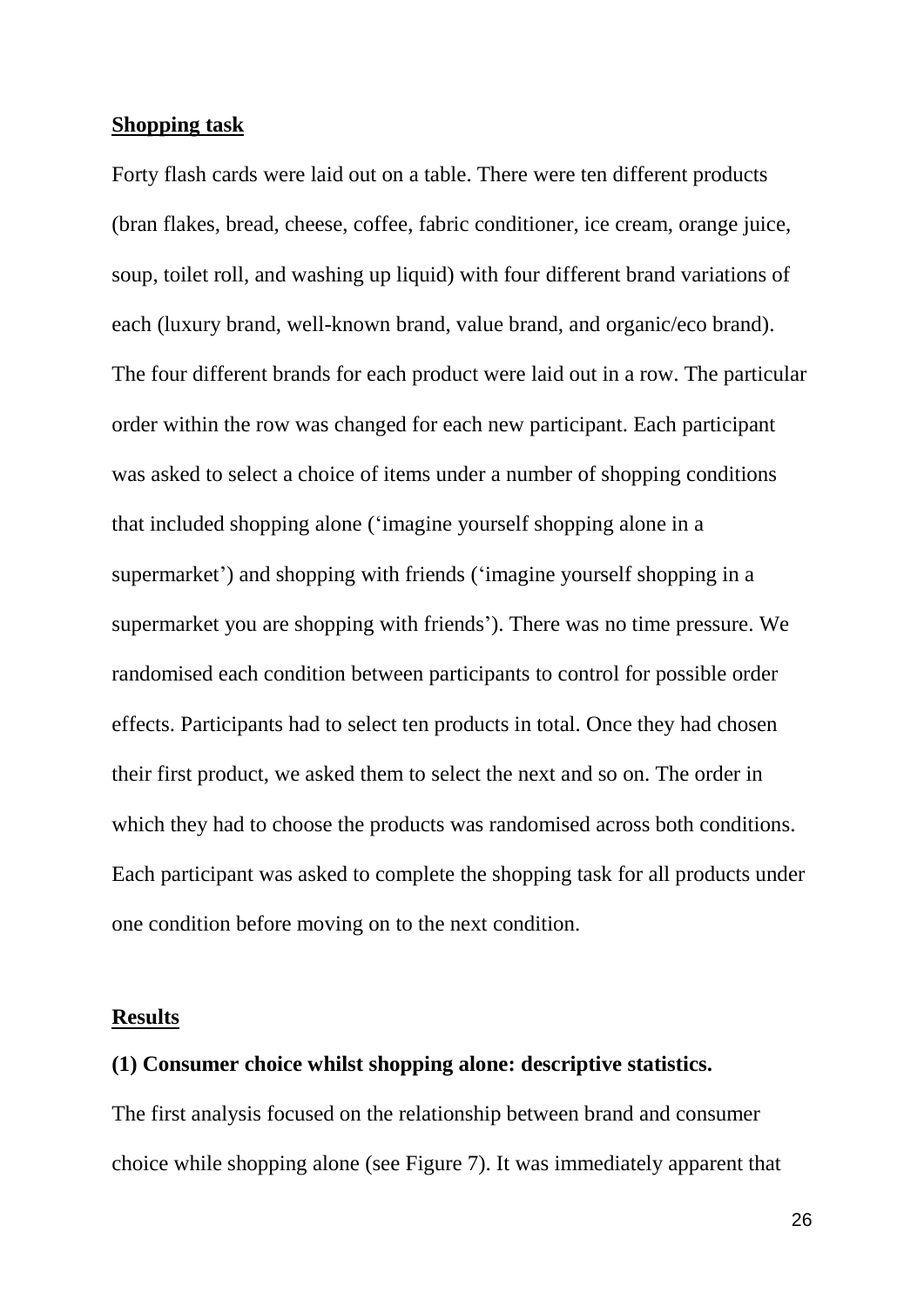the brand chosen most frequently when shopping alone was the well-known brand (38.0% of all selections) followed by the value brand (32.4%), followed by the organic/eco brand with 17.0%, and lastly the luxury brand at 12.6%.



*Figure 7: Consumer choice whilst shopping alone.*

There was, however, considerable variation from product to product. So for example, when it came to products like soup (Heinz), toilet roll (Andrex), and conditioner (Lenor) the well-known brands were chosen in over 50% of all occasions, and these well-known brands dominated consumer choice. However, in other cases the well-known brands were not chosen so frequently. For example, in the case of coffee, the well-known brand (Lavazza) was chosen only in 18% of cases; in the case or orange juice the well-known brand (Princes) was chosen in only 24% of cases. Value brands seemed to be selected more frequently when it came to washing-up liquid (62%) and bran flakes (52%). Organic/eco brands were selected most frequently when it came to coffee (32%)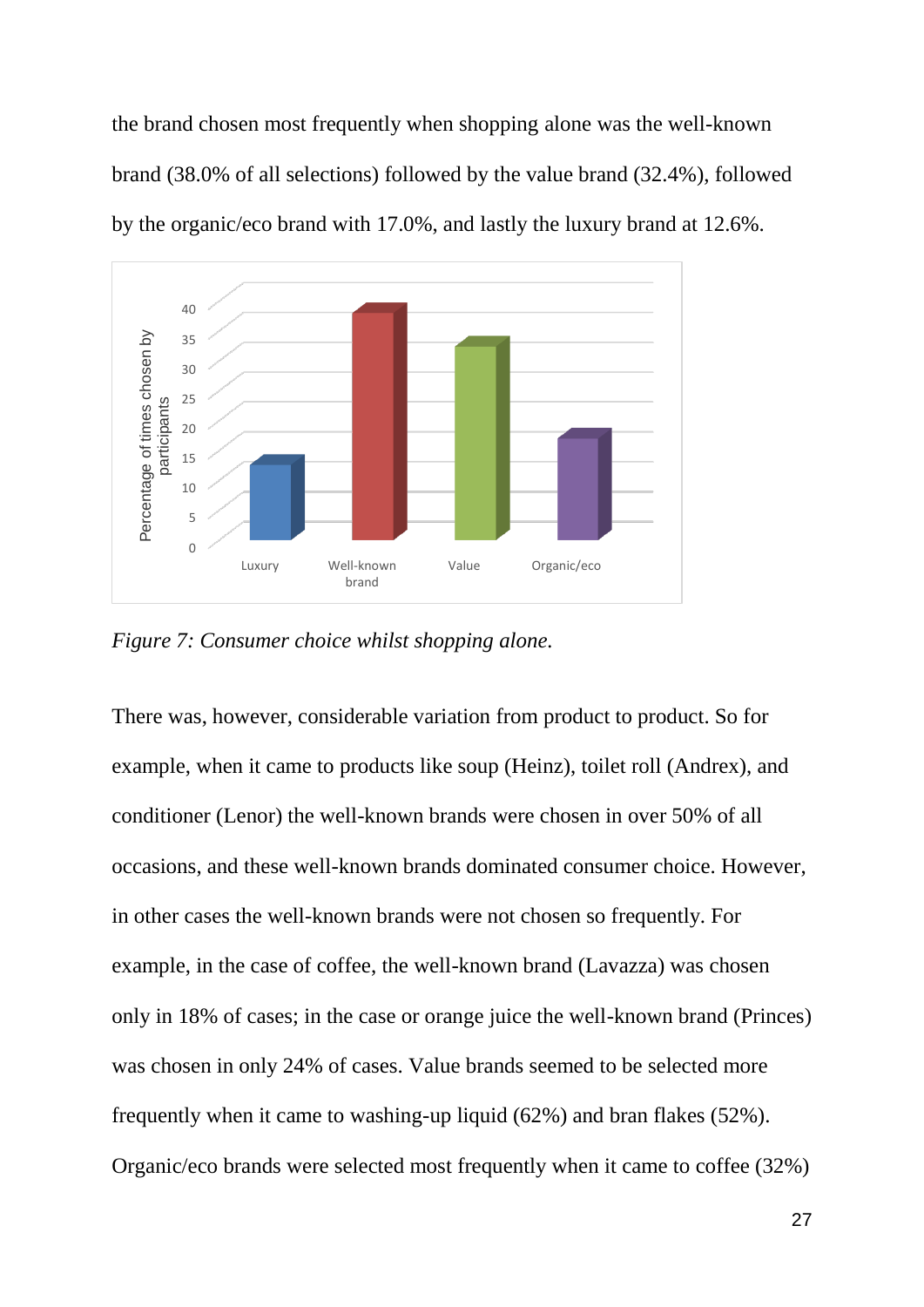and ice cream (24%), but note that the well-known and value brands are still selected more frequently in the case of these products. Luxury brands were selected most frequently when it came to orange juice (32%) and ice cream (28%). In both cases these were the top selection.

|                       | Luxury | Well-known<br>brand | Value | Organic/eco |  |
|-----------------------|--------|---------------------|-------|-------------|--|
| <b>Bran Flakes</b>    | 0%     | 26%                 | 52%   | 22%         |  |
| <b>Bread</b>          | 10%    | 44%<br>28%          |       | 18%         |  |
| Cheese                | 2%     | 44%                 | 36%   | 18%         |  |
| Coffee                | 14%    | 18%                 | 36%   | 32%         |  |
| Fabric<br>Conditioner | 20%    | 56%                 | 12%   | 12%         |  |
| Ice cream             | 28%    | 26%                 | 22%   | 24%         |  |
| <b>Orange Juice</b>   | 32%    | 24%                 | 30%   | 14%         |  |
| Soup                  | 16%    | 58%                 | 14%   | 12%         |  |
| Toilet roll           | 4%     | 58%                 | 32%   | 6%          |  |
| Washing up<br>liquid  | 0%     | 26%                 | 62%   | 12%         |  |
| Mean                  | 12.6%  | 38.0%               | 32.4% | 17.0%       |  |

*Table 1: Brand choice across all products shopping alone (percentage choice).*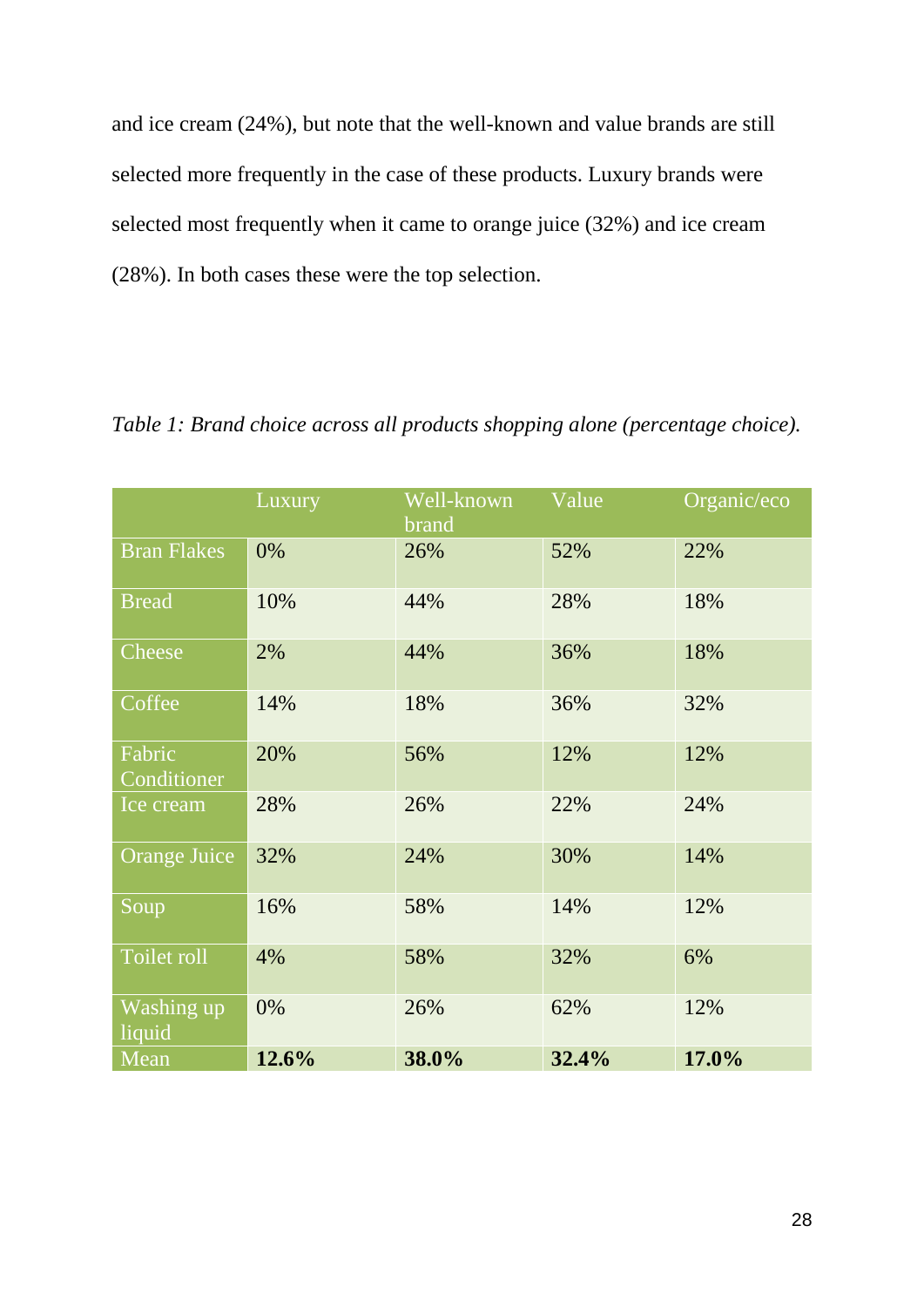#### **(2) Consumer choice whilst shopping with friends: descriptive statistics.**

Interestingly, when shopping with friends, the well-known brands became even more popular. Well-known brands were now selected in 41.0% of all cases compared to 38.0% when shopping alone. Value brands, however, were selected much less frequently when shopping with friends - 20.4% compared to 32.4% when shopping alone. Organic/eco and luxury brands were both selected more frequently when shopping with friends (19.4% versus 17.0% for organic/eco; 19.2% versus 12.6% for luxury). See Figure 8.



*Figure 8: Consumer choice whilst shopping with friends.*

These results reveal a number of things. Firstly, it emphasises the power of advertising for well-known brands (Hovis, Kellogg's, Heinz, etc.), in that these brands are immediately recognisable and accessible under both conditions - shopping alone and shopping with friends. The well-known brand of soup was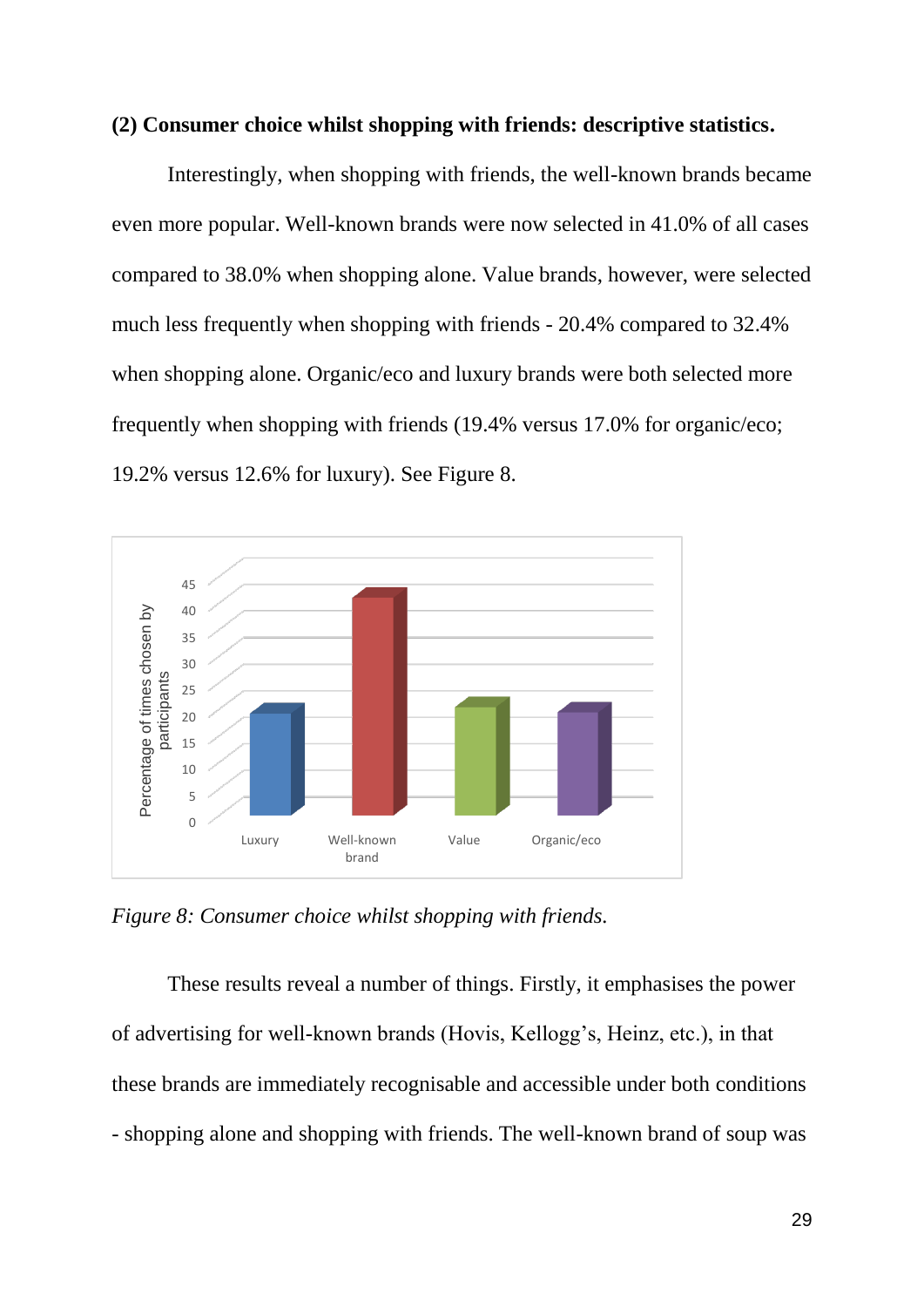selected most frequently of all products (74%) and the same for toilet roll (58%) (see Table 2). Secondly, it demonstrates that value brands are selected much less frequently when shopping with friends (20.4%). However, the luxury, the well-known and the organic/eco brands are all selected more frequently when shopping with friends than when shopping alone. This would seem to suggest that when we change the social context of consumer choice, it does influence consumer behaviour and some brands become more popular and one, the value brand, becomes much less so.

*Table 2: Brand choice across all products whilst shopping with friends (percentage choice).*

|                       | Luxury | Well-known<br>brand | Value | Organic/eco |
|-----------------------|--------|---------------------|-------|-------------|
| <b>Bran Flakes</b>    | 6%     | 44%                 | 34%   | 16%         |
| <b>Bread</b>          | 12%    | 54%                 | 12%   | 22%         |
| Cheese                | 8%     | 60%                 | 16%   | 16%         |
| Coffee                | 30%    | 12%                 | 28%   | 30%         |
| Fabric<br>Conditioner | 22%    | 48%                 | 12%   | 18%         |
| Ice cream             | 48%    | 18%                 | 8%    | 26%         |
| <b>Orange Juice</b>   | 36%    | 18%                 | 16%   | 30%         |
| Soup                  | 14%    | 64%                 | 8%    | 14%         |
| Toilet roll           | 10%    | 62%                 | 22%   | 6%          |
| Washing up<br>liquid  | 6%     | 30%                 | 48%   | 16%         |
| Mean                  | 19.2%  | 41.0%               | 20.4% | 19.4%       |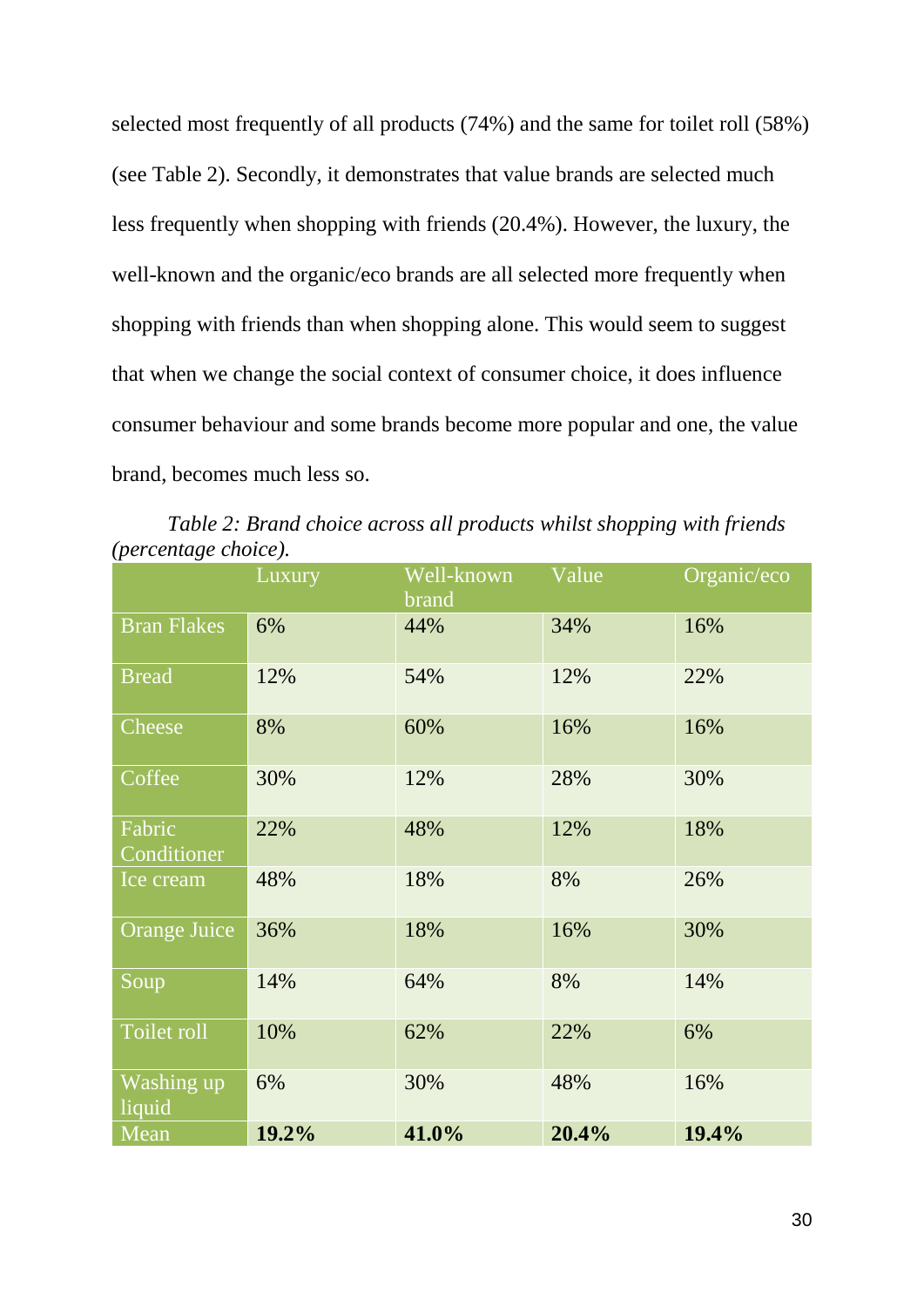#### **(3) Consumer choice: inferential statistics.**

The first comparison (see hypothesis 1) considers the choice of wellknown brands versus value brands when shopping alone and when shopping with friends, as shown in Figure 9. This difference was significant  $(X^2 = 11.2$ ,  $d.f. = 1$ ,  $p < 0.001$ , two tailed test) - in other words, when shopping with friends compared with shopping alone, consumers were significantly more likely to choose well-known brands and significantly less likely to choose value brands.



*Figure 9: The relationship between choice of well-known brands versus value brands when shopping alone or shopping with friends.*

Next, we compare value brand versus the luxury brand when shopping alone and when shopping with friends (see Figure 10). Again, the comparison was highly significant  $(X^2 = 19.1, d.f. = 1, p < 0.001$ , two tailed test). What is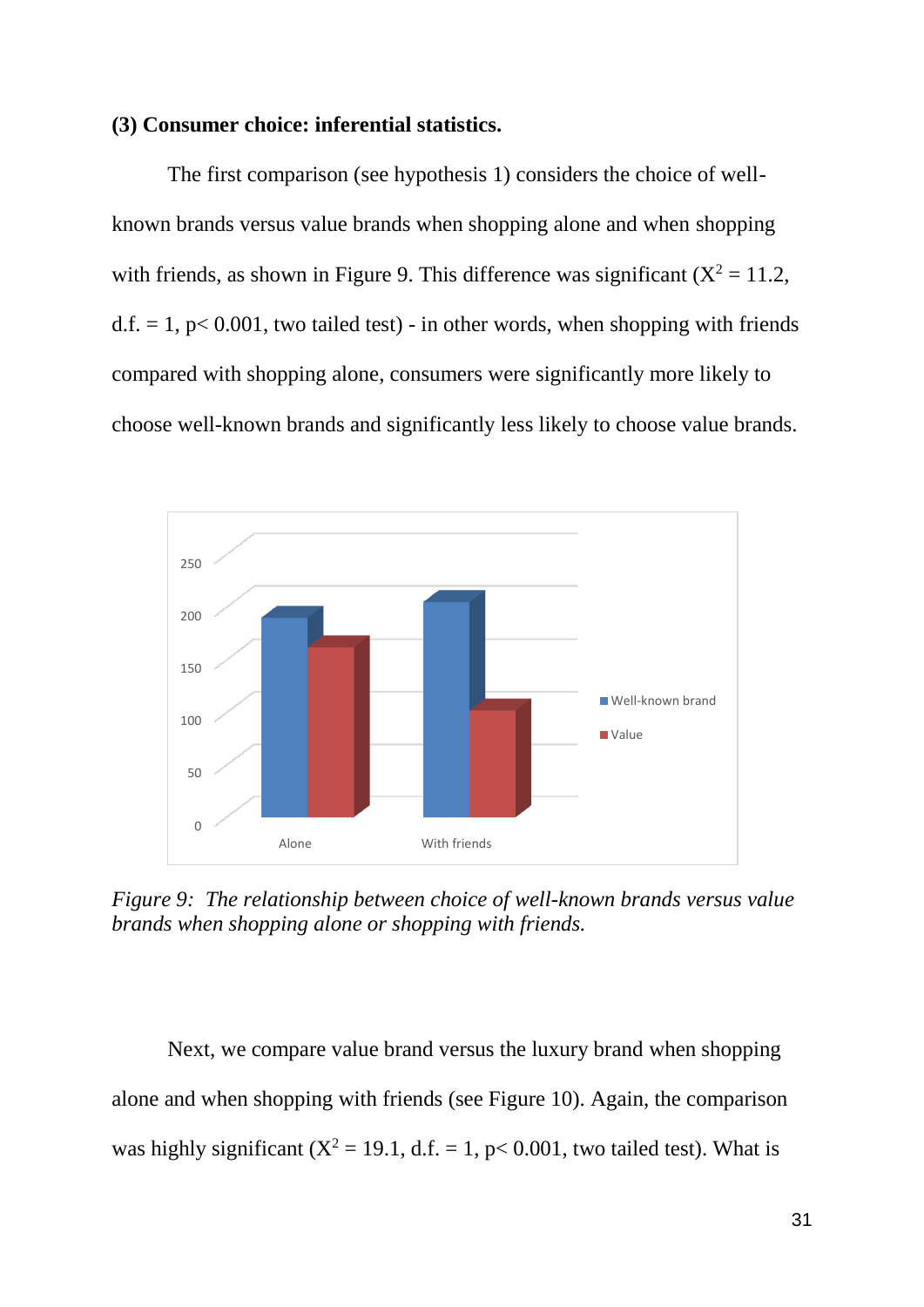very striking about Figure 10 is that when shopping with friends, value products and luxury products (which, of course, differ enormously on price) were chosen (approximately) equally often. This was not the case when shopping alone, where the choice of value products predominates.



*Figure 10: The relationship between the choice of value brands versus luxury brands when shopping alone or shopping with friends.*

The next analysis considers the choice of organic/eco versus value brand when shopping alone and when shopping with friends (see hypothesis 2). This comparison was again significant ( $X^2 = 9.44$ , d.f. = 1, p< 0.01, 2-tailed test). It is clear from Figure 11 that this was largely attributable to the marked drop in the selection of value brands when shopping with friends. There was little difference in the selection of organic/eco products, although they were selected slightly more frequently when people were shopping with friends.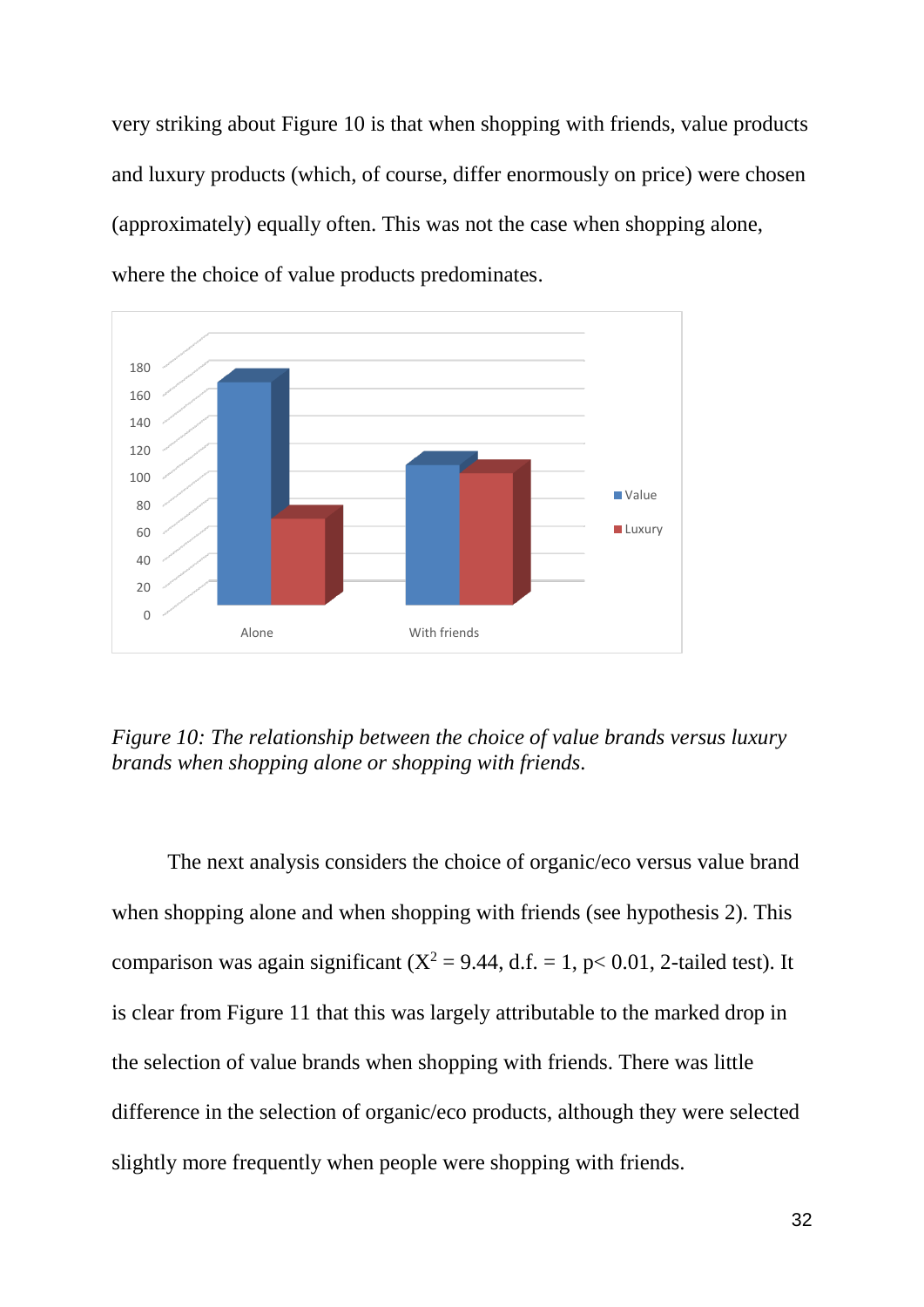

*Figure 11: The relationship between the choice of organic/eco brands versus value brands alone or shopping with friends.*

A number of additional statistical comparisons, however, revealed no significant differences in terms of the comparisons made. So, for example, in the case of organic/eco brands versus well-known brands (see hypothesis 3) there was no significant difference in underlying distribution  $(X^2 = 0.09, d.f.=1,$ n.s.) (see Figure 12).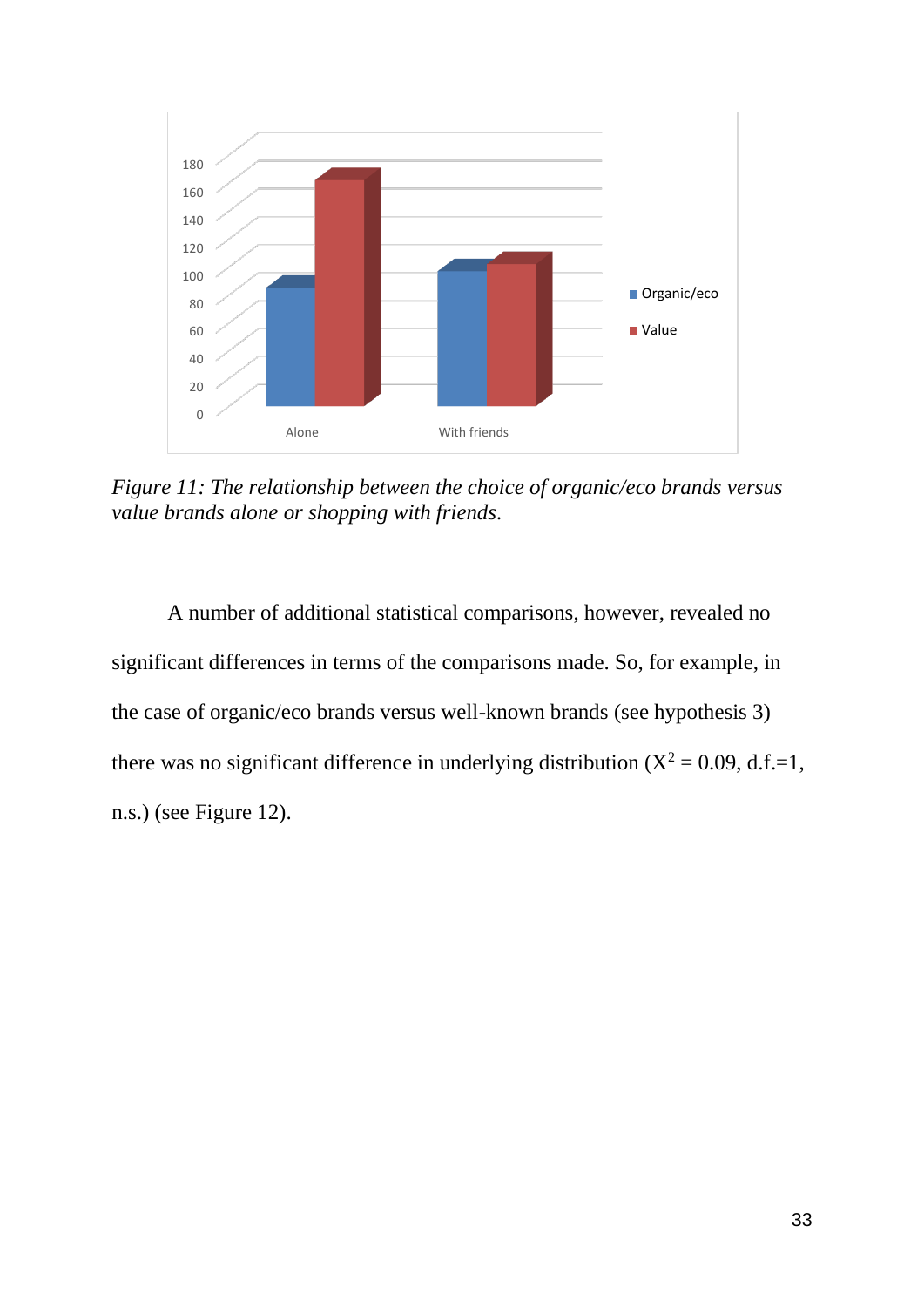

*Figure 12: The relationship between the choice of organic/eco brands versus well-known brands when shopping alone or shopping with friends.*

Similarly, with organic/eco brands versus luxury brands there was no significant



difference  $(X^2 = 1.73, d.f. = 1, n.s.)$  (see Figure 13).

*Figure 13: The relationship between choice of organic /eco brands versus luxury brands shopping alone or shopping with friends.*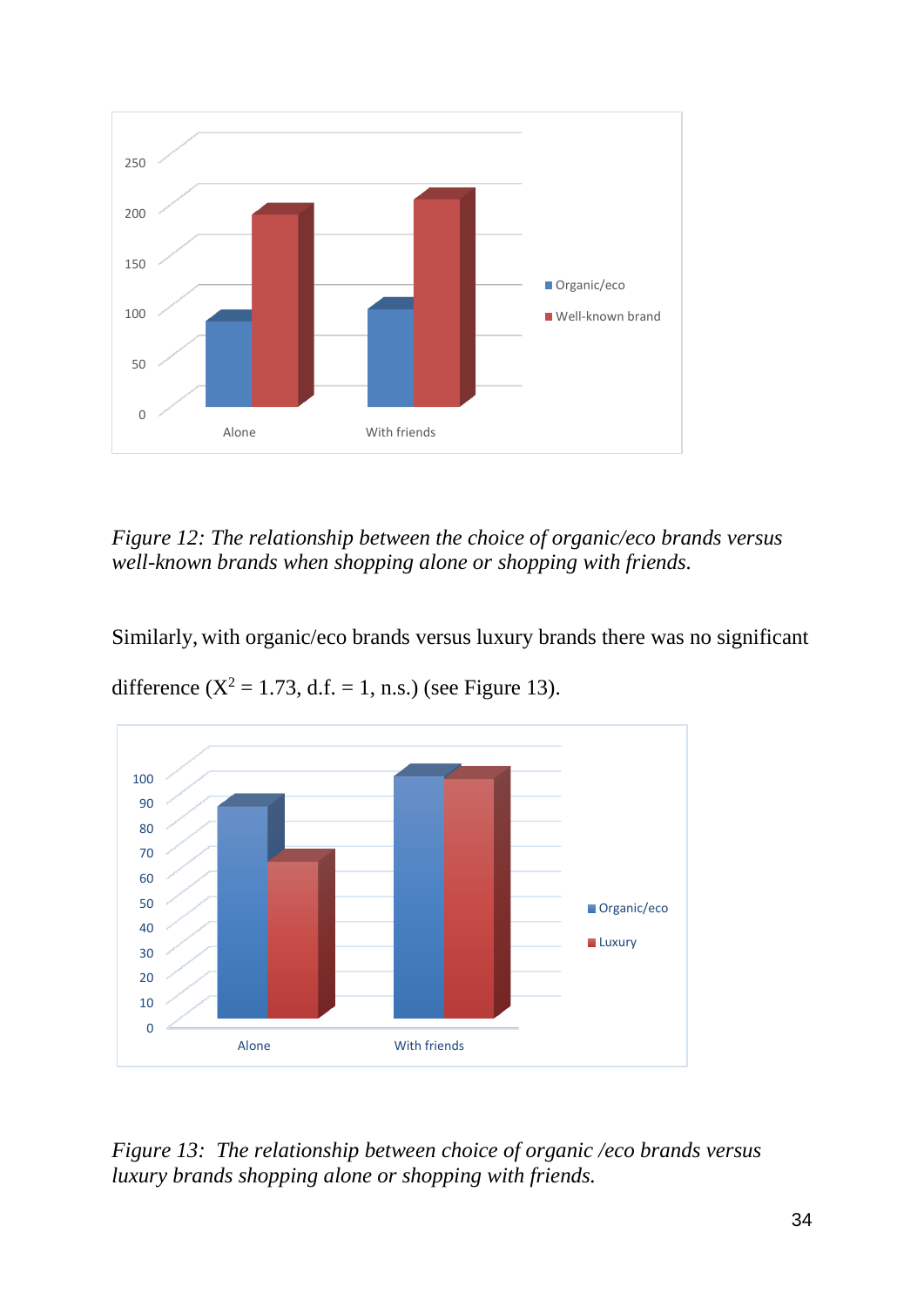A similar pattern emerged when we looked at the relationship between wellknown and luxury brands when shopping alone and when shopping with friends. In both cases, participants were more likely to choose these brands when shopping with friends  $(X^2 = 3.4, d.f. = 1, n.s.).$ 

## **(4) Does the social context of shopping influence the choice of high carbon or low carbon footprint products?**

The carbon footprint values of each consumer choice are laid out in Table 3. 'HH' represents the product with the highest carbon footprint assigned (actual carbon footprint value plus 10%), 'H' represents the product with a high carbon footprint (the actual value), 'L' represents the low-carbon footprint product (half the actual value), and 'LL' represents the lowest carbon footprint (0.5 of the actual value minus 10%).

|              | <b>Alone</b> |     |     |            |           | <b>With Friends</b> |     |     |
|--------------|--------------|-----|-----|------------|-----------|---------------------|-----|-----|
|              | <b>HH</b>    | H   |     | LL         | <b>HH</b> | H                   | L   | LL  |
|              |              |     |     |            |           |                     |     |     |
|              |              |     |     |            |           |                     |     |     |
| <b>Total</b> | 99           | 110 | 155 | <b>136</b> | 113       | 129                 | 147 | 110 |

*Table 3: Number of high and low carbon items chosen by each participant when shopping alone or with friends.*

From Table 3 and 4 (below) it is clear that the carbon footprint of the products did have some effect on consumer choice, but not in the way that organic/eco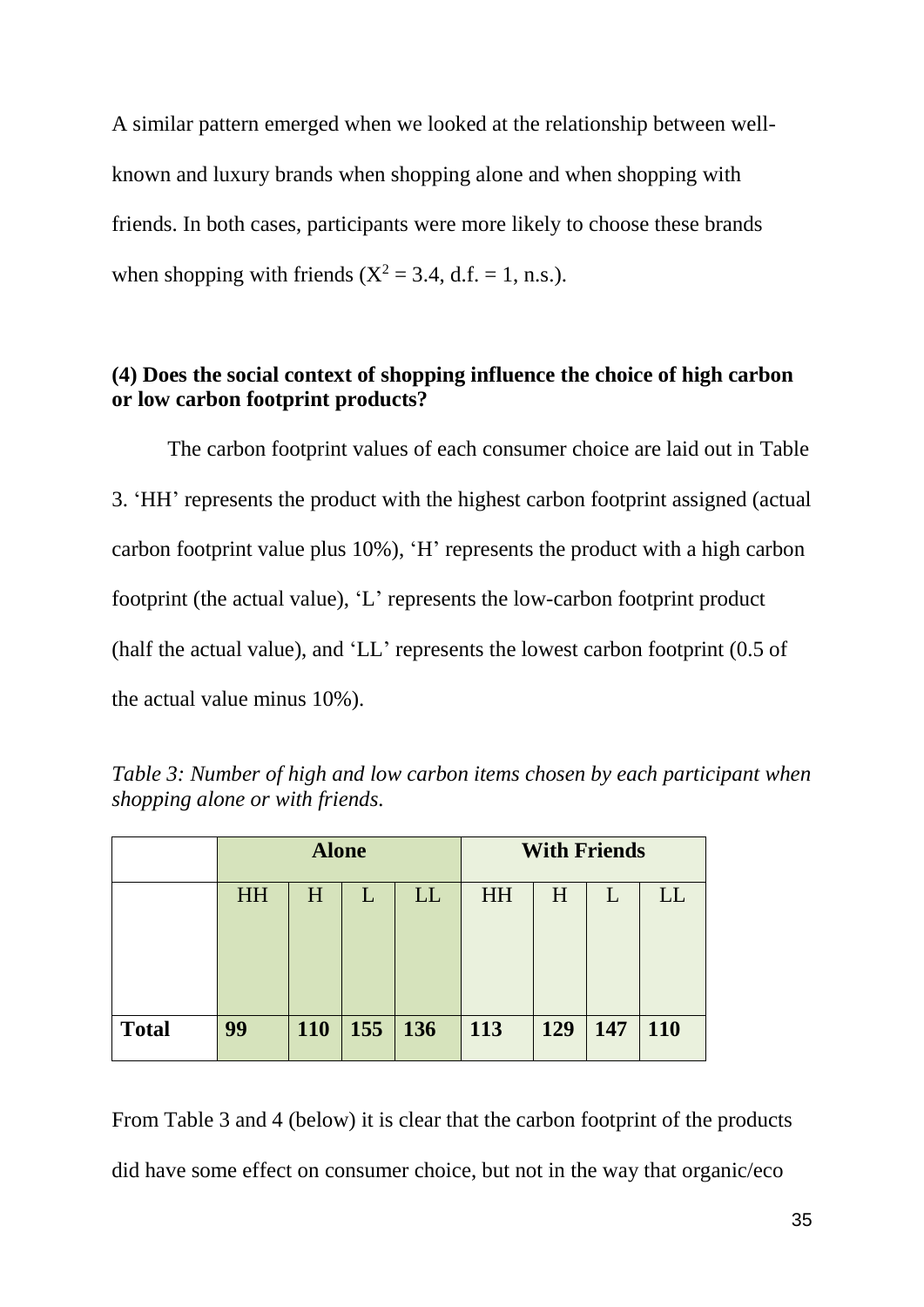labels did. Table 4 shows that our experimental participants chose low-carbon items (L) a mean of 3.10 times when shopping alone and a mean of 2.94 times when shopping with friends. They chose very low-carbon items (LL) a mean of 2.72 times when shopping alone and a mean of 2.20 times when shopping with friends. The choice of low-carbon items showed the reverse pattern to that shown by organic/eco products in that low-carbon items were selected more often when shopping alone; organic/eco products were chosen more frequently when shopping with friends.

*Table 4: Mean number of high and low carbon items chosen by each of the 50 participants when shopping alone or with friends.*

|             | <b>Alone</b> |   |  |                            | <b>With friends</b> |      |      |      |
|-------------|--------------|---|--|----------------------------|---------------------|------|------|------|
|             | HH           | H |  | LL                         | <b>HH</b>           | H    |      |      |
| <b>Mean</b> | 1.98         |   |  | $2.20 \mid 3.10 \mid 2.72$ | 2.26                | 2.58 | 2.94 | 2.20 |

The first statistical comparison here considers the choice of high-carbon footprint products (H) versus low-carbon footprint products (L) when shopping alone and when shopping with friends (see Figure 14). When shopping alone, the low-carbon footprint products were chosen more frequently than when shopping with friends, whereas the high-carbon footprint products were chosen less frequently than when shopping with friends. However this difference was not significant ( $X^2 = 1.50$ , d.f. =1, n.s.).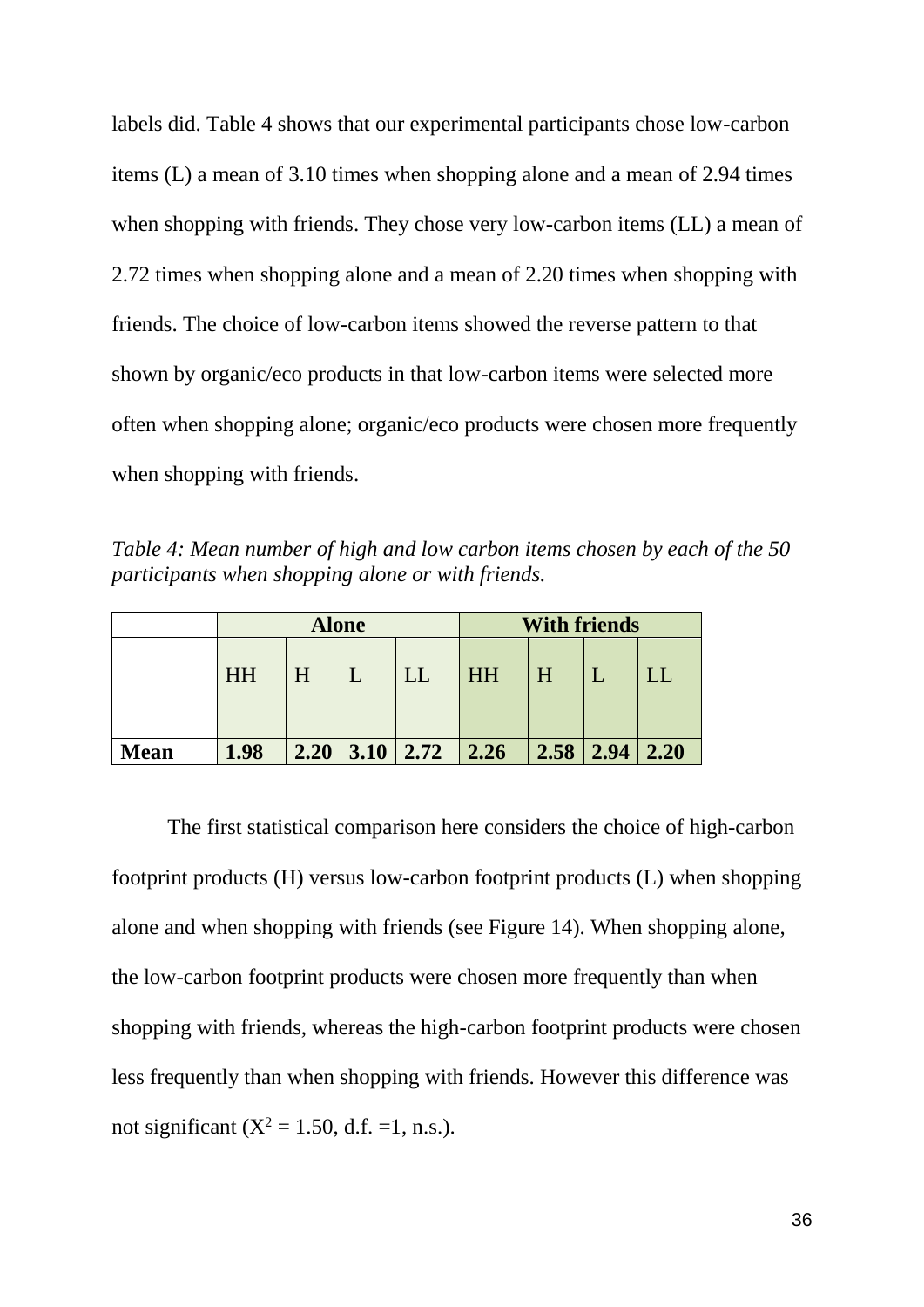

*Figure 14: The relationship between the choice of high carbon products (H) versus low carbon products (L) when shopping alone or shopping with friends.*

Next, we compare the very high-carbon footprint products (HH) and the very low-carbon footprint products (LL) when shopping alone and when shopping with friends. Figure 15 reveals that when shopping with friends very high and very low-carbon products were chosen equally often, but our participants were more likely to select the very low-carbon products when shopping alone. This difference, however, failed to reach significance  $(X^2 =$ 3.36, d.f. = 1, n.s).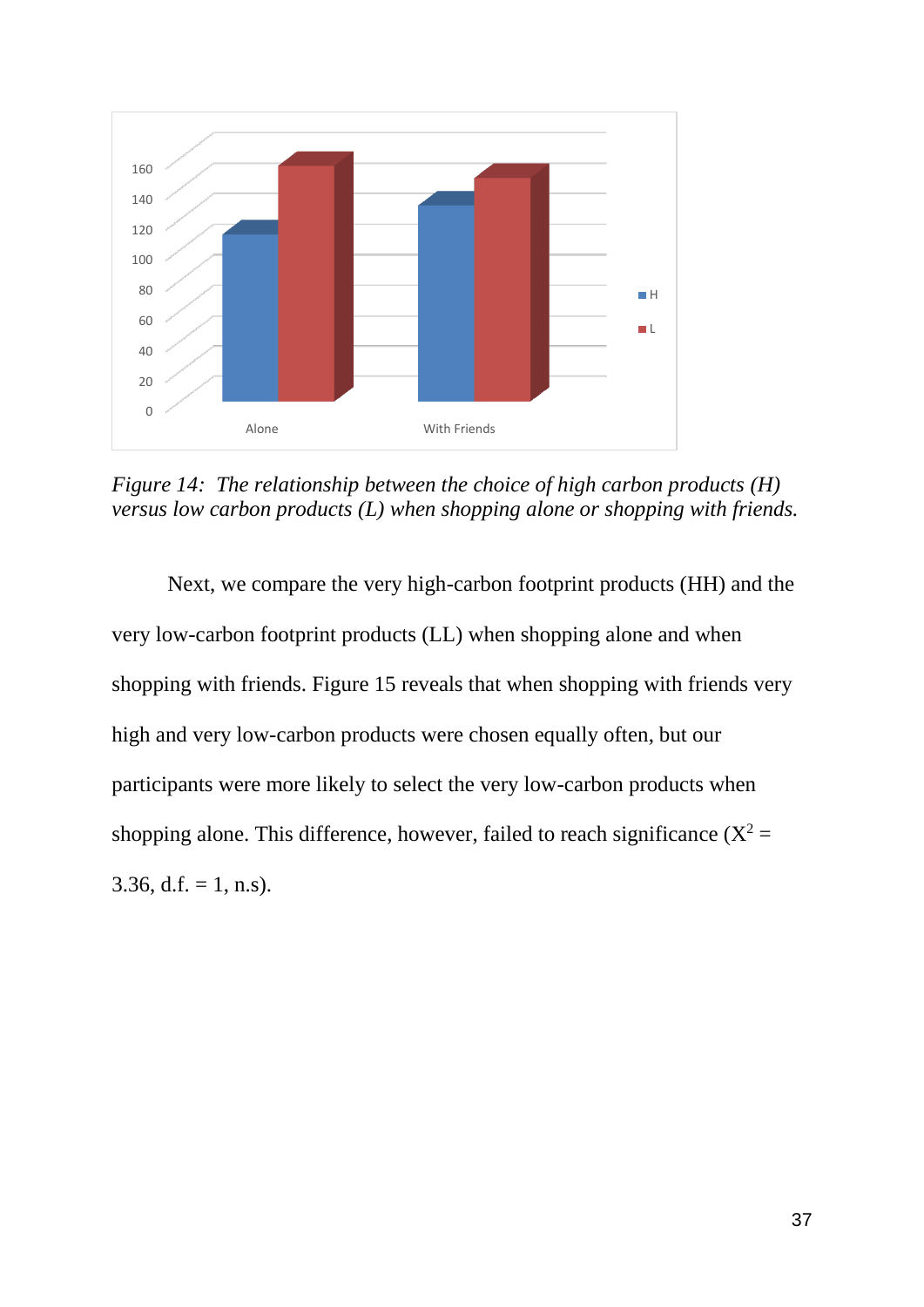

*Figure 15: The relationship between the choice of very high carbon products (HH) versus very low carbon products (LL) when shopping alone or shopping with friends.*

The next analysis focused on a comparison of any high-carbon footprint products (H+HH) with any low-carbon footprint products (L+LL), in other words the full set of products (thus increasing the N). See Figure 16. Here, the results did reach significant ( $X^2 = 4.52$ , d.f. = 1, p< 0.05, 2-tailed), suggesting that low-carbon products were significantly more likely to be chosen when shopping alone than with friends (contrary to hypothesis 4).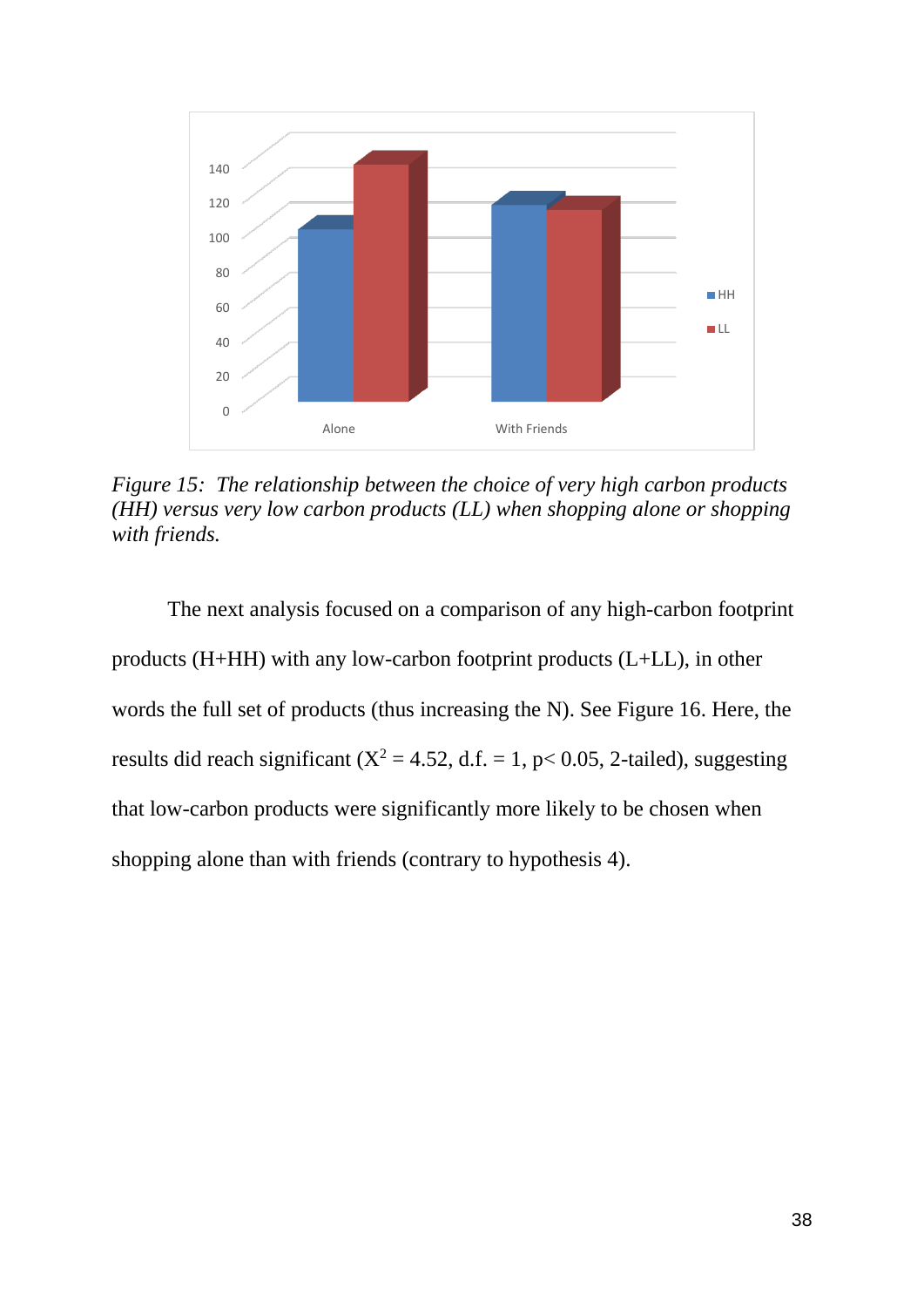

*Figure 16: The relationship between the choice of any high carbon products (H+HH) versus any low carbon products (L+LL) when shopping alone or shopping with friends.*

## **Discussion**

The IPCC have clearly identified a number of aspects of human activity that impact climate change. These include such things as population size and land use patterns that will be either difficult or impossible to change in the time available, and 'lifestyle' that could potentially change. 'Lifestyle' involves many of the behavioural choices that we make in our everyday lives. Of course, 'lifestyles' can be changed (although anything that is an ingrained habit requires careful consideration, see Beattie and McGuire 2014), but only if we understand them. This essentially provided the rationale for the present study. This study was an attempt to understand more about consumer choice and how it links to issues to do with the environmental characteristics of products in the context of all of the other relevant features that differentiate products from one another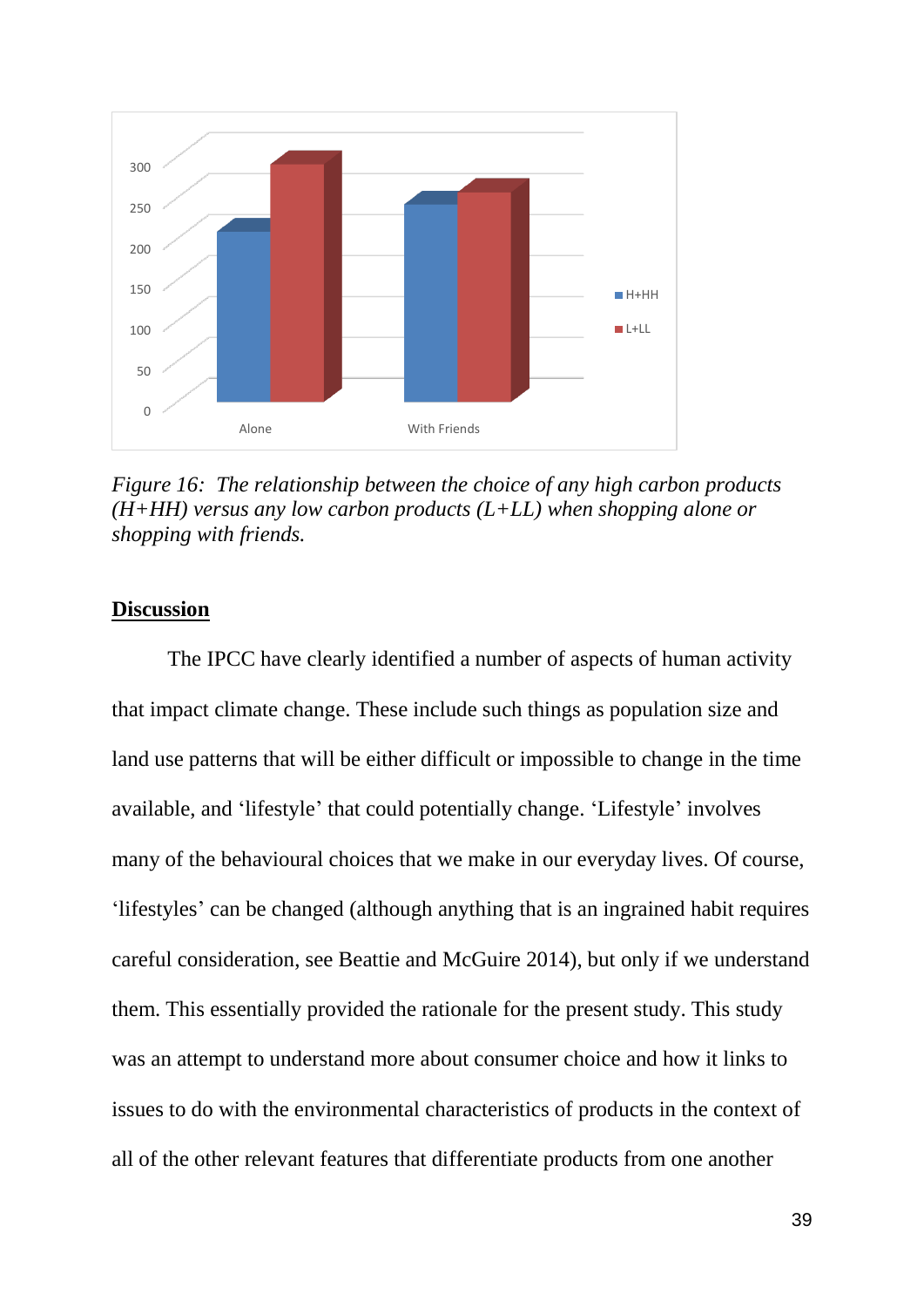(like brand, value, price, etc.). 'Lifestyle' has also been identified as one of the common enabling factors that can underpin both adaptation and mitigation responses to climate change, according to the IPCC. But for this to be true, it is argued that we need a much better understanding of the variables that influence lifestyle choices, and particularly those choices with a direct bearing on GHG. In the present study, we empirically investigated one simple question, namely how does the presence of others while we are shopping influence our choice of more sustainable products? The IPCC have repeatedly highlighted a number of policy instruments for changing behaviour, including product labelling. However, when products are labelled (either in terms of their environmental consequences for example, 'eco'/'organic' etc. or in terms of their carbon footprint) how does the presence of others people affect whether the 'good' products are selected or not?

Our basic hypothesis was that patterns of consumption are linked to social status (and that the choice of pro-social goods, just as with expensive goods, can reflect our social status), and we drew upon 'costly signalling theory' to allow us to consider how consumer choice can reflect and reify social status. Our statistical comparisons were in terms of consumer choices made while shopping alone or while shopping with friends.

This study found that shopping with friends in a simulated shopping task has a significant effect on consumer choice. We are more likely to select well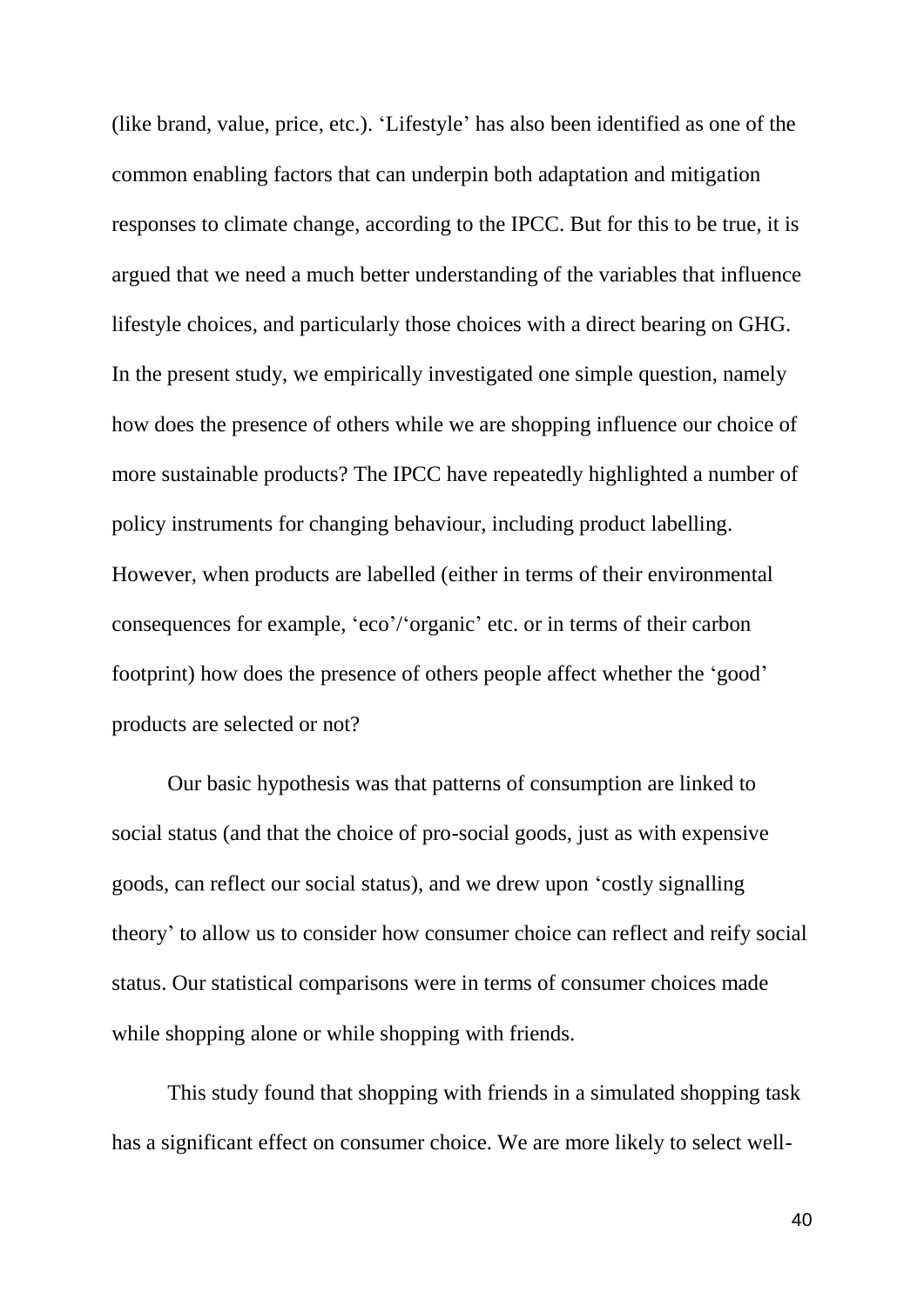known brands and luxury products when shopping with friends. This, of course, makes perfect sense from a costly signalling theory perspective - by purchasing these well-known and luxury brands we signal to our friends that we have the resource to purchase these kinds of items. Similarly, we are more likely to purchase organic or eco brands when shopping with friends. Again, this is interpretable in terms of costly signalling theory, which would posit that we can signal here both our pro-social orientation and our financial resource (given that they are more expensive than both popular brands and value) through our consumer selections. Organic/eco products seem to have some of the same social properties that well-known brands and luxury brands have in terms of status, and the organic/eco labels seem to communicate this effectively. However, carbon footprint labels did not seem to work in this way. Our experimental participants were significantly more likely to choose low-carbon items (signalled using various carbon labels) when shopping alone than when shopping with friends, indeed exactly the opposite of the other better-known environmental labels. This is an important and potentially worrying finding given the emphasis placed on features like carbon labels to guide more sustainable consumer behaviour by the IPCC and others. Perhaps these labels are not obvious enough to allow social signalling, or perhaps people think that others around them will not be able to evaluate properly carbon footprint (Upham, Dendler and Bleda 2011). For these reasons, the consumer who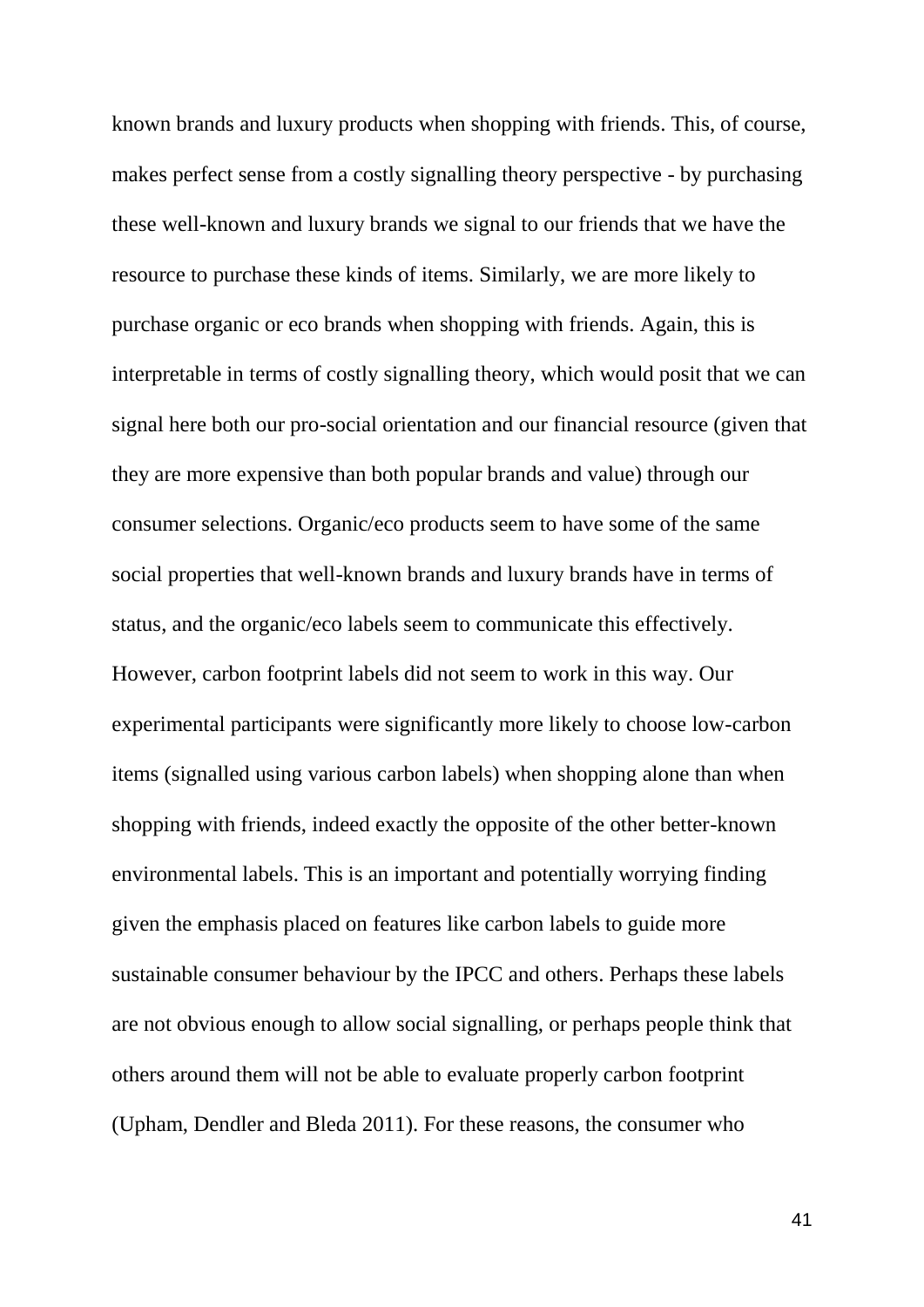chooses low-carbon products while shopping with friends, therefore, will not acquire any elevation in social status.

These results of the present study could potentially have a number of important implications. It is pointless for the IPCC or anyone else to identify enabling factors like product labelling as a driver of lifestyle change in the fight against climate change, if we do not understand how these labels actually work. We already know that carbon labels attract little visual attention (Beattie, McGuire and Sale 2011; Beattie 2012; Beattie and McGuire 2015) and that they are poorly understood (Upham, Dendler and Bleda 2011; Zhao and Zhong 2015), but now we know that carbon labels do not appear to work socially. There is no social cachet, no elevation in social status, no drive to select these items more frequently while shopping with friends. To put it crudely, carbon labels do not operate like peacock feathers but we would like to tentatively suggest that they should, and this issue of the social signalling value of these labels needs careful attention.

Of course, this study was, in reality, a simulation of actual consumer behaviour. However, it is the kind of simulation used many times in the past to identify successfully some core factors that affect patterns of consumption (see, for example, Wang and Lang 2015). Perhaps in the future we could design an intervention to promote carbon labels and then use this particular kind of experimental approach to test for any effects (and follow it up with more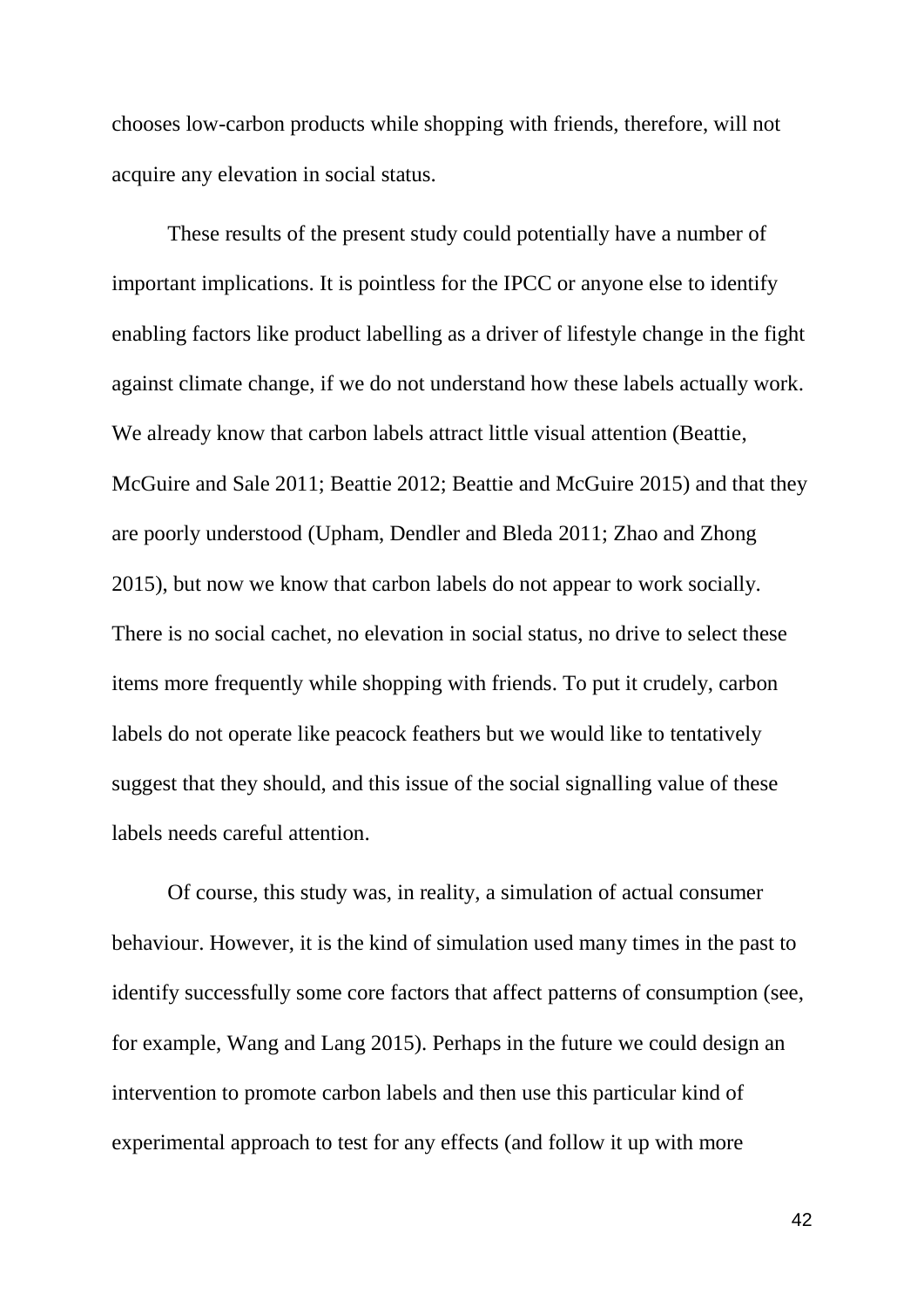ecologically sound ethnographic approaches). Nevertheless, the goal of future research in this area should be clear. If there is little social signalling value of carbon labels (even when these labels are colour-coded to make them more obvious, see Beattie 2010; 2012), then we need to focus on this social dimension to make carbon labelling a success. We need to change either the labelling scheme so it is more salient to consumers generally and/or rethink the whole packaging design of low-carbon products, as well as work on the values attached to it. After all, if social signalling is one major influence on consumer choice, then we need to persuade people that low carbon is recognisable by others in order for it to have the social cachet that is currently missing.

Perhaps supermarkets could introduce their own 'low carbon' range in the same way that they have their own organic, luxury and healthy ranges. This would enable the consumer to signal to others, through the obvious packaging, that they are buying low carbon, hinting to others of their effort and commitment in reducing their own personal carbon footprint. Alternatively, perhaps supermarkets should introduce low carbon aisles where they only shelve low-carbon footprint products - this would enable consumers to display (again, very publically) their interests in the long-term future of our planet through the aisles they inhabit and the choices they make. Supermarkets could even give priority to those who have bought low-carbon items, and introduce an express low carbon checkout. After all, they already have checkouts for ten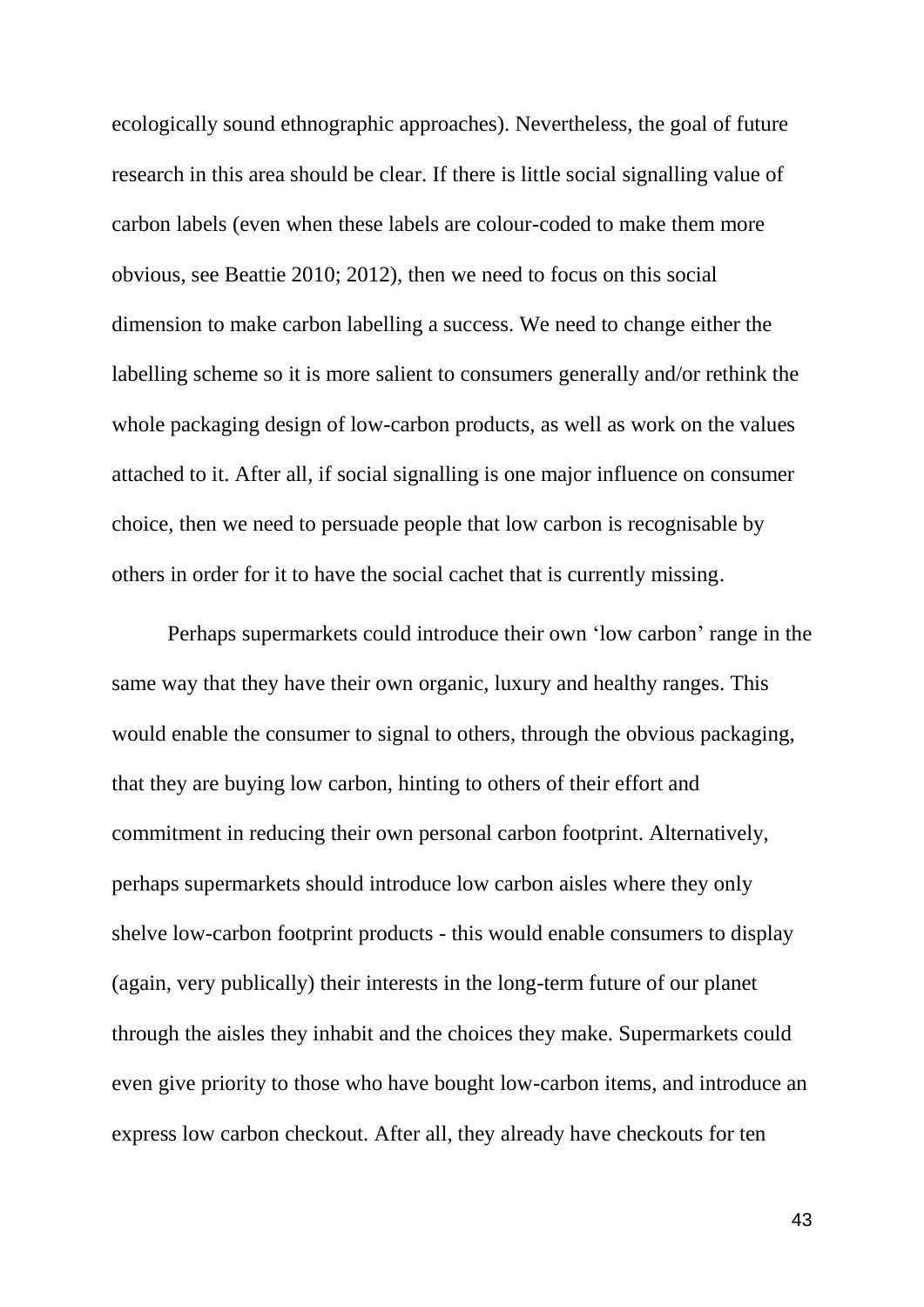items or less. By introducing an express checkout for low-carbon customers, it would not only make buying low carbon more convenient, it would allow the consumer to be publically viewed by others as being 'green.' Giving priority to consumers in this way could slowly make buying low-carbon products more appealing.

## **Conclusions and Recommendations**

This study found that individuals were more likely to choose low-carbon items (signalled using carbon labels) when shopping alone than when shopping with friends in a simulated shopping task. This is the opposite of what occurs with other better-known environmental labels, or with luxury or well-known brands all of which signal social status through either pro-social orientation, resource, or a combination of the two. This new finding is potentially both very significant and worrying, given the emphasis placed on carbon labels to guide more sustainable consumer behaviour by the IPCC and others. We need to make these carbon labels more salient so that people are confident that others will recognise the 'signalling value' of these labels. Only then will low carbon choices (publically) reflect pro-social orientation, and therefore higher social status. Of course, even though a significant number of individual choices were analysed in this study, the number of participants was relatively low throughout and somewhat homogeneous in terms of location (northwest of the UK) and educational background (although age did vary). In research of this type, we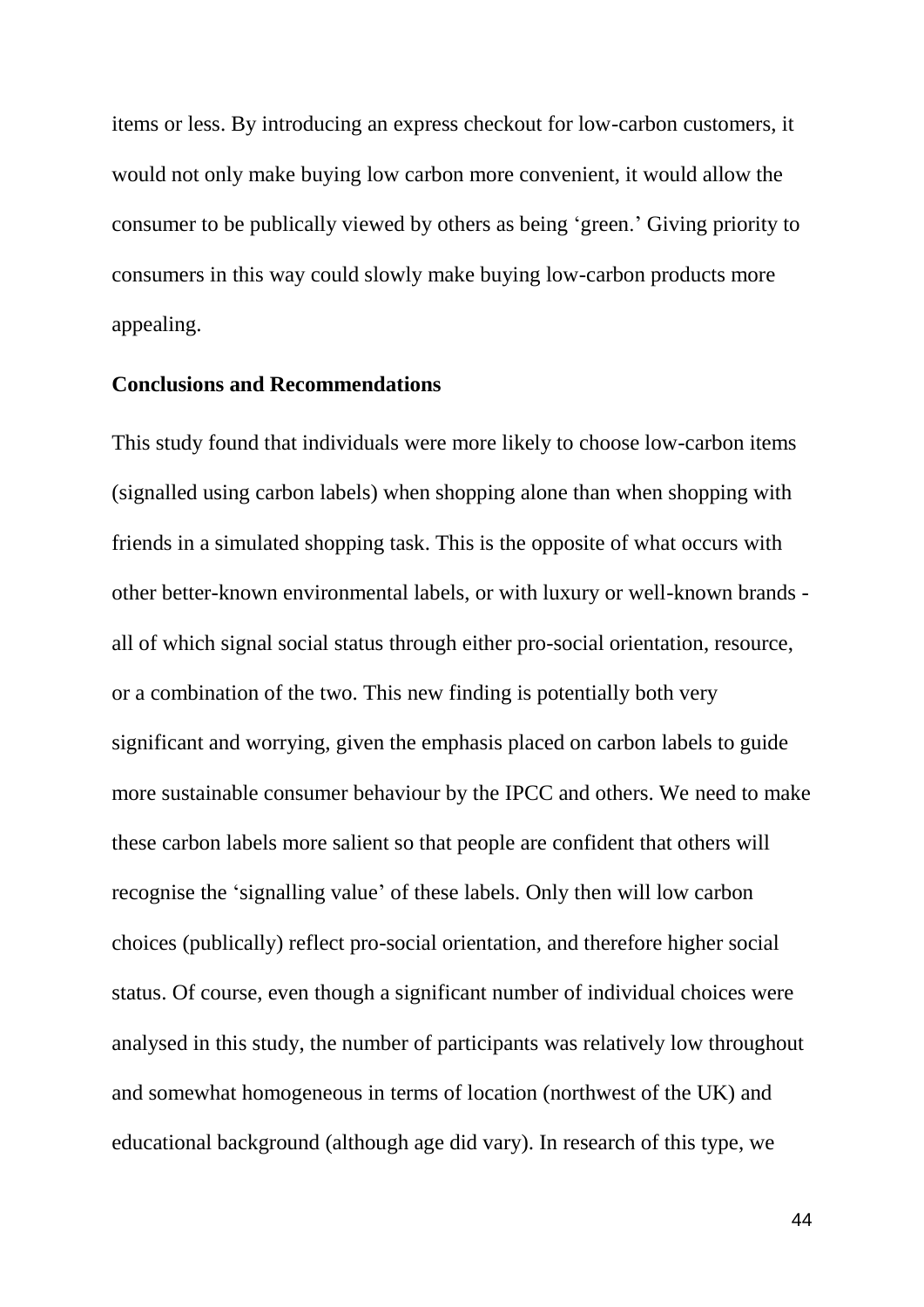clearly need further research in other locations, on additional sets of participants, to conform or refute our initial conclusions.

This point notwithstanding, there may nevertheless be broader implications to consider regarding behaviour change. The advertising industry, for many decades, has conditioned us to believe, using very sophisticated approaches, that high-status products, such as fast cars and luxury holidays, symbolise wealth and success and that we need them (see Dichter 1960; Packard 1957). However, the 'high carbon' lifestyle to which many aspire is the polar opposite of a sustainable lifestyle. Perhaps then, it is the next generation that we need to target while their underlying attitudes are still developing (Beattie 2010; Beattie and McGuire 2012; 2014; Beattie and Sale 2009; 2011). However, it will not be enough just to transmit the basic information about carbon footprint, rather we need to change our underlying emotions and values about it (Beattie 2011; Beattie, McGuire and Sale 2011). We need to make lowcarbon lifestyles fashionable. We need the future generation to grow up with aspirations about leading a low-carbon lifestyle in the same way that the current generation were brought up with aspirations of living the 'luxurious' and 'ostentatious' high-carbon lifestyle.

There is one important final point. There have been many educational programmes targeting schoolchildren in the hope that education could change both attitudes and behaviour. Although knowledge about climate change is a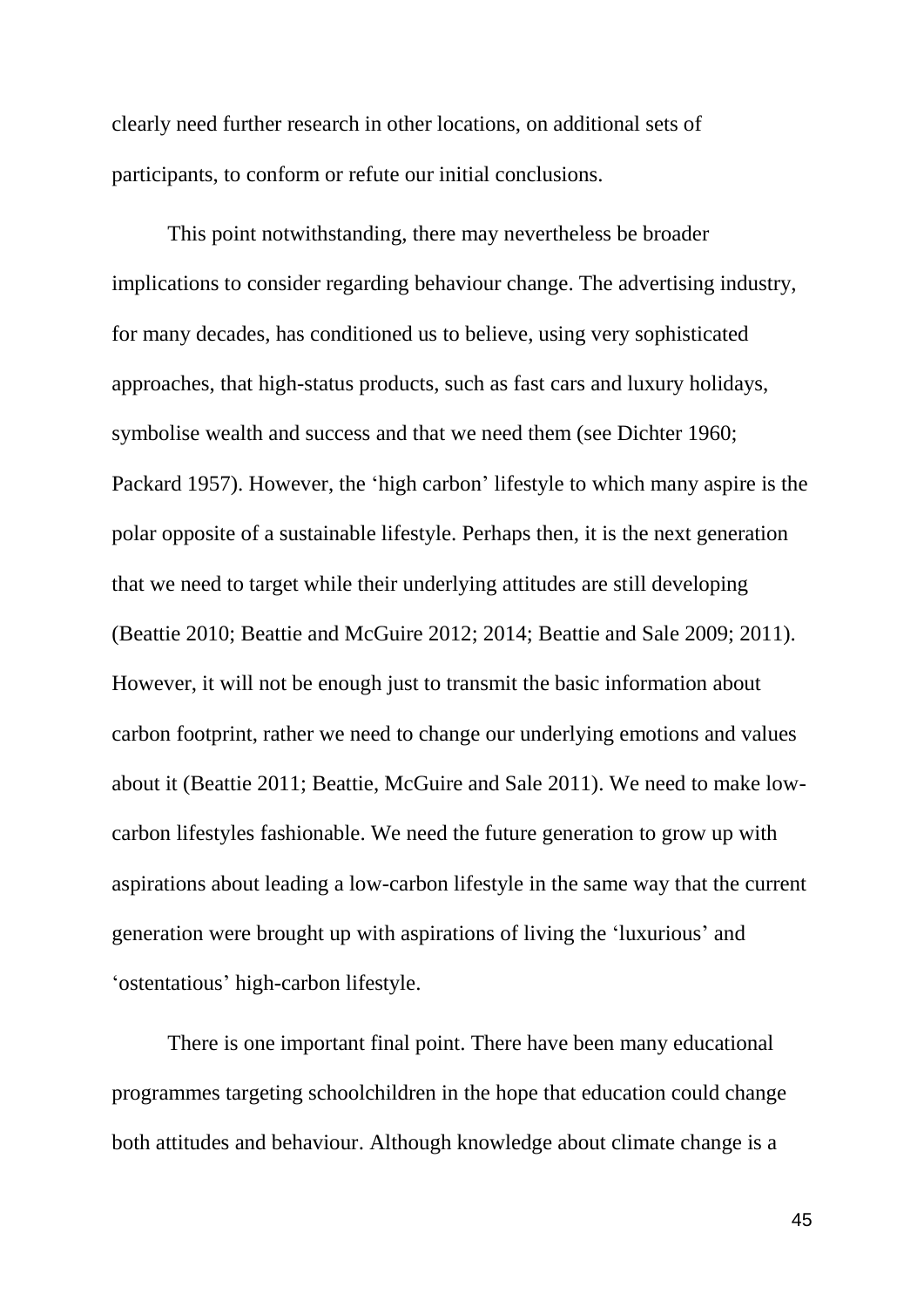strong predictor of intention to engage in pro-environmental behaviour (Scannel and Grouzet 2010; Bord, O'Connor and Fisher 2000; Lazo, Kinnel and Fisher 2000), education alone is usually not enough (Schultz 2015). It is the emotional responses of the next generation to aspects of the environment that we need to change if we want them to act appropriately (see Damasio 1994; Power, Beattie and McGuire, forthcoming). Perhaps, children could then take on the role of the educator and educate their parents about climate change and the importance of our 'lifestyle' choices. Instead of children taking on their parent's attitudes, maybe one day it could be the other way around. However, such a solution takes time, and, unfortunately, time, in the context of climate change, is the most precious of all resources.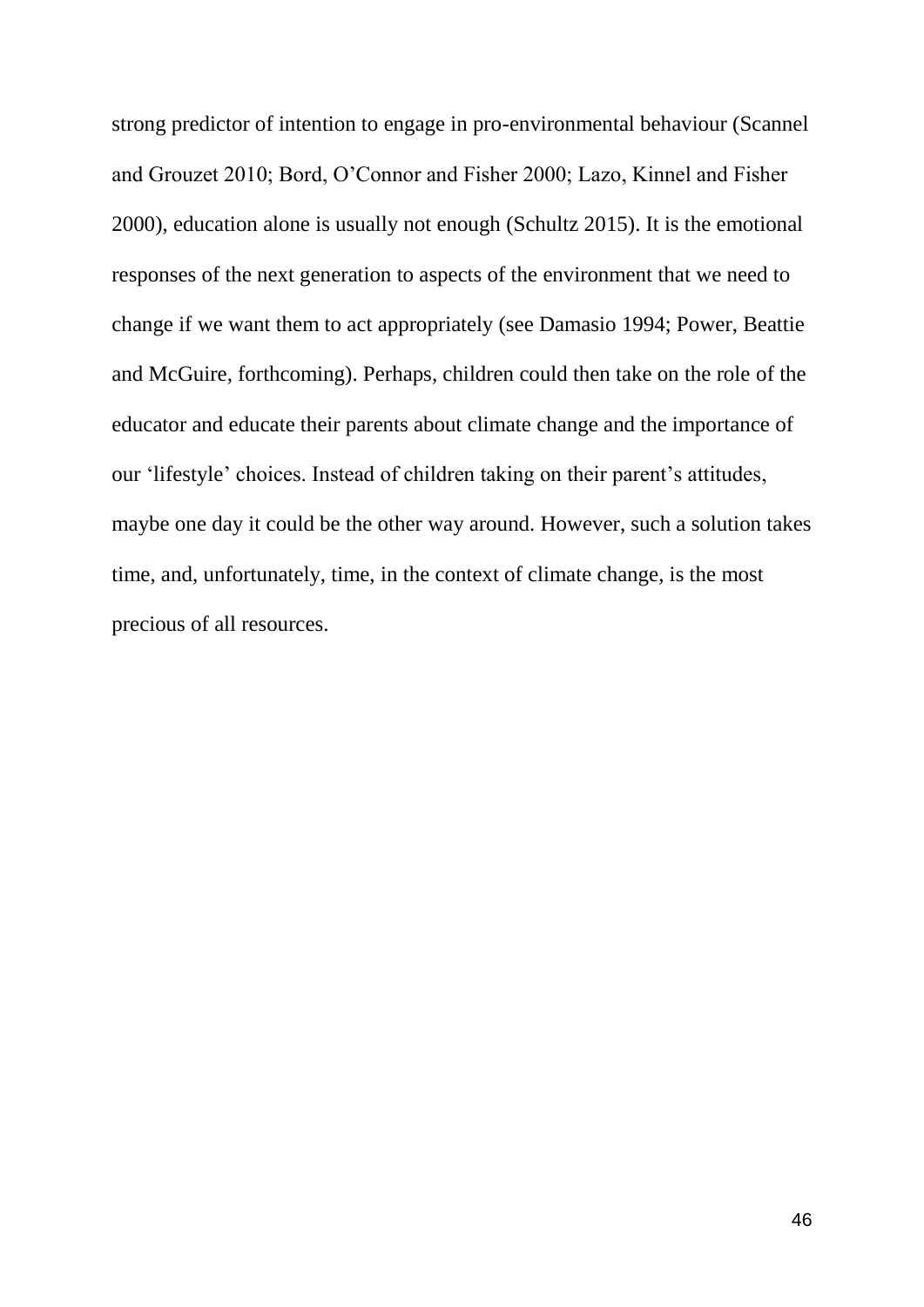# **References**

Beattie, G. (2010). *Why Aren't We Saving the Planet? A Psychologist's Perspective*. Routledge: London.

Beattie, G. (2012). Psychological effectiveness of carbon labelling. *Nature Climate Change*, *2*, 214-217.

Beattie, G., & McGuire, L. (2012). See no evil? Only implicit attitudes predict unconscious eye movements towards images of climate change. *Semiotica*. 192, 315-339

Beattie, G. & McGuire, L. (2014). The psychology of consumption: or why we don't do what we say. (pp-175-195). In Ulph, A. and Southerton D. *Sustainable Consumption: Multidisciplinary Perspectives In Honour of Professor Sir Partha Dasgupta.* Oxford University Press: London.

Beattie, G. & McGuire, L. (2015). Harnessing the unconscious mind of the consumer: How implicit attitudes predict pre-conscious visual attention to carbon footprint information on products. *Semiotica*, *204*, 253-290.

Beattie, G. & McGuire, L. (in press). Consumption and climate change. Why we say one thing but do another in the face of our greatest threat. *Semiotica*.

Beattie, G., McGuire, L. & Sale, L. (2011). Do we actually look at the carbon footprint of a product in the initial few seconds? An experimental analysis of unconscious eye movements. *The International Journal of Environmental, Cultural, Economic and Social Sustainability*, *6*, 47-66.

Beattie, G. & Sale, L. (2009). Explicit and implicit attitudes to low and high carbon footprint products. *International Journal of Environmental, Cultural, Economic and Social Sustainability*, *5*, 191-206.

Beattie, G., Sale, L., & McGuire, L. (2011). An inconvenient truth? Can a film really affect psychological mood and our explicit attitudes towards climate change? *Semiotica*, *187*, 105-125.

Berry, T., Crossley, D. & Jewell, J. (2008). *Check-Out Carbon: The Role of Carbon Labelling in Delivering a Low-Carbon Shopping Basket*. Forum for the Future: London.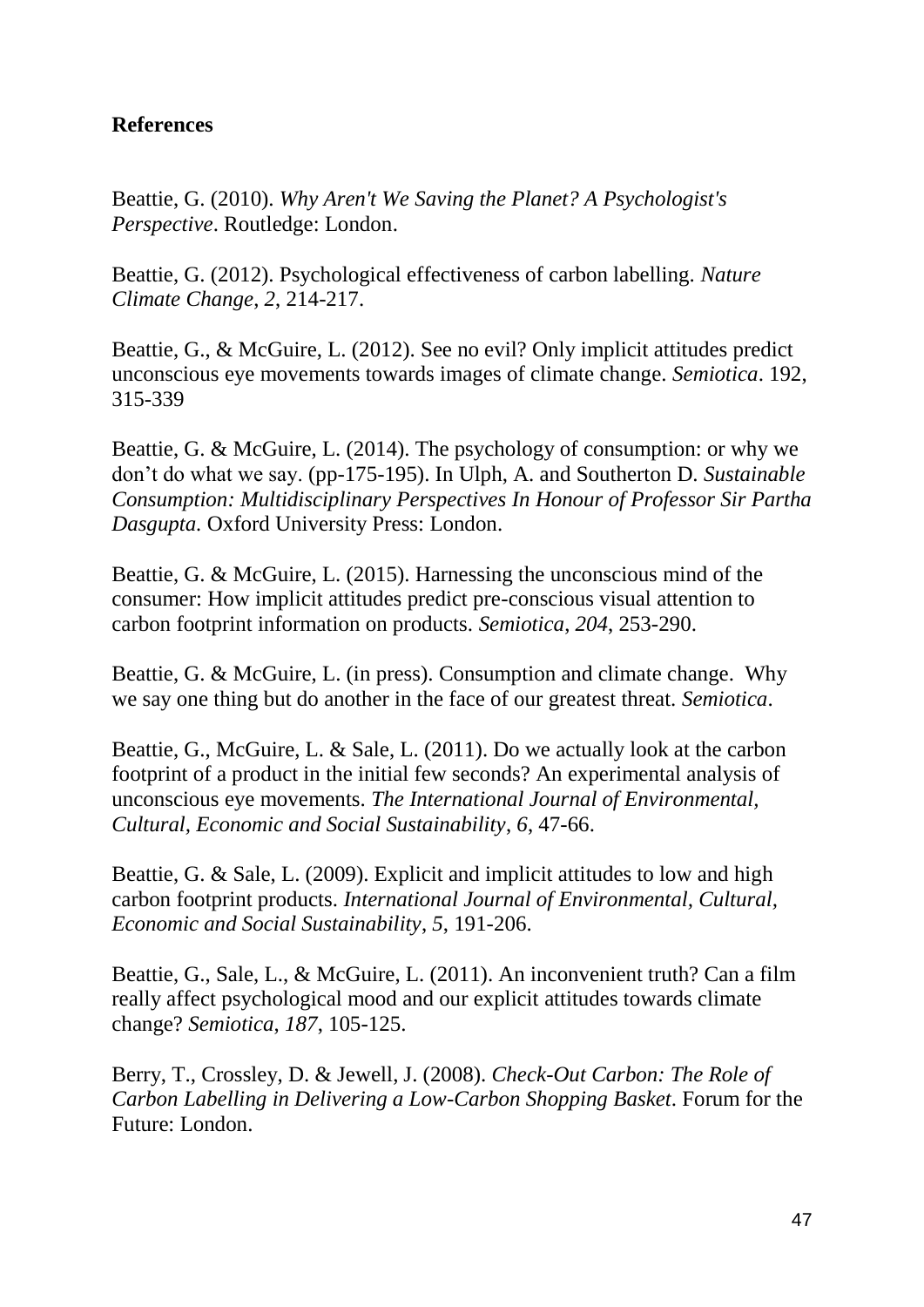Black, I. R. & Morton, P. (2015). Appealing to men and women using sexual appeals in advertising: In the battle of the sexes, is a truce possible?. *Journal of Marketing Communications*, (ahead-of-print), 1-20.

Bord, R. J., O'Connor, R. E., & Fisher, A. (2000). In what sense does the public need to understand global climate change? *Public Understanding of Science*, *9*, 205-218.

Czarnezki, J. J. (2011). The Future of Food Eco-Labelling: Organic, Carbon Footprint, and Environmental Life-Cycle Analysis, 30 Stan. Envtl. L.J.3

Damasio, A.R. (1994). *Descartes' Error: Emotion, Reason, and the Human Brain*. Putnam Publishing: New York.

Dichter, E. (2012). *The Strategy of Desire*. Martino Publishing: Connecticut, USA.

Downing. P. & Ballantyne, J. (2007). *Tipping Point or Turning Point. Social Marketing and Climate Change.* Ipsos-MORI: London*.* 

Gadema, Z. & Oglethorpe, D. (2011). The use and usefulness of carbon labelling food: A policy perspective from a survey of UK supermarket shoppers. *Food Policy*, *36*, 815-822.

Griskevicius, V., Tybur, J. M., Sundie, J. M., Cialdini, R. B., Miller, G. F. & Kenrick, D. T. (2007). Blatant benevolence and conspicuous consumption: When romantic motives elicit strategic costly signals. *Journal of Personality and Social Psychology*, *93*, 85 - 102.

Griskevicius, V., Tybur, J. M. & Van den Bergh, B. (2010). Going green to be seen: Status, reputation, and conspicuous conservation. *Journal of Personality and Social Psychology*, *98*, 392 - 404.

Han, Y. J., Nunes, J. C. & Drèze, X. (2013). Signalling status with luxury goods: The role of brand prominence. *International Retail and Marketing Review*, *9*, 1-22.

Heckman, J. (2006). A history of organic farming: Transitions from Sir Albert Howard's War in the Soil to USDA National Organic Program. *Renewable Agriculture and Food Systems, 21*, 143-150.

Heffetz, O. (2011). A test of conspicuous consumption: Visibility and income elasticities. *Review of Economics and Statistics*, *93*, 1101-1117.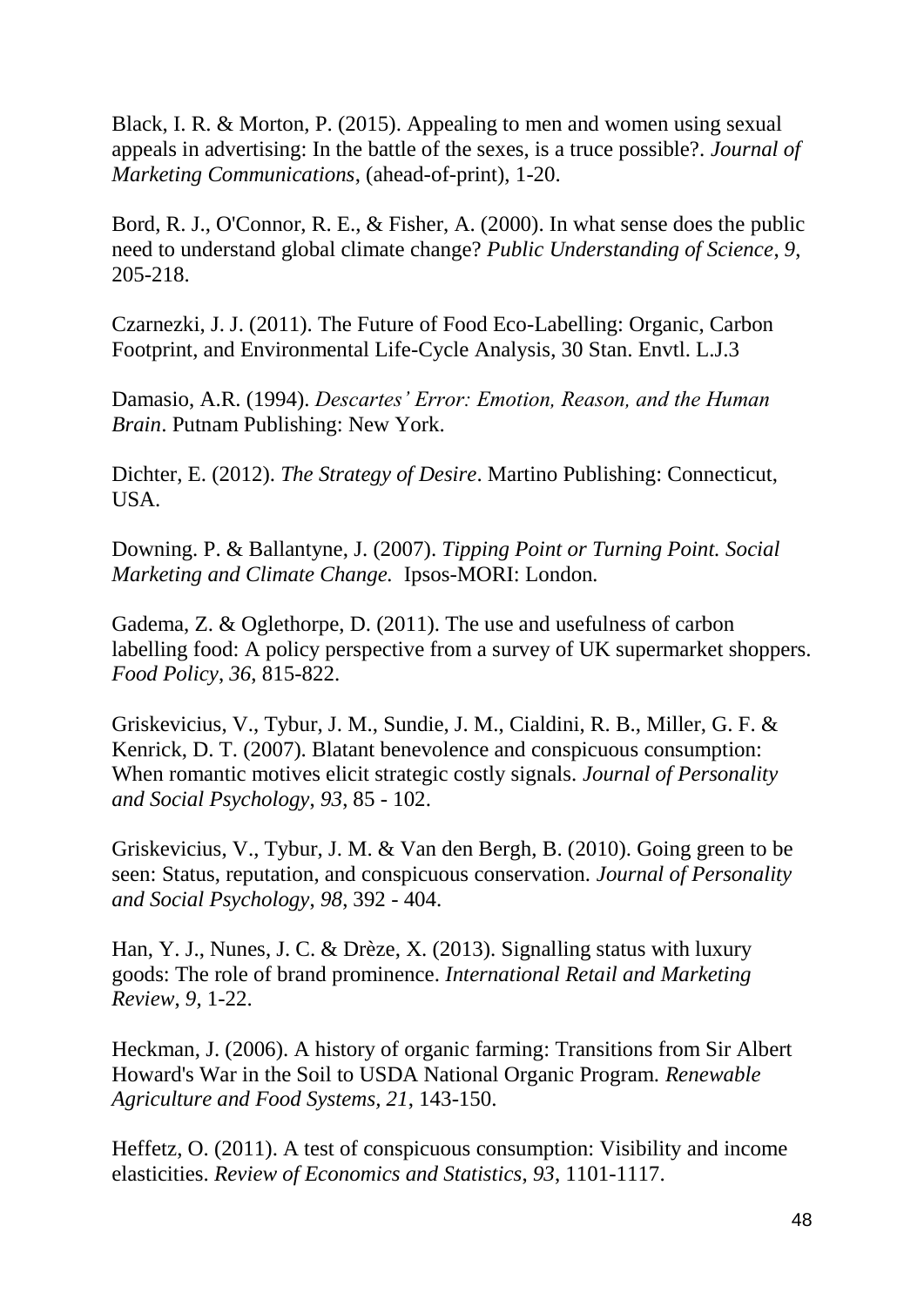Hopkins, E. & Kornienko, T. (2004). Running to keep in the same place: Consumer choice as a game of status. *American Economic Review*, *94*, 1085- 1107.

International Trade Centre. (2012). *Packaging for Organic Foods*. ITC: Geneva.

IPCC. (2013). *Summary for Policymakers. In: Climate Change 2013: The Physical Science Basis. Contribution of Working Group I to the Fifth Assessment Report of the Intergovernmental Panel on Climate Change*. Cambridge University Press: Cambridge, United Kingdom and New York, NY, USA.

IPCC (2014). *Climate Change 2014: Synthesis Report*. *Contribution of Working Groups I, II and III to the Fifth Assessment Report of the Intergovernmental Panel on Climate Change*. IPCC: Geneva, Switzerland.

IPCC (2015). *Climate Change 2014: Synthesis Report*. *Contribution of Working Groups I, II and III to the Fifth Assessment Report of the Intergovernmental Panel on Climate Change* IPCC: Geneva, Switzerland,

Kim, D. & Jang, S. S. (2014). Motivational drivers for status consumption: A study of Generation Y consumers. *International Journal of Hospitality Management*, *38*, 39-47.

Lazo, J. K., Kinnel, J. C. & Fisher, A. (2000). Expert and layperson perceptions of ecosystem risk. *Risk Analysis*, *20*, 179-194.

Leiserowitz, A. (2006). Climate change risk perception and policy preferences: The role of affect, imagery, and values. *Climatic Change*, *77*, 45-72.

Ling, C.Y. (2013). Consumers' purchase intention of green products: An investigation of the drivers and moderating variable. *Elixir International Journal*, *201*, 4503-14509.

Loureiro, M. L., McCluskey, J. J. & Mittelhammer, R. C. (2001). Assessing consumer preferences for organic, eco-labelled, and regular apples. *Journal of Agricultural and Resource Economics*, *26,* 404-416.

Louw, A. & Kimber, M. (2007). The power of packaging. *The Customer Equity Company (UK).* [http://www.scribd.com/doc/91807833/The-Power-of-](http://www.scribd.com/doc/91807833/The-Power-of-Packaging#scribd)[Packaging#scribd.](http://www.scribd.com/doc/91807833/The-Power-of-Packaging#scribd) (Accessed 24<sup>th</sup> September 2015)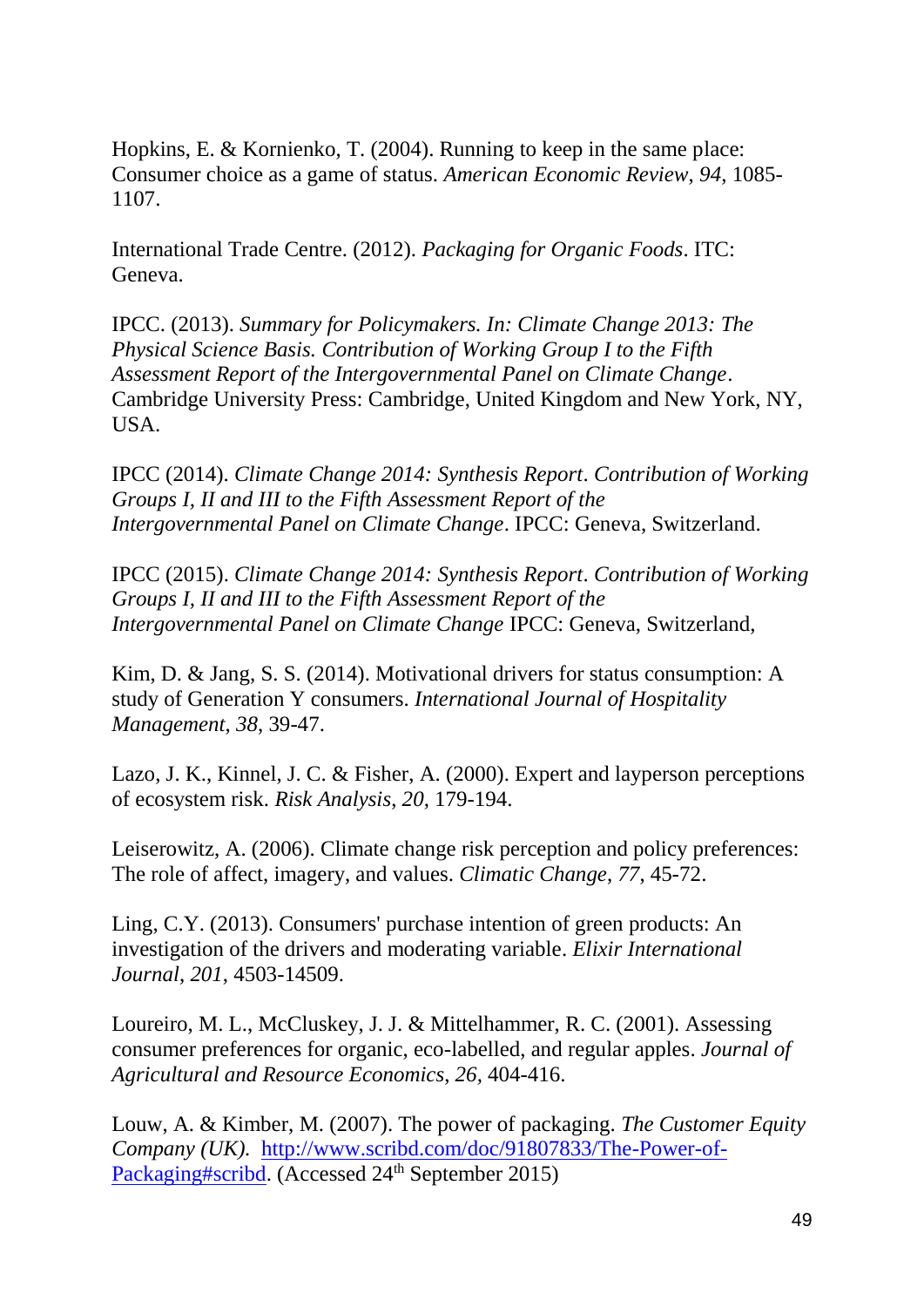New York Times. (2007). Say 'Hybrid' and Many People Will Hear 'Prius' [http://www.nytimes.com/2007/07/04/business/04hybrid.html?\\_r=0.](http://www.nytimes.com/2007/07/04/business/04hybrid.html?_r=0) (Accessed  $24<sup>th</sup>$  September 2015)

Northbourne, Lord. (1940). *Look to the Land*. Dent: London.

Packard, V. (1957). *The Hidden Persuaders*. IG Publishing: Brooklyn, New York.

Padel, S. (2001). Conversion to organic farming: A typical example of the diffusion of an innovation? *Sociologia Ruralis*, *41*, 40-61.

Park, A., Clery, E., Curtice, J., Philips, M. & Utting, D. (2012*). British Social Attitudes: The 29th Report.* NatCen Social Research: London.

Rödiger, M. & Hamm, U. (2015). How are organic food prices affecting consumer behaviour? A review. *Food Quality and Preference*, *43*, 10-20.

Scannel, L. & Grouzet, F. M. (2010). The metacognitions of climate change. *New Ideas in Psychology*, *28*, 94-103.

Schultz, P. W. (2015). Strategies for promoting pro-environmental behavior. *European Psychologist*, *19*, 107 – 117.

United States Department of Agriculture (2015). <http://www.usda.gov/wps/portal/usda/usdahome?navid=food-security> (Accessed  $7<sup>th</sup>$  October 2015).

Upham, P., Dendler, L. & Bleda, M. (2011). Carbon labelling of grocery products: Public perceptions and potential emissions reductions. *Journal of Cleaner Production*, *19*, 348-355.

Veblen, T. (1899). *The Theory of the Leisure Class*. The New American Library: New York.

Wang, S. C. & Lang, M. (2015). The effects of special displays on shopping behavior. *Journal of Retailing and Consumer Services*, *23*, 125-132.

Young, S. (2004). Winning at retail: research insights to improve the packaging of children's products. *Young Consumers: Insight and Ideas for Responsible Marketers*, *5*, 17-22.